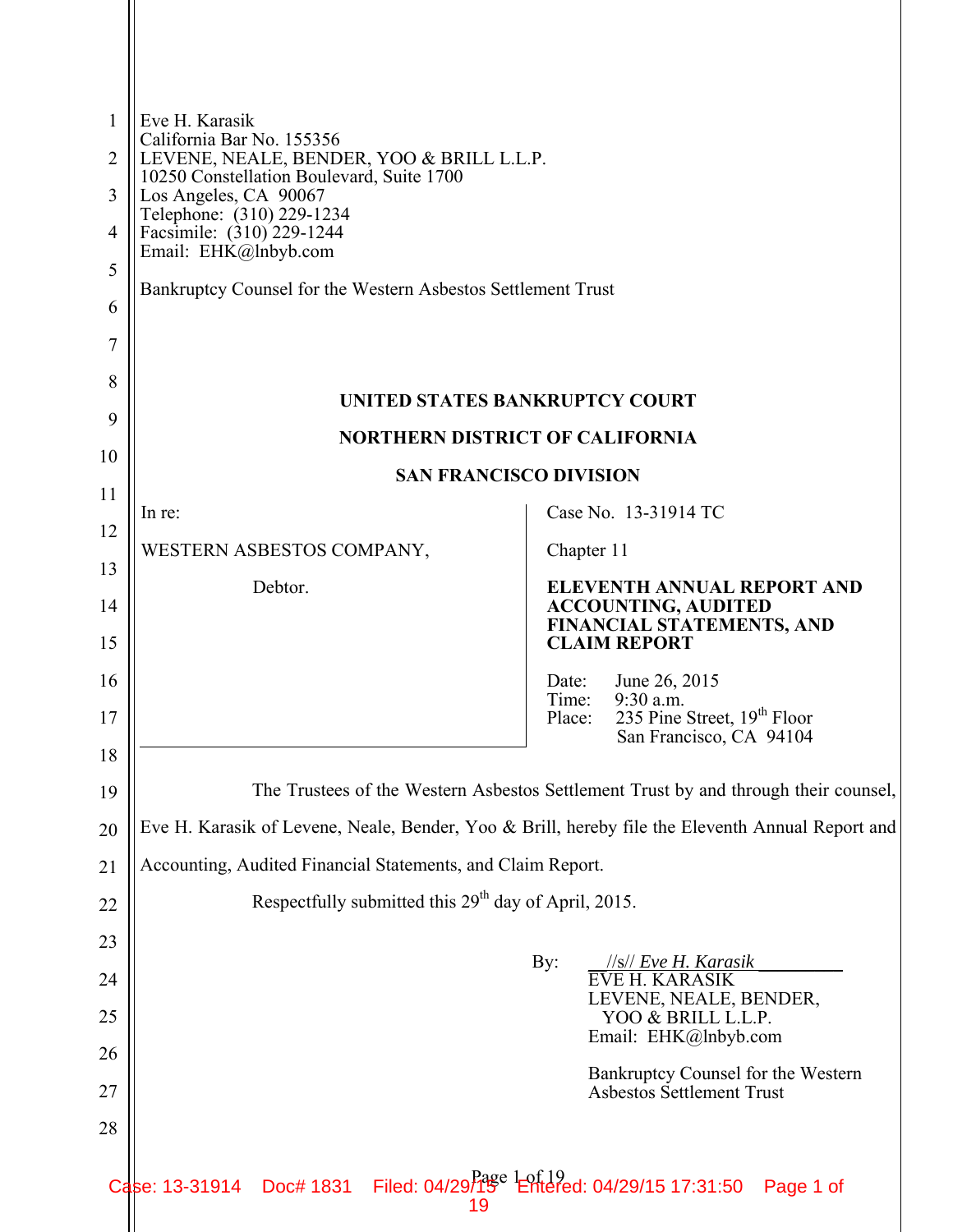#### **ELEVENTH ANNUAL REPORT AND ACCOUNTING OF WESTERN ASBESTOS SETTLEMENT TRUST**

3 4 5 6 7 8 9 10 11 12 13 14 15 16 17 18 19 20 21 22 23 24 The Trustees of the Western Asbestos Settlement Trust ("Trust") hereby submit this Eleventh Annual Report and Accounting ("Annual Report") covering Trust activities occurring from January 1, 2014 to and including December 31, 2014 ("Accounting Period"), and certain activities of the Trust, specified below, that took place outside the Accounting Period. This Annual Report is submitted to the U.S. Bankruptcy Court for the Northern District of California, San Francisco Division (the "San Francisco Court"), *In Re Western Asbestos Company,* Case No. 13-31914 TC, in accordance with the *Second Amended Joint Plan of Reorganization* [Docket No. 1002] ("Plan"); the January 27, 2004 *Order Confirming Second Amended Joint Plan of Reorganization and Granting Related Relief* [Docket No. 1205] ("Confirmation Order"); and the Trust Agreement, Bylaws, Trust Distribution Procedures, and Case Valuation Matrix, as amended from time to time, established pursuant to the Plan,<sup>1</sup> and pursuant to the laws of the State of Nevada, where the Trust is organized and where it resides. The Trust Agreement states in Section 7.11 that the Trust is governed by Nevada law. Section 164.015 of the Nevada Revised Statutes allows the Trust to render an accounting and seek approval for its past actions. The factual statements in this Annual Report are supported by the Declaration of Sara Beth Brown, Executive Director, in Support of Motion to Approve and Settle Western Asbestos Settlement Trust's Eleventh Annual Report and Accounting, the Audited Financial Statements, and the Claim Report, as described in paragraphs 7, 8, and 9, *infra*. Capitalized terms not defined herein are as defined in the Glossary of Terms for the Plan Documents. The Honorable Leslie Tchaikovsky of the United States Bankruptcy Court for the Northern District of California, Oakland Division (the "Oakland Court") approved each Annual Report beginning in 2005 until the Western Asbestos bankruptcy case was transferred to the Honorable Roger Efremsky of the Oakland Court. Judge Efremsky approved the 2010, 2011 and

25

1

<sup>26</sup> 27 28 <sup>1</sup> The Appendix includes the Plan; Confirmation Order; Twelfth Amendment to and Complete Restatement of Western Asbestos Settlement Trust Agreement ("Trust Agreement"); Third Amendment to and Complete Restatement of Western Asbestos Settlement Trust Bylaws ("Trust Bylaws"); Second Amendment to and Complete Restatement of Western Asbestos Settlement Trust Case Valuation Matrix ("Matrix"); Second Amendment to and Complete Restatement of the Western Asbestos Company/Western Mac Arthur Co./Mac Arthur Co. Asbestos Personal Injury Settlement Trust Distribution Procedures ("TDP"); other controlling documents approved by the Court; and other documents as indicated.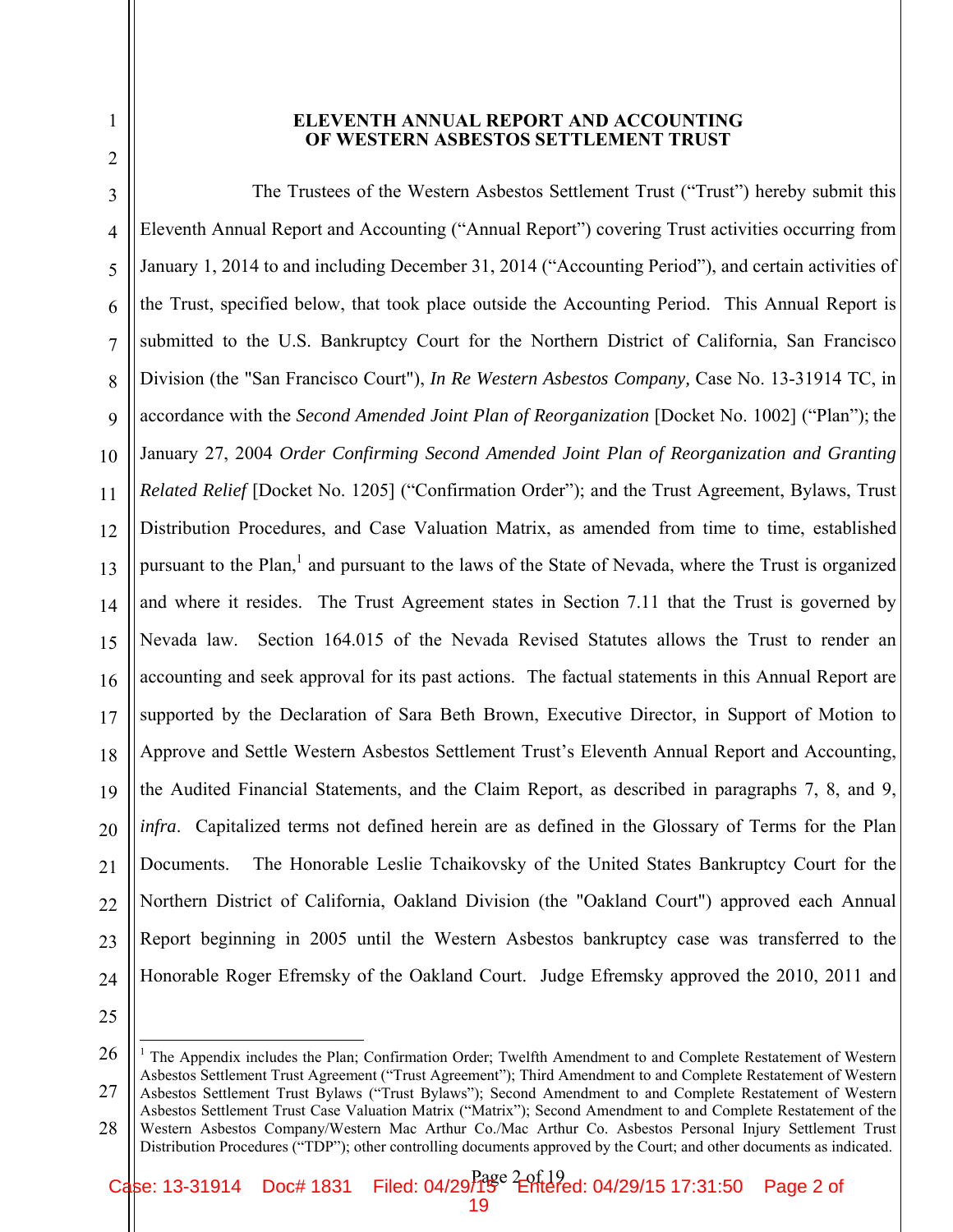2012 Annual Reports. In 2013, the Western Asbestos bankruptcy case was transferred to the Honorable Thomas E. Carlson who approved the 2013 Annual Report.

1. Case Assignment: This matter, originally filed as a Chapter 11 bankruptcy case, was assigned for all purposes to United States Bankruptcy Judge Leslie Tchaikovsky of the Oakland Court. On September 1, 2010, the case was transferred to United States Bankruptcy Judge Roger Efremsky. On August 5, 2013, Judge Efremsky recused himself from the case [Docket No. 1782]. Thereafter, the case was assigned to United States Bankruptcy Judge William J. Lafferty, III, of the Oakland Court, who recused himself from the matter on August 16, 2013. The case and any adversary proceedings then were transferred to Chief United States Judge Alan Jaroslovsky for the Bankruptcy Court for the Northern District of California for further disposition [Docket No. 1784]. On August 21, 2013, the case and all adversary proceedings were transferred to United States Bankruptcy Judge Thomas E. Carlson of the San Francisco Court for all purposes [Docket No. 1786]. The original case number of 02-46284-WJL was changed to 13-31914-TC [Docket No. 1788].

2. Effective Date: In compliance with Sections 4.1 and 7.2 of the Plan, and the Glossary of Terms for the Plan Documents, the Effective Date of the Trust is April 22, 2004.

3. Appointment of Trustees: In its February 2, 2004 Order Approving Futures Representative's Motion for Approval of Appointment of Trustees for the Western Asbestos Settlement Trust [Docket No. 1262] the Oakland Court approved the appointment of Sandra R. Hernandez, M.D., John F. Luikart and Stephen M. Snyder as Trustees of the Trust, who have acted in that capacity since that time. Elected in 2004 by the other two Trustees, Stephen M. Snyder has continued to serve as Managing Trustee throughout the Accounting Period.

28 4. Appointment of Trust Advisory Committee ("TAC"): In the Confirmation Order, the Oakland Court approved the appointment of Alan Brayton, Jack Clapper, David M. McClain, Phil Harley, and Michael Sieben as the initial members of the TAC. Mr. Brayton has served as the Chair of TAC since the Effective Date of the Trust. Messrs. Clapper, McClain and Sieben have continued to serve as members of the TAC since the Effective Date of the Trust however, in November of 2014, Mr. Sieben resigned. Pursuant to Section 6.3 of the Trust

1

2

3

4

5

6

7

8

9

10

11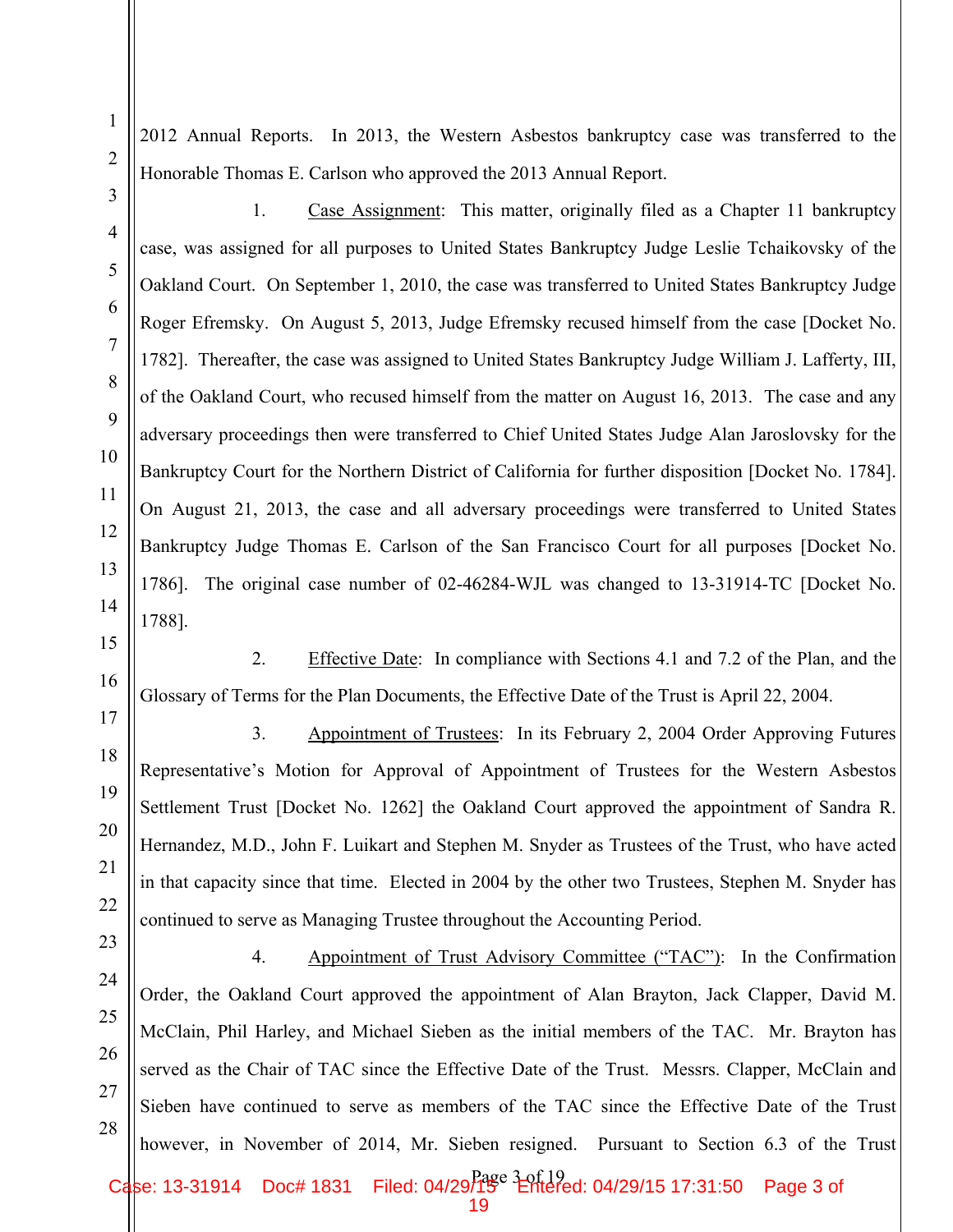Agreement, Michael S. Polk has been nominated by the remaining members of the TAC to succeed Mr. Sieben as a member of the TAC. Jerry Neil Paul's appointment to replace Phil Harley as a member of the TAC was approved by the Oakland Court in June 2009.

5. Appointment and Continuation of Futures Representative: The Honorable Charles B. Renfrew, retired, was appointed as the Futures Representative in the Western Asbestos cases on November 25, 2002, and his continued appointment as the Futures Representative of the Trust was approved by the Oakland Court in the Confirmation Order. Judge Renfrew has served as the Trust's Futures Representative since the Effective Date of the Trust.

6. Fiscal Year and Tax Obligations: The Trust is required by the Internal Revenue Code to account for and report on its activities for tax purposes on a calendar-year basis. Therefore, the Trust's fiscal year is the calendar year. Except where otherwise stated, all reports attached to this Annual Report cover the Accounting Period. Section 2.2(b) of the Trust Agreement requires the Trustees to file income tax and other returns and statements in a timely manner, and comply with all withholding obligations as legally required, including fulfilling requirements to maintain the Trust's status as a Qualified Settlement Fund. The Trust has complied with its tax obligations on a quarterly basis. The 2013 federal tax return was filed by its extended due date of September 15, 2014 and the 2014 federal tax return will be filed by its extended due date of September 15, 2015. The Trust resides in Nevada, and Nevada has no state income tax. Although the Trust is not subject to tax in California, the Trustees file a tax return in California each year, attaching a copy of the Trust's federal tax return, but showing no California taxable income or state tax liability.

22 23

24

25

26

27

28

1

2

3

4

5

6

7

8

9

10

11

12

13

14

15

16

17

18

19

20

21

- 7. Annual Report: Section 2.2(c)(i) of the Trust Agreement provides in pertinent
- part:

The Trustees shall cause to be prepared and filed with the Bankruptcy Court, as soon as available, and in any event within 120 days following the end of each fiscal year, an annual report containing financial statements of the Trust (including, without limitation, a statement of the net claimants' equity of the Trust as of the end of such fiscal year and a statement of changes in net claimants' equity for such fiscal year) audited by a firm of independent certified public accountants selected by the Trustees and accompanied by an opinion of such firm as to the fairness of the financial statements' presentation of the equity presently available to current and future claimants and as to the conformity of the financial statements with accounting

Case: 13-31914 Doc# 1831 Filed: 04/29 f1 Perfered: 04/29/15 17:31:50 Page 4 of 19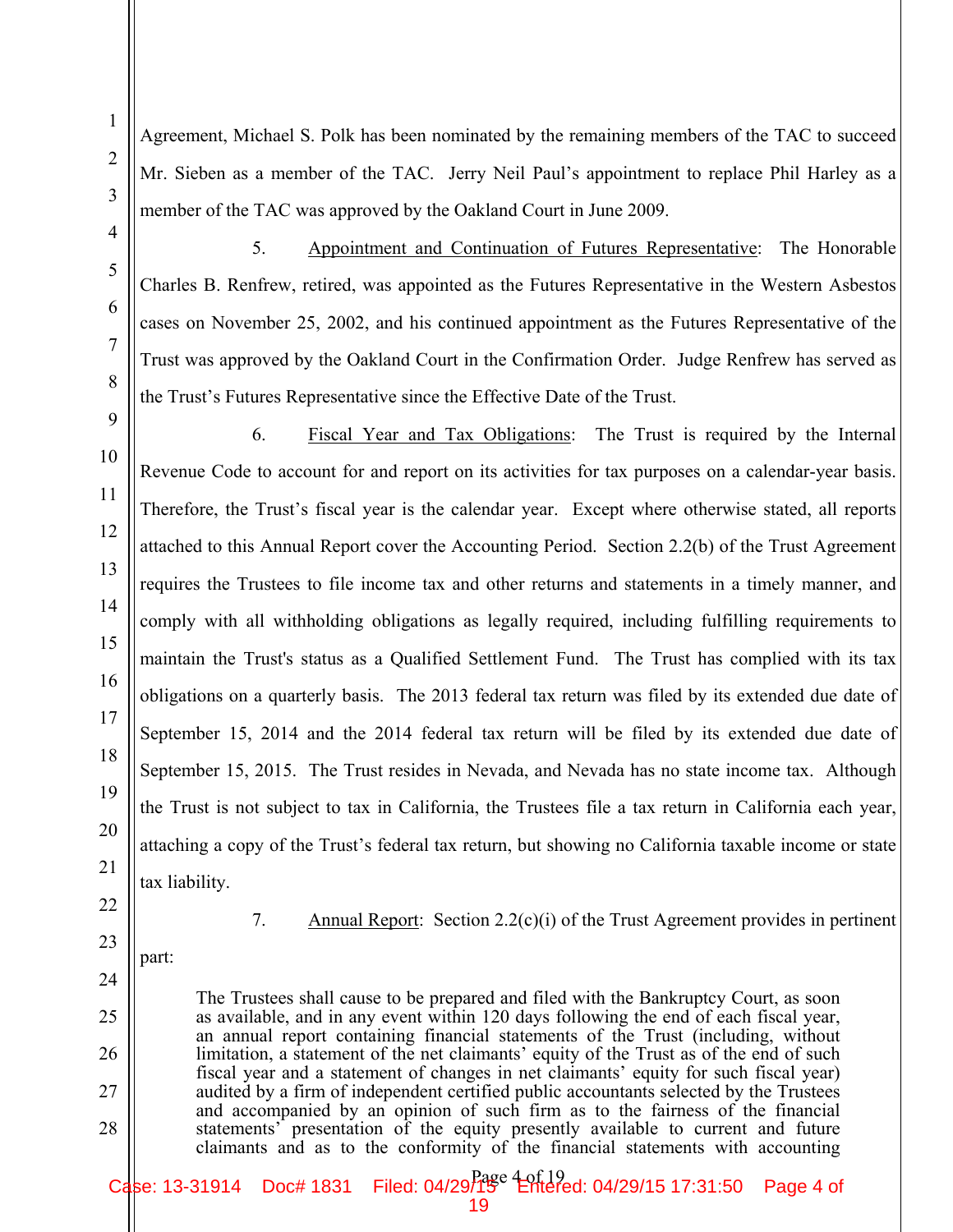9

10

11

12

13

14

15

principles generally accepted in the United States, except for the special-purpose accounting methods.

The Trust's financial statements are prepared using special-purpose accounting methods that depart from Generally Accepted Accounting Principles (GAAP) in certain respects in order to better disclose the amount and changes in net claimants' equity.

8. Financial Report: In accordance with the requirements of Section 2.2(c)(i) of the Trust Agreement, the Trust has caused its financial statements to be audited by Grant Thornton LLP, the independent certified public accountants retained by the Trust to perform the annual audit of its financial statements. The Trust's audited financial statements ("Audited Financial Statements") are attached hereto as Exhibit "A." These include a Statement of Net Claimants' Equity, a Statement of Changes in Net Claimants' Equity, a Statement of Cash Flows and Explanatory Notes. The Statement of Net Claimants' Equity, which is the equivalent of a corporate balance sheet, reflects total assets of the Trust at market value and on the other comprehensive basis of accounting adopted by the Trust. These Audited Financial Statements show, among other things, that as of December 31, 2014, total Trust assets were \$651,664,000, total liabilities were \$61,337,749, and Net Claimants' Equity was \$590,326,251.

16

17

18

19

20

21

22

23

24

9. Claim Report: Section 2.2(c)(ii) of the Trust Agreement provides that along with the Audited Financial Statements, the Trust shall file with the court a report containing a summary regarding the number and type of claims disposed of during the period covered by the financial statements. The Western Asbestos Settlement Trust Claim Report As Of December 31, 2014 ("Claim Report"), is attached hereto as Exhibit "B". During the Accounting Period, the Trust received 611 claims, paid 539 claims, and made settlement offers on 649 claims. Since the Trust received its first Trust Claim<sup>2</sup> on August 27, 2004, the Trust has received 12,000 Trust Claims, paid 8,764 Trust Claims, and 2,450 Trust Claims have been withdrawn.<sup>3</sup>

25 26

<sup>27</sup>  $2$  "Trust Claims" are any claims submitted to the Trust after the Effective Date.

<sup>28</sup> <sup>3</sup> "Withdrawn Claims" include claims which are not qualified and/or claims with deficiencies that have not been cured beyond a certain time period, and/or claims that have remained on hold beyond a certain time period.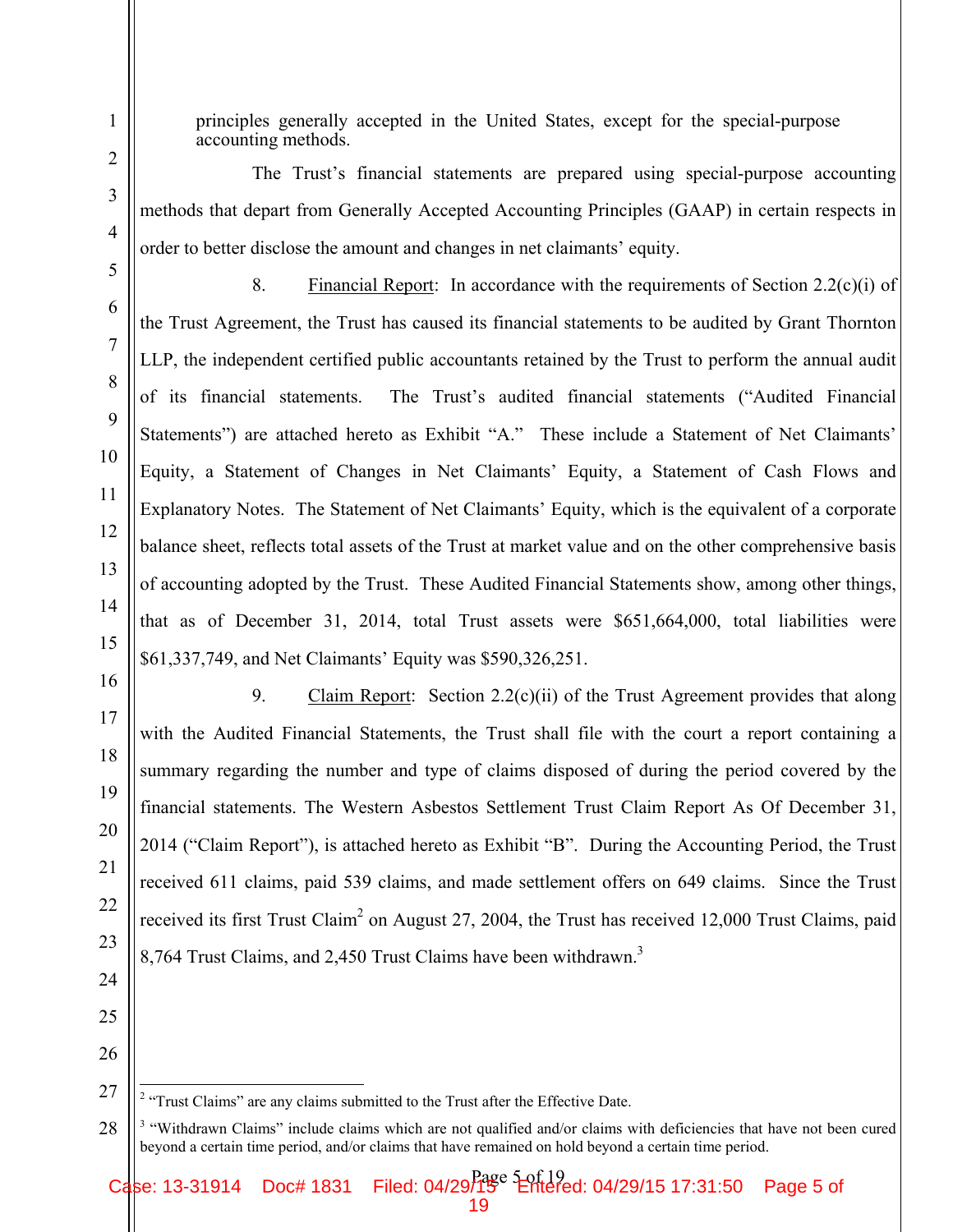Section 5.4 of the TDP provides that the Trust shall pay Pre-Petition Default, Settlement, and Matrix Claims (hereafter "Pre-Petition Liquidated Claims")<sup>4</sup> "[as] soon as practicable after the Effective Date." The vast majority of these claims were paid in 2004, and by December 2005, the Trust had paid 99% of all Pre-Petition Liquidated Claims. During the Accounting Period, no Pre-Petition Liquidated Claims were paid; however, one (1) Pre-Petition Liquidated Claim was paid in January of 2015 in the total amount of \$6,191. The Trust has not yet received proper release documents for fourteen (14) remaining unpaid Pre-Petition Liquidated Claims in the total amount of \$154,946.

10. Public Inspection: In compliance with Section 2.2(c) of the Trust Agreement, the Annual Report, including the Audited Financial Statements and Claim Report, has been sent to the Futures Representative, the TAC, the Debtors, and the Office of the United States Trustee with responsibility for the Northern District of California, and has been filed with the United States Bankruptcy Court for the Northern District of California. Accordingly, the Annual Report and attached and related documents have been made available for inspection by the public in accordance with procedures previously established.

11. Trustees' Meetings: Article II, Section 4 of the Trust Bylaws provides that the Trustees shall meet in Nevada, or a state other than California, at least four times per year, as close as practicable on a quarterly basis. The Trustees held six meetings during the Accounting Period (January 13, 2014, February 20-21, 2014, March 25, 2014, April 17, 2014, September 22-23, 2014, and November 20-21, 2014). The January, February, April, September and November meetings were held in Nevada, and the March meeting was held in Arizona.

12. Arbitrations: During the accounting period, no arbitrations were held pursuant to Section 5.9 of the Trust Distribution Procedures.

13. Payment Percentage: Section 4.2 of the TDP provides that, commencing on the first day of January, after the Plan has been confirmed and no less frequently than once every

 4 See the Oakland Court's February 3, 2004 *Memorandum of Decision after Confirmation Hearing* [Docket No. 1265] included in the Appendix filed herewith.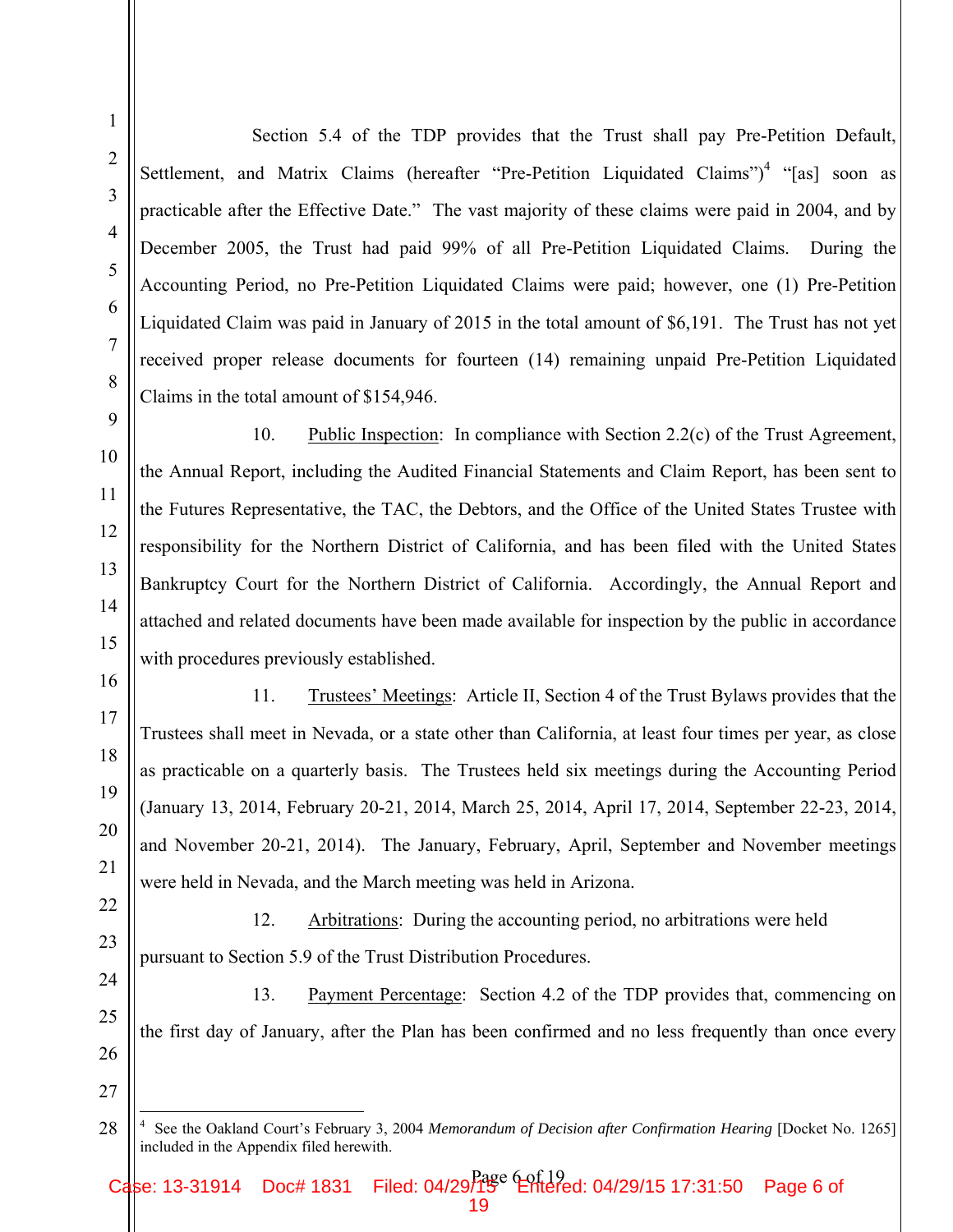three years thereafter, the Trustees shall reconsider the Payment Percentage to assure that it is based on accurate current information and may, after such reconsideration, change the Payment Percentage if necessary with the consent of the TAC and the Futures Representative. In its April 14, 2004, "Order Under Fed.R.Bankr.P. 9019 Approving Compromises with Settling Insurers," the Oakland Court approved a Payment Percentage to the Trust's claimants of 31.5%. The Payment Percentage was increased to 34.2% effective January 1, 2006, to 40% on July 24, 2007, and to 44% on February 18, 2010. As described in the Trust's Tenth Annual Report, the Payment Percentage was reviewed on February 7, 2013 and remained at 44%. The Payment Percentage was again reviewed on September 23, 2014 and increased to 48%.

14. Maximum Annual Payment: Section 2.4 of the TDP requires that the Trust calculate an annual payment limit for claims based upon a model of the amount of cash flow anticipated to be necessary over the entire life of the Trust (the "Maximum Annual Payment") to ensure that funds will be available to treat all present and future claimants as similarly as possible. At the November 20, 2014 meeting, the Maximum Annual Payment for 2015 was set at \$65,700,000, plus the amount of \$334,723,645 of excess funds carried over from prior years, which Section 2.5 of the TDP requires to be rolled over and remain dedicated to the respective "Disease Category" in the "Jurisdiction" (as such terms are described in the TDP) to which they were originally allocated.

15. Inflation Adjustment: The original Payment Percentage approved by the Oakland Court was based upon projections of future claims payments adjusted annually for inflation. Beginning in 2006, all claims payments made during a calendar year include a cost of living adjustment based upon the Federal Bureau of Labor Statistics' *Consumer Price Index for Urban Wage Earners and Clerical Workers* (CPI-W) announced in January each year. At the November 20, 2014 meeting, the CPI-W to be published in January 2015 was approved for use by the Trust in making the 2015 cost of living adjustment for claims payments. The CPI-W of 0.3% was issued on January 16, 2015. Consequently, all claims payments made during the 2015 calendar year will have a compounded inflation rate of 23.7% added to the payment amount.

1

2

3

4

5

6

7

8

9

10

11

12

13

Case: 13-31914 Doc# 1831 Filed: 04/29 f1 Perfered: 04/29/15 17:31:50 Page 7 of 19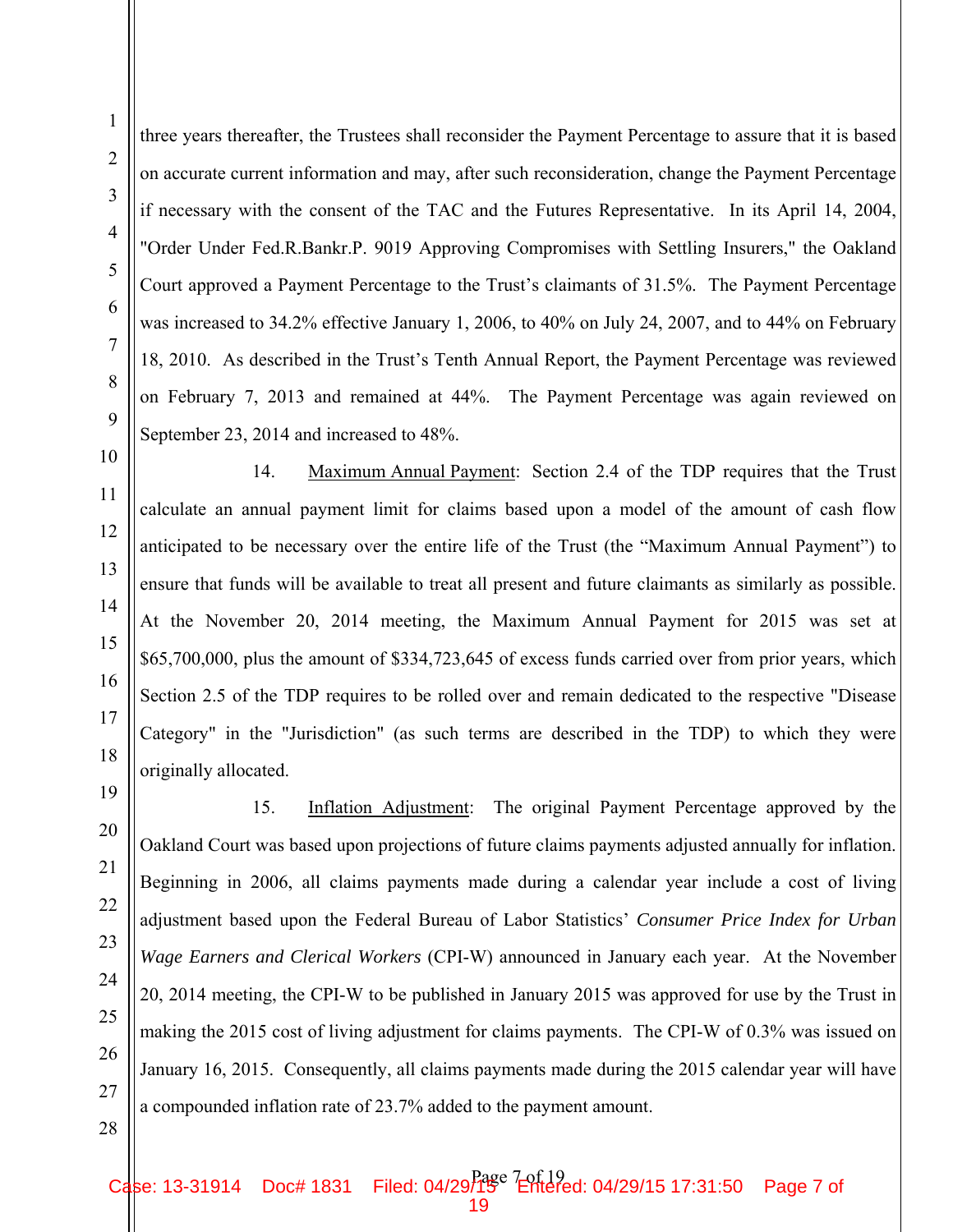16. Budget and Cash Flow Projections: Section 2.2(d) of the Trust Agreement requires the Trustees to cause to be prepared a budget and cash flow projections prior to the commencement of each fiscal year covering such fiscal year and the succeeding four fiscal years. The Trustees approved the 2015 budget and the required four-year budget and cash flow projections on November 21, 2014. Pursuant to the Trust Agreement, these were provided to the Futures Representative and TAC. The budget for operating expenses, including investment fees, in 2015 totals  $$4,737,200$ <sup>5</sup>

17. J.T. Thorpe Settlement Trust, Thorpe Insulation Company Asbestos Settlement Trust, and Plant Insulation Company Asbestos Settlement Trust Administration: As initially described in the Trust's Third Annual Report, the Trust and J.T. Thorpe Settlement Trust ("J.T. Thorpe Trust") entered into a Trust Facilities and Services Sharing Agreement. The J.T. Thorpe Trust agreed to pay a negotiated monthly amount. Such arrangement was approved by the Oakland Court in the order approving the Trust's Third Annual Report. As described in the Trust's Tenth Annual Report, pursuant to the annual reconciliation of fees presented on February 20, 2014, the Trust and the J.T. Thorpe Trust set the advance payments at \$29,000 per month for 2014. Pursuant to the annual reconciliation of fees presented on February 27, 2015, the Trust and the J.T. Thorpe Trust agreed that the advance payments shall be \$35,000 per month for 2015. The total amount paid to the Trust by the J.T. Thorpe Trust, after accounts were reconciled for 2014, was \$392,714.

As initially described in the Trust's Seventh Annual Report, the Trust and Thorpe Insulation Company Asbestos Settlement Trust ("Thorpe Insulation Trust") entered into a Trust Facilities and Services Sharing Agreement. The Thorpe Insulation Trust agreed to pay a negotiated monthly amount. Such arrangement was approved by the Oakland Court in the order approving the Trust's Seventh Annual Report. As described in the Trust's Tenth Annual Report, pursuant to the annual reconciliation of fees presented on February 20, 2014, the Trust and the Thorpe Insulation

1

2

<sup>27</sup> 28  5 This figure is net of facilities sharing payments which are budgeted for \$1,236,000, and excludes claimant payments budgeted for \$65,700,000, extraordinary legal fees budgeted for \$965,000 and income tax payments budgeted for \$8,500,000. Budgeted investment fees were previously reported as a reduction to investment income. The 2015 operating expense budget includes investment fees of \$2,434,000.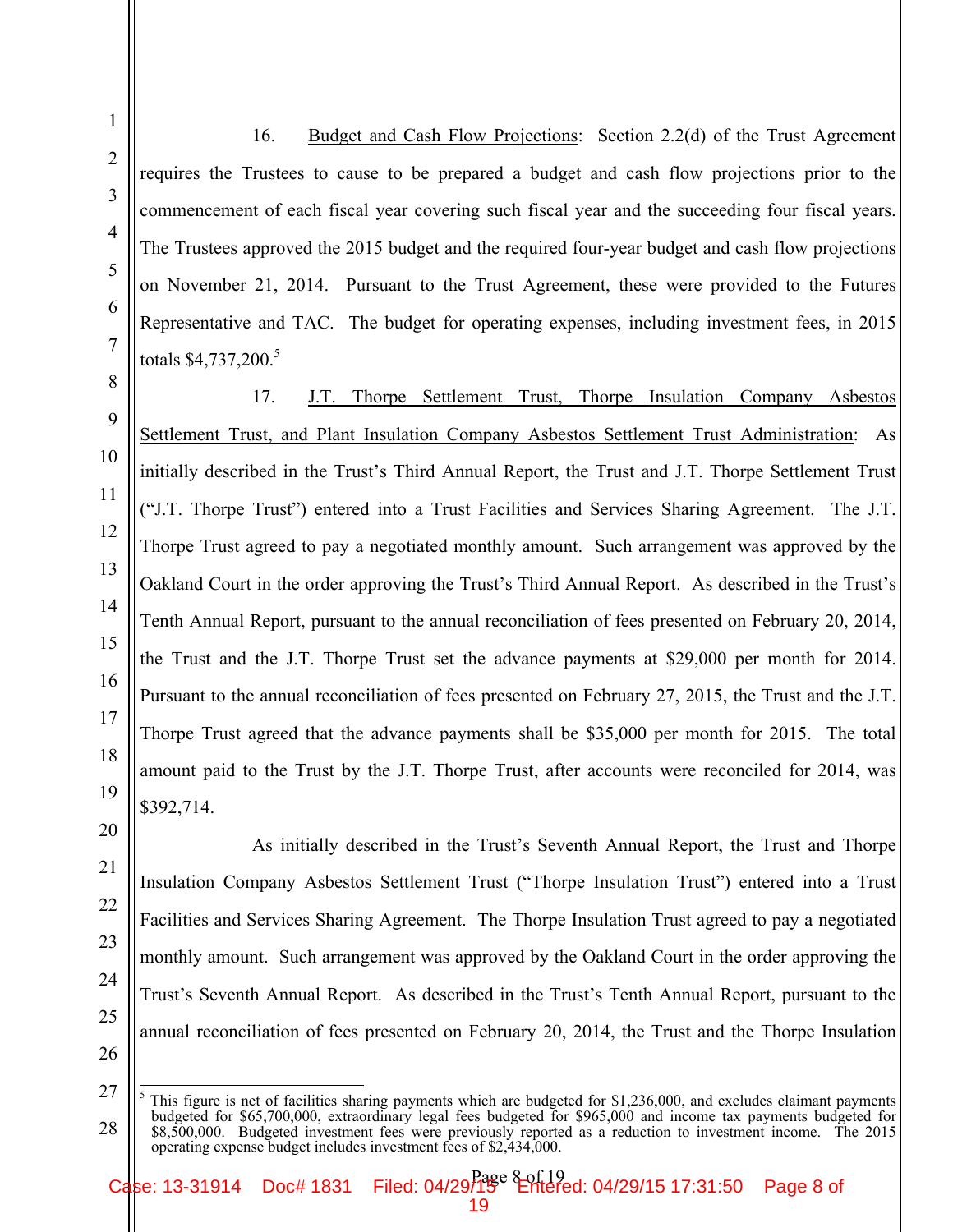1

Trust set the advance payments at \$32,000 per month for 2014. Pursuant to an interim reconciliation of fees presented on September 23, 2014, the Trust and the Thorpe Insulation Trust revised the amount of the advance payments to \$29,000 per month as of October 1, 2014. Pursuant to the annual reconciliation of fees presented on February 27, 2015, the Trust and the Thorpe Insulation Trust agreed that the advance payments shall be \$37,000 per month for 2015. The total amount paid to the Trust by the Thorpe Insulation Trust, after accounts were reconciled for 2014, was \$440,455.

As described in the Trust's Tenth Annual Report, the Trust was requested to share its resources to administer and process the Plant Insulation Company Asbestos Settlement Trust ("Plant Trust"). The Trustees concluded that sharing resources as proposed would result in a more efficient and economical operation for the benefit of both the current and future claimants of each of the Trusts, and would enable the Trust to retain full use of its existing resources, without imposing additional burdens that might slow the processing of Trust claims. The Trustees also concluded that entering into a resources sharing agreement with the Plant Trust would be in the best interests of the Trust's beneficiaries and that doing so was permitted by Trust documents and Nevada law. The Trust and the Plant Trust entered into a Trust Facilities and Services Sharing Agreement (the "Sharing Agreement") as of November 28, 2012. The Sharing Agreement provides: (i) for the Plant Trust to pay a monthly amount, subject to the annual adjustment, of \$15,000 to the Trust for processing and its share of fixed costs for the period of November 16, 2012 to December 31, 2012 and \$15,000 per month during the remainder of the initial term of the Sharing Agreement; and (ii) for an annual accounting through the end of 2013 and each year thereafter to identify and adjust actual costs as shared to insure that each trust is paying its proportionate share of the expenses.

 On February 20, 2014, the Trust agreed that the advance payments could remain at \$15,000 per month for 2014 to accommodate the Plant Trust's interim operations and insufficient resources due to delays in finalizing the Plant Trust's bankruptcy approval process. Pursuant to an interim reconciliation of fees presented on September 23, 2014, the Trust and the Plant Trust revised the advance payments to \$30,000 per month for 2014. As a result, the Plant Trust paid an additional amount of \$135,000 to the Trust. Pursuant to the annual reconciliation of fees presented on February 27, 2015, the Trust and the Plant Trust agreed that the advance payments shall be \$42,000 per month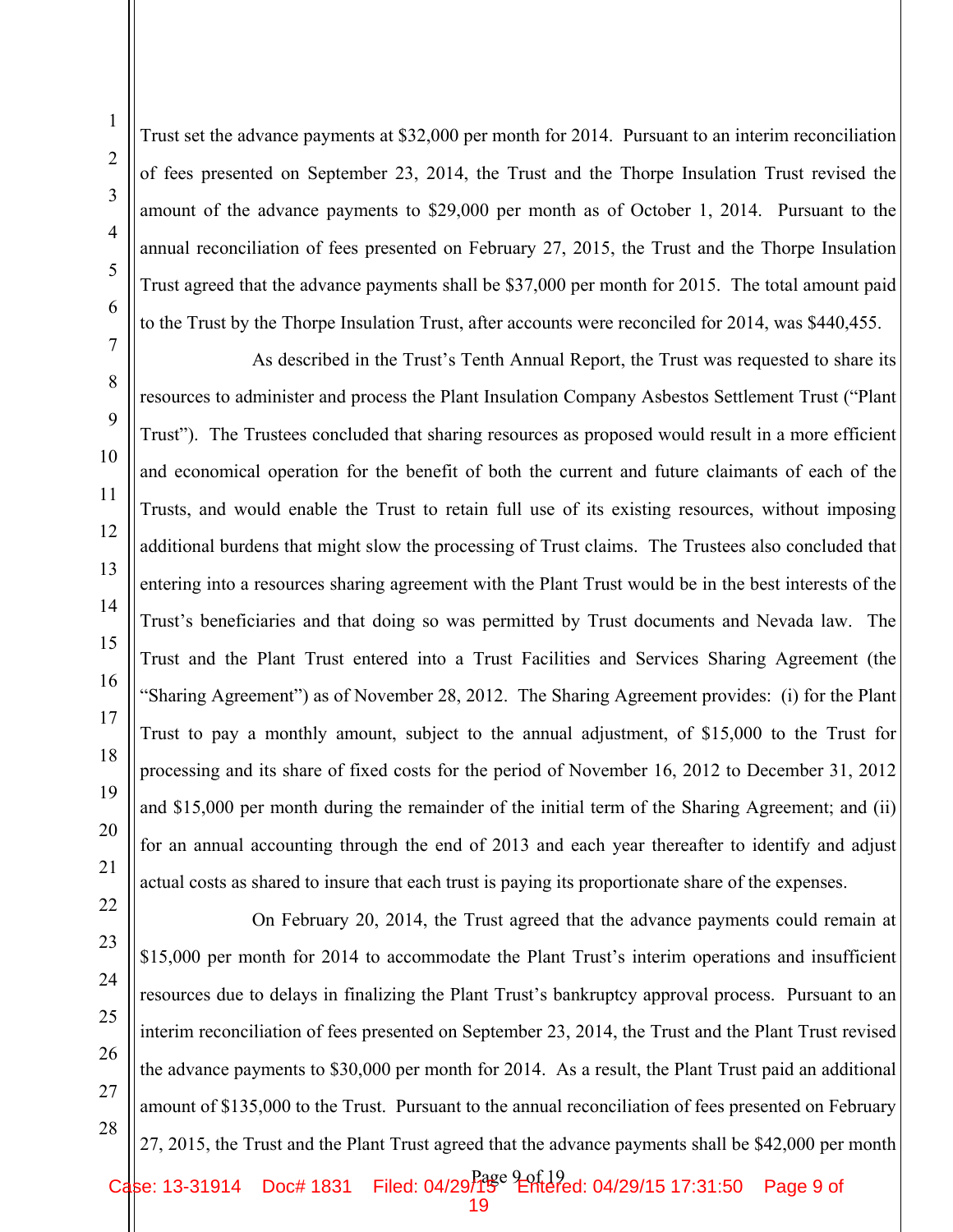for 2015. The total amount paid to the Trust by the Plant Trust, after accounts were reconciled for 2014, was \$471,950.

 At the beginning of 2015, the Trusts each consulted with outside counsel concerning the continued viability and fairness of the Facilities Sharing Agreements by and between each of the four Trusts and, based on advice of counsel, each of the Trusts determined that the formula and methodology being used should continue and was fair to all Trusts.

18. Operating Fund: The Operating Fund was established at Wells Fargo Bank, N.A. as described in all the Trust's Annual Reports. During the Accounting Period, transfers were made from the Settlement Fund to the Operating Fund to pay anticipated operating expenses of the Trust.

19. Set Aside Funds: The Trust continues to maintain separate funds for the defense and indemnification of Ordway and Milwaukee, Van Packer, Mac Arthur and Western Mac Arthur, and ERC as required by the Trust Documents and/or settlement agreements. These accounts hold the legally required amounts in cash and securities for certain indemnification obligations. During the Accounting Period, no claims were made against and nothing was paid from this fund.

20. Indemnity Fund (Self-Insured Retention): Section 4.6 of the Trust Agreement provides that the Trust shall indemnify the Trustees, the Trust's officers and employees, the Futures Representative, the TAC and each of their respective agents. The Trustees, the Futures Representative, the TAC and their respective agents have a first priority lien upon the Trust's assets to secure the payment of any amounts payable to them pursuant to Section 4.6. In addition to the first priority lien on all the Trust's assets, in 2004, the Trust established an indemnity fund in the amount of \$40,000,000, as described in all the Trust's Annual Reports. All interest earned by the fund is returned to the Trust quarterly. During the Accounting Period, no claims were made against the indemnity fund and nothing was paid from the indemnity fund.

21. Special Budget Fund: A Special Budget Fund was approved in the Oakland Court's May 18, *2005 Order to Approve and Settle Western Asbestos Settlement Trust's Annual Report and Accounting, Audited Financial Statements, and Claim Report; and to Approve* 

Case: 13-31914 Doc# 1831 Filed: 04/29/15 04/29/15 17:31:50 Page 10 of 19

1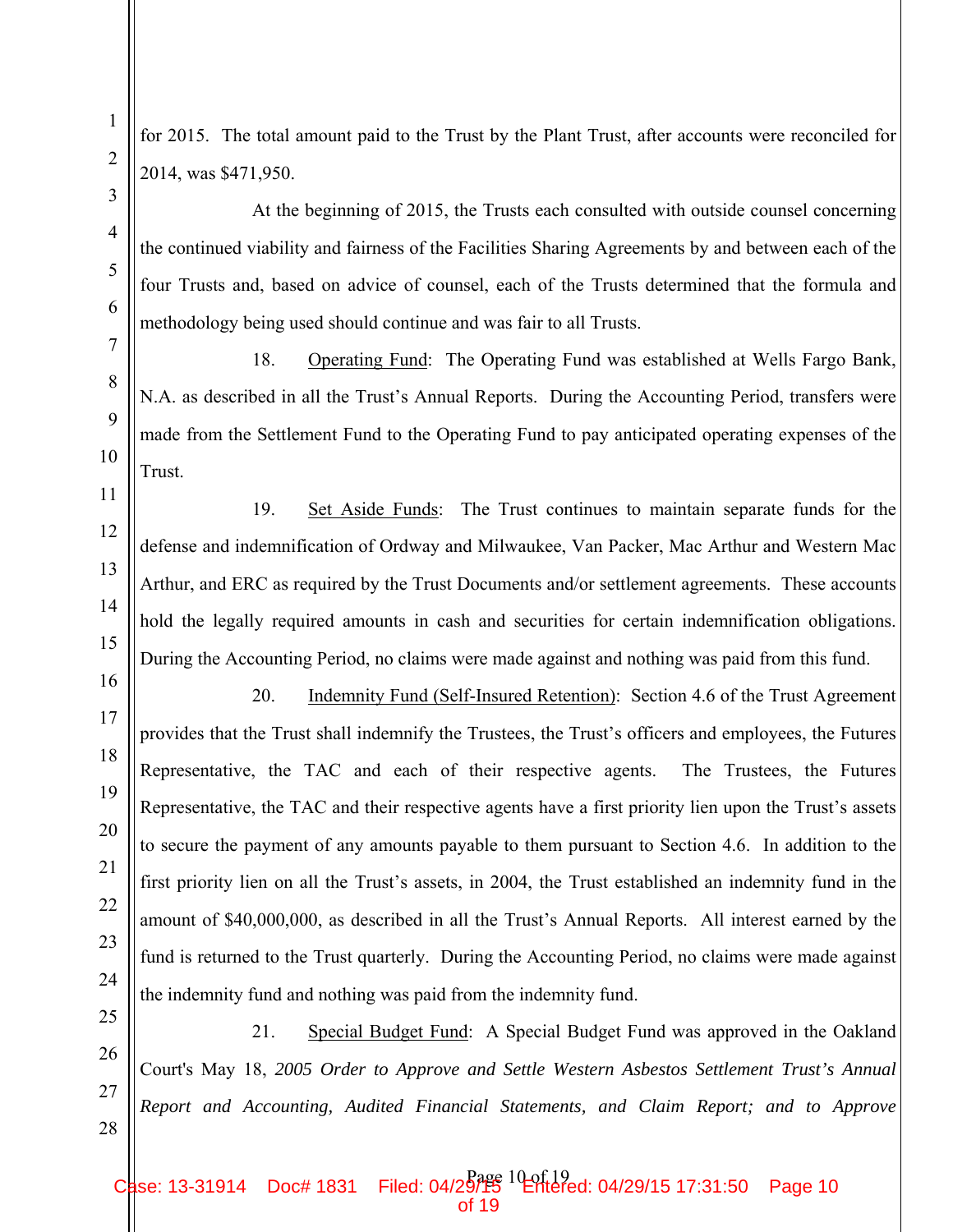*Resolution Regarding the FAIR Act* [Docket No. 1595]. There has been no change in this fund during the Accounting Period.

22. Settlement Fund Control Account and Control Agreements: Section 4.7 of the Trust Agreement grants to the Trustees, the Futures Representative and the TAC, a security interest in all of the assets of the Trust to secure the indemnification obligations of the Trust to such parties. The Trustees, the TAC, the Futures Representative and their agents have a security interest in the assets of the Trust. The Trust entered into five separate Control Agreements in 2005 as described in detail in the Trust's Second Annual Report. There has been no change in these Control Agreements during the Accounting Period.

#### 23. Legal Disputes:

#### a. *Home and CNA insurance coverage-related litigation.*

i. *Western Asbestos Settlement Trust, et al. v. Zurich-American Insurance Co.,* et al., San Francisco Sup.Ct., Case No. CGC04-436181, November 9, 2004 *(*the "*Zurich* case" and the "*Zurich* Court"*):* This is an insurance coverage action against Zurich Insurance Company and several Zurich-related subsidiaries ("Zurich") seeking recovery for asbestos bodily injury liabilities under primary level insurance policies issued by the Home Insurance Company ("Home") for the period 1976 to 1983. This was an action seeking to hold Zurich responsible for the insuring obligations of Home, which is now in liquidation and unable to pay its policy obligations in full. The Trust timely submitted a claim in the Home insolvency proceedings in 2004 and, after substantial negotiations with the Home liquidator, reached a settlement that provided for an allowed claim in the liquidation proceedings in the amount of \$242.5 million. Because of its insolvency, it is not expected that Home will be able to pay the entire allowed amount, but instead will pay a portion of the allowed amount over a period of several years. In late February, 2015, the Trust and Zurich reached a settlement agreement where the parties agreed to dismiss the case with prejudice. Each party is to bear its own costs and fees.

28 ii. In February 2013, the Trust filed a lawsuit against the California Insurance Guarantee Association ("CIGA") in the Alameda Superior Court, captioned *Stephen M. Snyder, et al. v. California Insurance Guarantee Association*, Civil Case No. RG13666656. This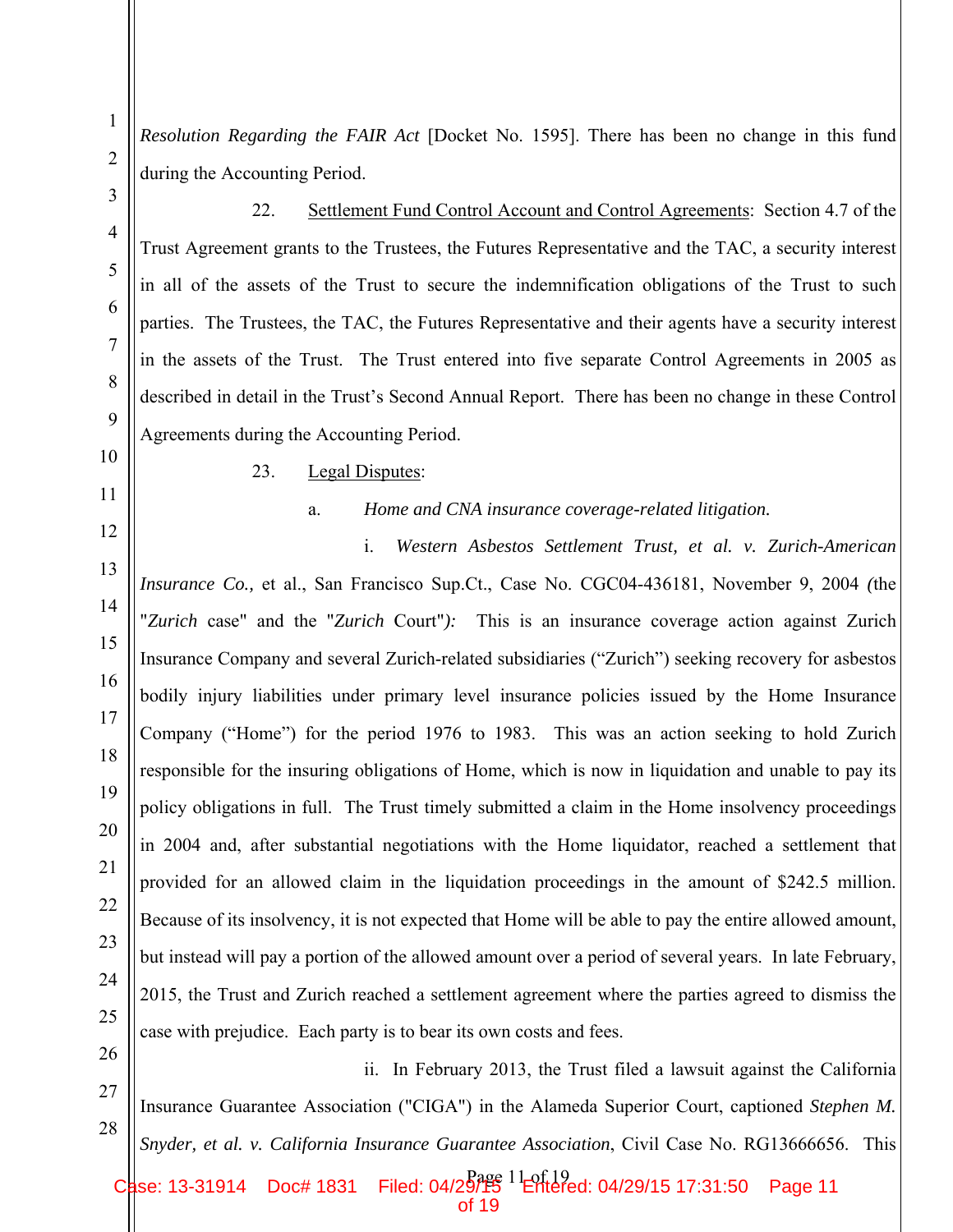action seeks recovery from CIGA for asbestos bodily injury liabilities that would otherwise be covered by the Home under its policies issued from 1976 to 1983, to the extent that Home is unable to pay as a result of its insolvency. CIGA is a state-regulated organization that provides insurance coverage, under certain circumstances, for insurance companies that have become insolvent and unable to pay their claims. CIGA was previously a defendant in the Zurich case in a declaratory relief count, but was dismissed without prejudice in 2012 as a condition of the settlement with Home on the allowed claim.

The action in Alameda County was designated "complex" and was assigned to the complex court. CIGA filed a demurrer to the Trust's complaint on various grounds, including that the suit was barred by a three-year statute of limitations. On June 28, 2013, the Judge in this matter sustained the demurrer without leave to amend, finding that the action was untimely, inasmuch as CIGA had been previously sued for declaratory relief in the Zurich case and that the statute of limitations had run.

The Trust filed a timely appeal of the ruling sustaining the demurrer without leave to amend on July 19, 2013. On September 17, 2014, the California Court of Appeal issued its ruling (modified on October 7, 2014) reversing the trial court's sustaining of CIGA's demurrer without leave to amend insofar as it was based on the statute of limitations. A subsequent petition to the California Supreme Court by CIGA was denied. On December 11, 2014, the Court of Appeal issued a remittitur. Thereafter, the case was reassigned to Judge Wynne Carvill.

 iii. In the Zurich case, the Trust also sued Continental Casualty Company ("CNA") in connection with an insurance policy that appears to have been issued to Bay Cities Asbestos Company, Western's corporate predecessor, for the period 1946-1949. The policy has never been located, but there is secondary evidence reflecting its existence. A bench trial was held in 2006 and 2007, over a period of seven weeks, as to whether the existence and material terms of the policy could be proven. The Trust contends that the evidence supports the existence and material terms of the policy and that there are no aggregate limits applicable to asbestos claims. CNA contends that the evidence is insufficient to prove the existence of the policy and, alternatively,

1

2

3

4

5

6

7

8

9

10

11

12

13

14

15

16

17

18

19

20

21

22

23

24

25

26

Case: 13-31914 Doc# 1831 Filed: 04/29/15 Pale 12 04/29/15 17:31:50 Page 12 of 19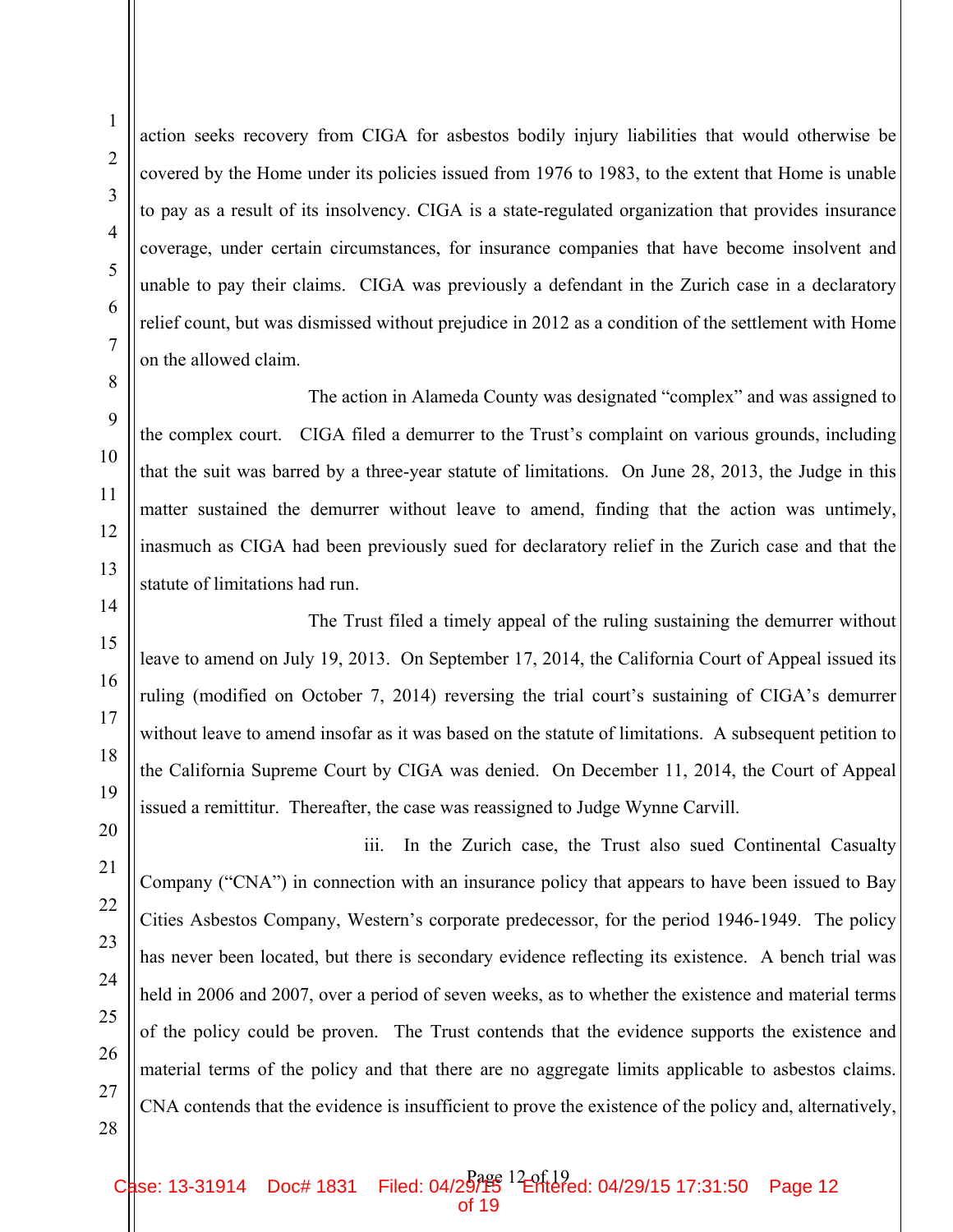1

the policy would not provide coverage for the Bay Cities asbestos liabilities on various grounds, even if proven. To date, the court has not rendered a decision on the issues.

 In early 2015, the parties learned that the Judge in this matter is retiring sometime in the spring of 2015. He has indicated that the CNA portion of the case will be transferred to a new judge shortly. The Trust has not yet received the notice of transfer to a new judge.

b. *Western Asbestos Settlement Trust v. Michael J. Mandelbrot and Mandelbrot Law Firm*, Adversary Proceeding No. 13-03205 United States Bankruptcy Court for the Northern District of California, San Francisco Division.

On January 23, 2014, the Trustees entered into an agreement with the Mandelbrot Law Firm and its principal, Michael J. Mandelbrot (herein "Mandelbrot"), requiring that Mandelbrot transfer all its pending claims to other counsel and cease "immediately" further claimsfiling activity with the Trust. This agreement was made on the record during a bench trial of the J.T. Thorpe Trust and the Thorpe Insulation Trust (the "Thorpe Trusts") adversary proceedings (*J.T. Thorpe Settlement Trust and Thorpe Insulation Company Asbestos Settlement Trust,* U.S. Bankruptcy Court for the Central District of California Case No. 2:12-ap-02182BB) presided over by the Honorable Sheri Bluebond. In the stipulation, Mandelbrot agreed, among other things, that the Thorpe Trusts' decision to stop accepting further evidence from Mandelbrot in 2013 was reasonable and, further, that it was reasonable for this Trust to take similar actions. Accordingly, this Trust joined the stipulation and since has acted in conformity with its terms.

However, after making the stipulation, Mandelbrot's trial counsel was substituted out as counsel, and Mandelbrot disavowed the agreement and unsuccessfully challenged its validity in Judge Bluebond's court. After further hearings, Judge Bluebond entered judgment reaffirming the validity and enforceability of the agreement (the "Judgment and Order").

 Mr. Mandelbrot filed a Motion to Stay Enforcement of the Judgment and Order Following Trial. On May 27, 2014, Judge Bluebond of the U.S. Bankruptcy Court for the Central District of California heard and denied Mandelbrot's motion to stay enforcement of the judgment and order following trial. Thereafter, in early June 2014, Mandelbrot appealed the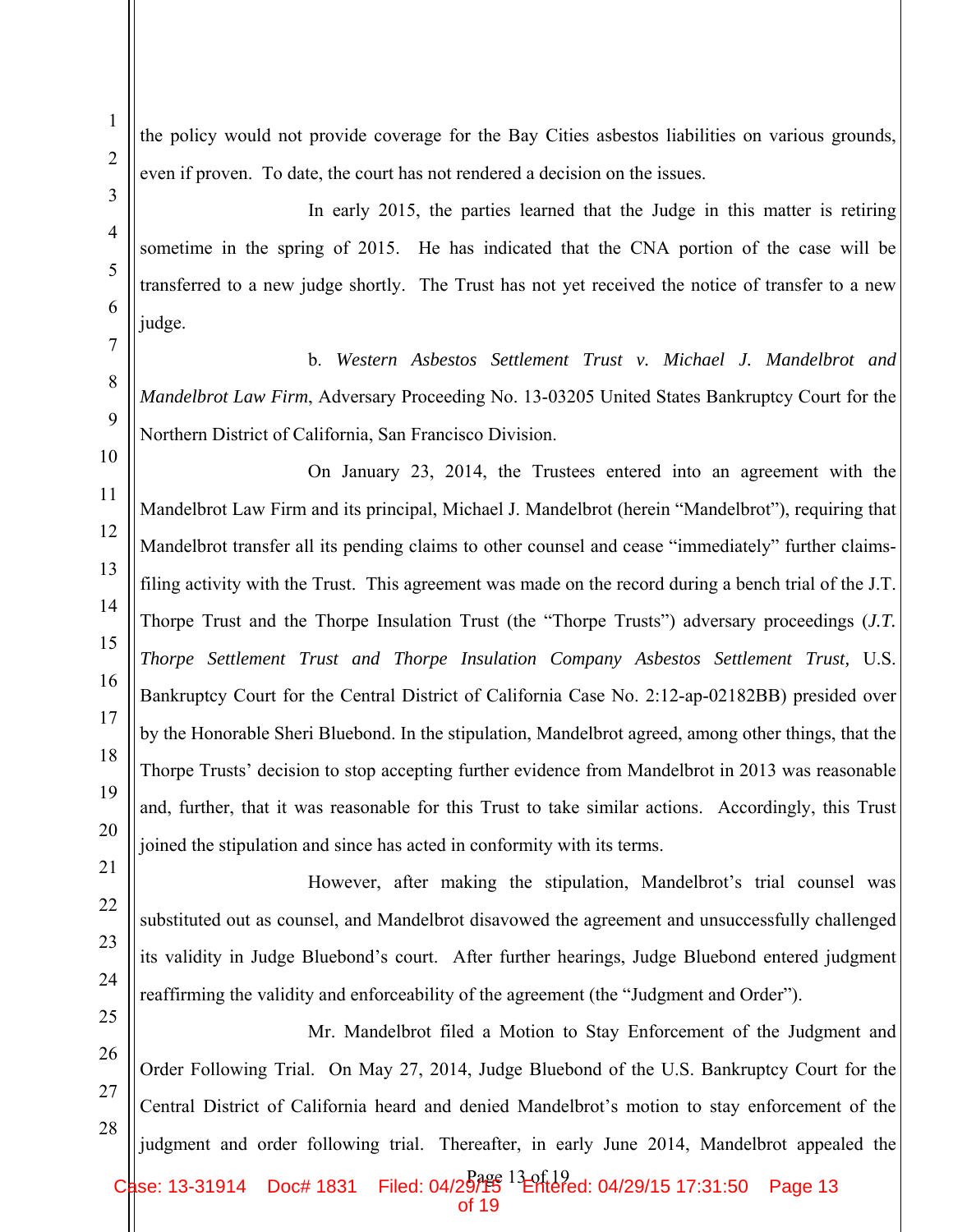Judgment and Order and filed a motion to stay enforcement of the judgment and order pending appeal before the Honorable Virginia A. Phillips of the United States District Court for the Central District of California, who has been assigned to hear Mr. Mandelbrot's appeal of the Judgment and Order. Prior to the hearing on the motion, which was scheduled for July 7, 2014, Judge Phillips denied Mr. Mandelbrot's motion on the grounds that Mr. Mandelbrot had failed to meet his burden of establishing an abuse of discretion by the Bankruptcy Court in denying the requested stay.<sup>6</sup>

 Thereafter, on June 18, 2014, and pursuant to a briefing schedule established by the United States District Court, Mr. Mandelbrot filed his District Court brief. Briefing on Mr. Mandelbrot's appeal was completed on July 15, 2014, and no decision has been issued.

 As a result of the stipulation, and consistent with its terms, the Trust is not accepting claims from Mandelbrot and all claims previously submitted by Mandelbrot have been transferred to new counsel.

24. Amendments to the Trust Documents: As described in the Trust's Tenth Annual Report, the Western Asbestos Settlement Trust Bylaws and Trust Agreement were amended on February 20, 2014, and amendments to the Trust Distribution Procedures and Matrix were approved on March 25, 2014. Copies of the Third Amendment to and Complete Restatement of the Western Asbestos Settlement Trust Bylaws, Eleventh Amendment to and Complete Restatement of Western Asbestos Settlement Trust Agreement, Second Amendment to and Complete Restatement of the Western Asbestos Company/Western Mac Arthur Co./Mac Arthur Co. Asbestos Personal Injury Settlement Trust Distribution Procedures, and Second Amendment to and Complete Restatement of Western Asbestos Settlement Trust Case Valuation Matrix are included in the Appendix filed herewith.

<sup>27</sup> 28 6 Attached hereto as Exhibit "C" is the Honorable Virginia A. Phillips' Minute Order (1) Denying Motion to Stay Enforcement of Judgment and Order following Trial (Doc. No. 10) and (2) Vacating July 7, 2014 Hearing (in Chambers) (Document 26). In her Order, Judge Phillips noted that even if she were to engage in a *de novo* consideration, she would agree with the decision of the Bankruptcy Court on the merits of the motions brought before the Bankruptcy Court.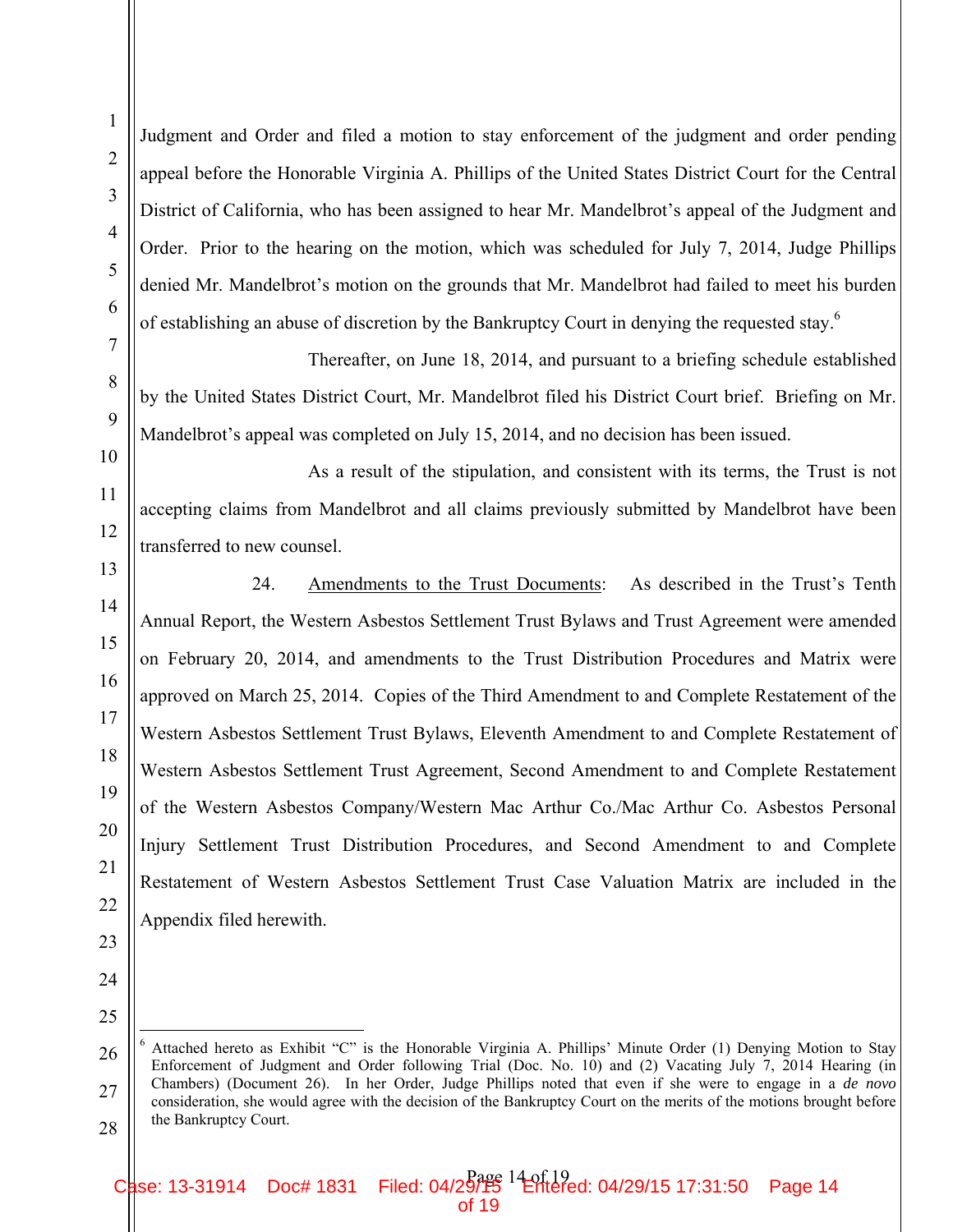| $\mathbf{1}$   |                                                                                                |                | On November 20, 2014, sections $4.5(a)$ and $6.5(b)$ of the Trust Agreement were                     |  |  |  |  |
|----------------|------------------------------------------------------------------------------------------------|----------------|------------------------------------------------------------------------------------------------------|--|--|--|--|
| $\overline{2}$ | amended to allow for an annual increase in Trustee and TAC compensation based upon the Federal |                |                                                                                                      |  |  |  |  |
| 3              | Bureau of Labor Statistics' Consumer Price Index for Urban Wage Earners and Clerical Workers   |                |                                                                                                      |  |  |  |  |
| $\overline{4}$ |                                                                                                |                | (CPI-W) announced in January each year. A copy of the Twelfth Amendment to and Complete              |  |  |  |  |
| 5              |                                                                                                |                | Restatement of Western Asbestos Settlement Trust Agreement is included in the Appendix filed         |  |  |  |  |
| 6              | herewith.                                                                                      |                |                                                                                                      |  |  |  |  |
| $\overline{7}$ | 25.                                                                                            |                | to Beneficiaries:<br>Notifications<br>During the Accounting Period and,                              |  |  |  |  |
| 8              |                                                                                                |                | additionally, from January 1, 2015 to and including April 16, 2015, the following notifications were |  |  |  |  |
| 9              | placed on the Trust's Web site:                                                                |                |                                                                                                      |  |  |  |  |
| 10             |                                                                                                | a.             | Notice of Suspension of Pro Bono Evaluation Procedures (posted                                       |  |  |  |  |
| 11             | January 14, 2014);                                                                             |                |                                                                                                      |  |  |  |  |
| 12             |                                                                                                | b.             | Notice of settlement of Mandelbrot adversary proceeding (posted                                      |  |  |  |  |
| 13             | January 31, 2014);                                                                             |                |                                                                                                      |  |  |  |  |
| 14             |                                                                                                | c.             | Notice of claims processing FTP server maintenance (posted February                                  |  |  |  |  |
| 15             | $18, 2014$ ;                                                                                   |                |                                                                                                      |  |  |  |  |
| 16             |                                                                                                | d.             | Notice of computer system incursion (posted February 21, 2014);                                      |  |  |  |  |
| 17             |                                                                                                | e.             | Notice/update regarding computer system incursion (posted March 6,                                   |  |  |  |  |
| 18             | 2014);                                                                                         |                |                                                                                                      |  |  |  |  |
| 19             |                                                                                                | f.             | Notice regarding submission of claims in paper form (posted March)                                   |  |  |  |  |
| 20             | $14, 2014$ ;                                                                                   |                |                                                                                                      |  |  |  |  |
| 21             |                                                                                                | g.             | Notice/update<br>regarding<br>settlement<br>of Mandelbrot<br>adversary                               |  |  |  |  |
| 22             | proceeding (posted April 16, 2014);                                                            |                |                                                                                                      |  |  |  |  |
| 23             |                                                                                                | h.             | Notice/update regarding submission of claims (posted April 25, 2014);                                |  |  |  |  |
| 24             |                                                                                                | $\mathbf{i}$ . | Notice of hearing on the Trust's Tenth Annual Report and Accounting                                  |  |  |  |  |
| 25             | (posted May 1, 2014);                                                                          |                |                                                                                                      |  |  |  |  |
| 26             |                                                                                                | j.             | Notice of approved modifications to the TDP and Matrix (posted May                                   |  |  |  |  |
| 27             | 1, 2014);                                                                                      |                |                                                                                                      |  |  |  |  |
| 28             |                                                                                                |                |                                                                                                      |  |  |  |  |
|                | se: 13-31914                                                                                   |                | Doc# 1831 Filed: $04/2\frac{B_0}{2}$<br>of 19<br>of 19<br>Page 15                                    |  |  |  |  |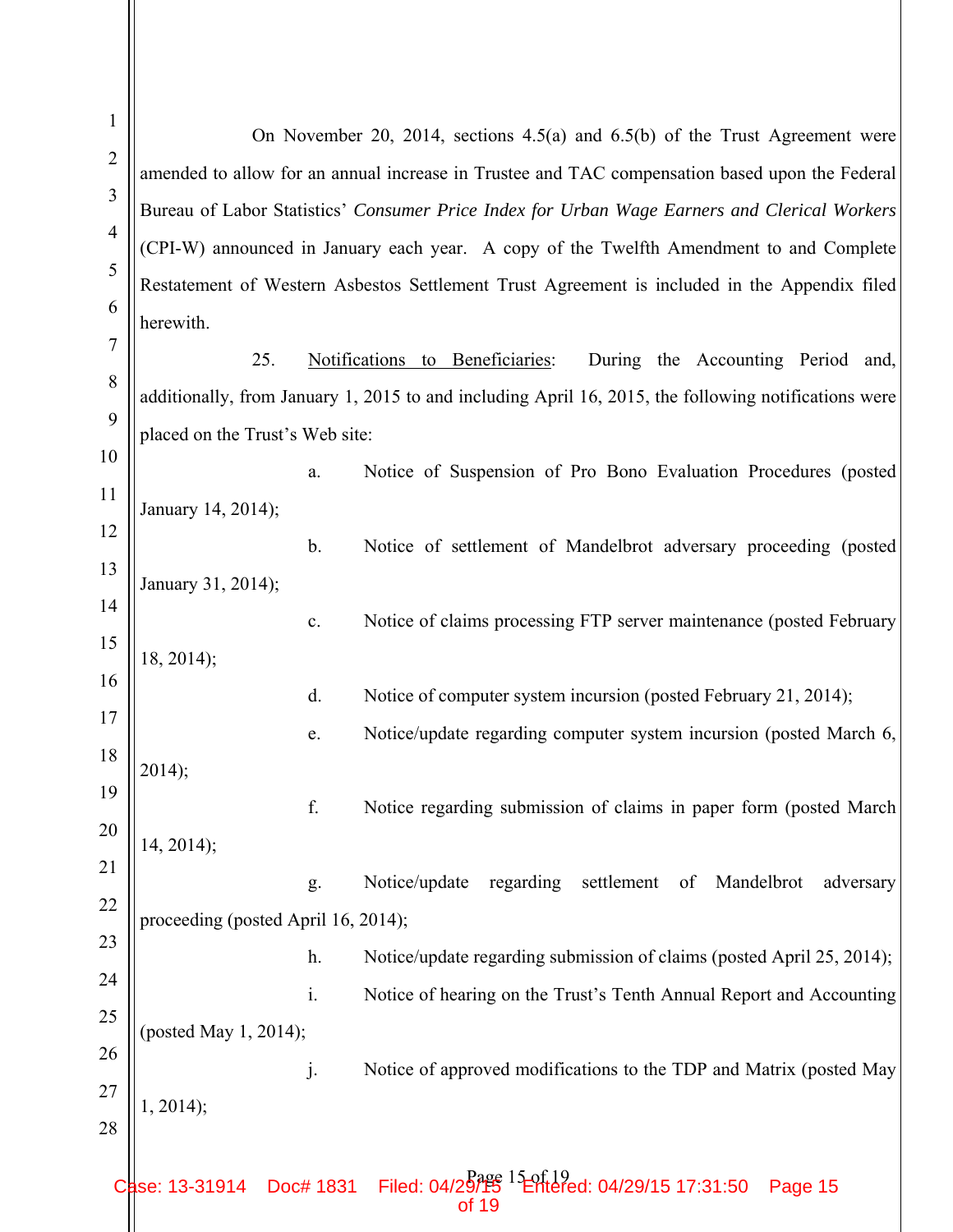k. Notice/update regarding settlement of Mandelbrot adversary proceeding (posted May 5, 2014);

1

2

3

4

5

6

7

8

9

10

11

12

13

14

15

16

17

18

19

20

21

22

23

24

25

26

27

28

l. Notice/update regarding settlement of Mandelbrot adversary proceeding (posted May 12, 2014);

m. Notice/updated regarding submission of claims (posted July 10, 2014);

n. Notice of Payment Percentage Increase (posted October 6, 2014); and

o. Notice regarding compliance with court order in settlement of Mandelbrot adversary proceeding (posted March 6, 2015).

26. Attempt to Place False Claim in Database/Overhaul of Network Infrastructure: On February 18, 2014, Trust staff discovered that an attempt had been made to place a fictitious claim within the Trust database on or about February 15, 2014. In response to the incursion, the Trust unplugged the system from the internet and took it off-line. A cyber-security firm was hired to conduct a forensic investigation. The Trust also hired a law firm that specialized in the legal requirements, if any, related to the false claim placement. The cyber-security firm's investigation revealed no evidence of exfiltration of data on or from the Trust's server. There was also no evidence that the intruder accessed any personally identifiable information or protected health information contained elsewhere in the Trust's system. Based on the cyber-security firm's findings, the law firm determined that potentially applicable state and federal data breach notification laws did not require notice to any third parties of the attempted false claim placement. In an abundance of caution, the following law enforcement agencies were contacted to report the data breach: the Reno Police Department, the Monterey Park Police Department (where the private post office box for the fictitious law firm was located), and the Las Vegas office of the Federal Bureau of Investigation. All three agencies noted the data breach but did not pursue an investigation despite follow up by the law firm. The Trust began again accepting claims in paper form on March 14, 2014, and the Trust also began accepting claims on CD on April 25, 2014.

As a result of this false claim placement attempt, the Trust determined that it needed an independent information technology company to review the Trust's network infrastructure and security. After consultation with other trusts across the country, the Trust retained the information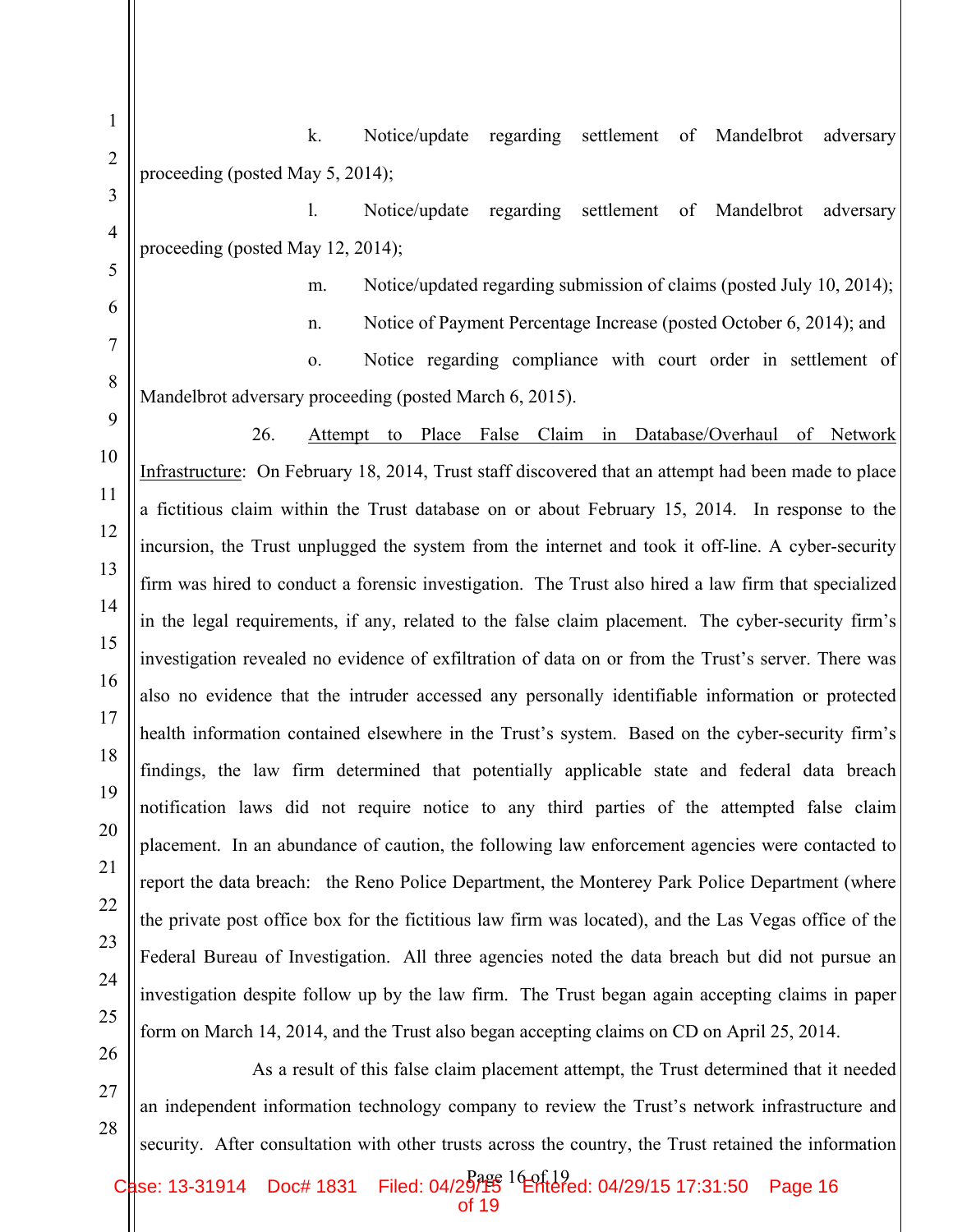2 3 4 5 12 13 14 15 16 17 18 19 21 23 25 26 27 28 Case: 13-31914 Doc# 1831 Filed: 04/29/15 04/29/15 17:31:50 Page 17 throughout the remainder of 2014 and the first quarter of 2015. platform, which is expected to be completed within weeks. fee during the Accounting Period or as of the date hereof. 29. Trustees' Compensation: Section 4.5(c) of the Trust Agreement requires the reimbursement of expenses was \$126,007 and \$6,284, respectively. paid more than \$100,000 during the Accounting Period are listed alphabetically below. carrier; for the Trust described in paragraph 31, *infra*; in paragraph 31, *infra*; d. Eagle Capital Management, LLC: One of eight investment managers for the Trust described in paragraph 31, *infra;* e. Fergus, a Law Office: Counsel to the Honorable Charles Renfrew, Futures Representative; of 19

technology firm of STF Consulting of Atlantic Highlands, NJ in June of 2014. By the end of June, 2014, STF Consulting had implemented increased security measures so that on July 10, 2014, the Trust opened up its system to again allow electronic filing of claims. STF Consulting has completed a total overhaul of the Trust's core network infrastructure and has continued to refine the network

27. System Development: During the Accounting Period, the Trust entered into a contract with an outside vendor to develop an updated claims processing system and move to a new

28. Filing Fee: Pursuant to Section 6.4 of the TDP, the filing fee was reviewed at the September 22, 2014 meeting and there were no recommended changes to the existing \$250.00

Trust to report the amounts paid to the Trustees for compensation and expenses. During the Accounting Period, the Trustees each received per annum compensation in the amount of \$70,000 paid in quarterly installments. The total paid to all Trustees for hourly compensation and for

30. Significant Vendors: Although the Trust has many vendors, those who were

20 a. Anthem Blue Cross Blue Shield: Trust employee health insurance plan

22 b. BlackRock Financial Management: One of eight investment managers

24 c. Callan Associates, Inc.: Investment consultant for the Trust described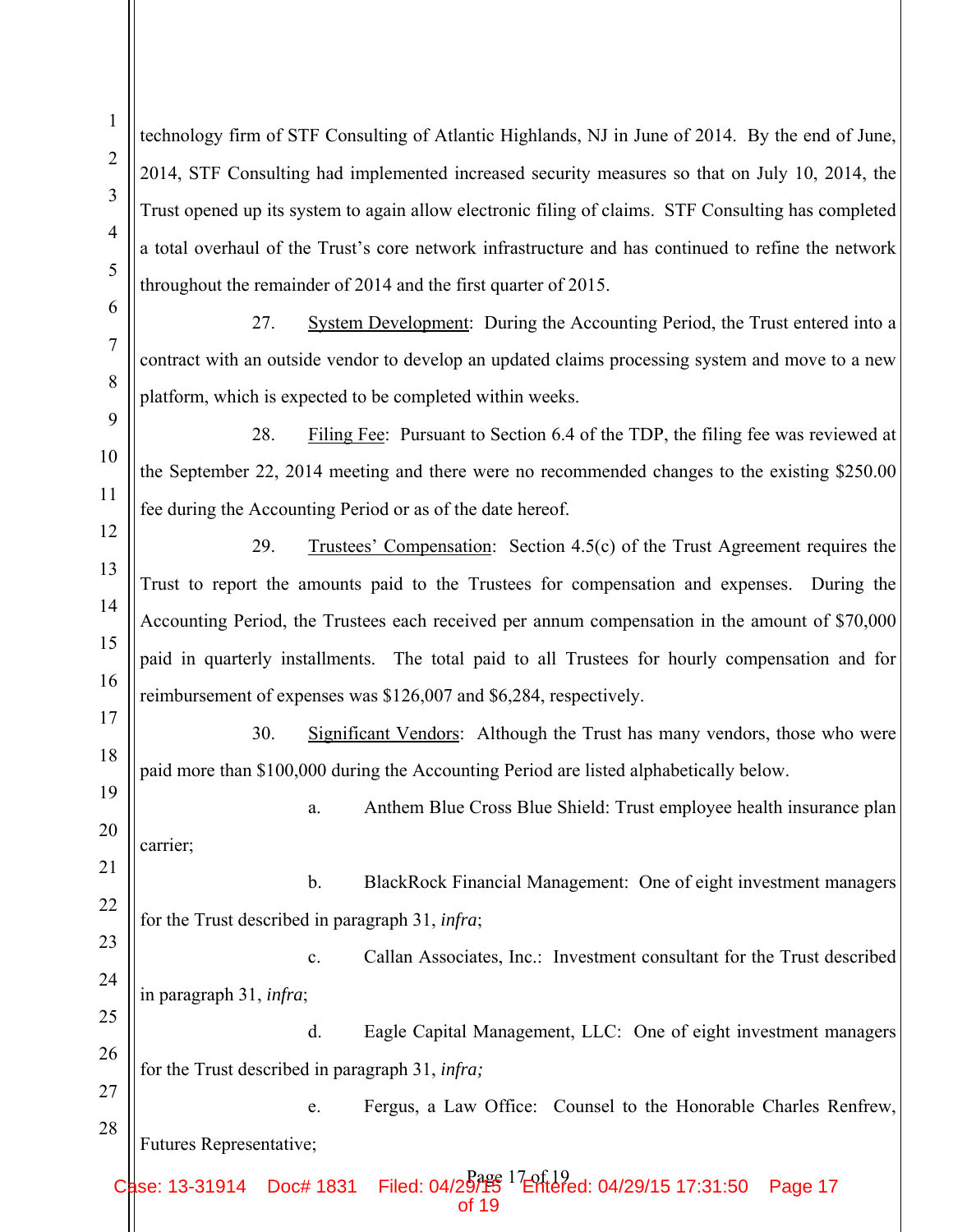1 2 3 4 5 6 7 8 9 10 11 12 13 14 15 16 17 18 19 20 21 22 23 24 25 26 27 28 f. Harding Loevner, LP: One of eight investment managers for the Trust described in paragraph 31, *infra*; g. Morgan Lewis & Bockius: Counsel to the Trust in the Zurich litigation, and the Mandelbrot investigation and adversary proceeding described in paragraphs 23(a) and 23(b), *supra*; h. Park Center Tower, LLC: Landlord for the Trust's offices; i. Segall Bryant & Hamill: One of eight investment managers for the Trust described in paragraph 31, *infra*; j. Silvercrest Asset Management Group LLC: One of eight investment managers for the Trust described in paragraph 31, *infra*; k. Snyder Miller & Orton LLP: Counsel to the Trust in an advisory capacity for various legal issues that arise from time to time; l. Standish Mellon Asset Management Company: One of eight investment managers for the Trust described in paragraph 31, *infra*; m. State Street Global Advisors: One of eight investment managers for the Trust described in paragraph 31, *infra*; and n. Westwood Management Corporation: One of eight investment managers for the Trust described in paragraph 31, *infra*. 31. Trust Investment Management: Article 3 of the Trust Agreement authorizes the Trust to administer the investment of funds in the manner in which individuals of ordinary prudence, discretion and judgment would act in the management of their own affairs, subject to certain limitations. The Trust closely monitors any market volatility with its investment advisors and continues to be in compliance with its Investment Policy Statement. Callan Associates, Inc. continued to assist the Trust during the Accounting Period as its investment consultant. BlackRock Financial Management, Inc., Eagle Capital Management, LLC, Harding Loevner, LP, Segall Bryant & Hamill, Silvercrest Asset Management Group LLC, Standish Mellon Asset Management Company, LLC, State Street Global Advisors, and Westwood Management Corporation have continued to act as investment managers to the Trust.

Case: 13-31914 Doc# 1831 Filed: 04/29/15 04/29/15 17:31:50 Page 18 of 19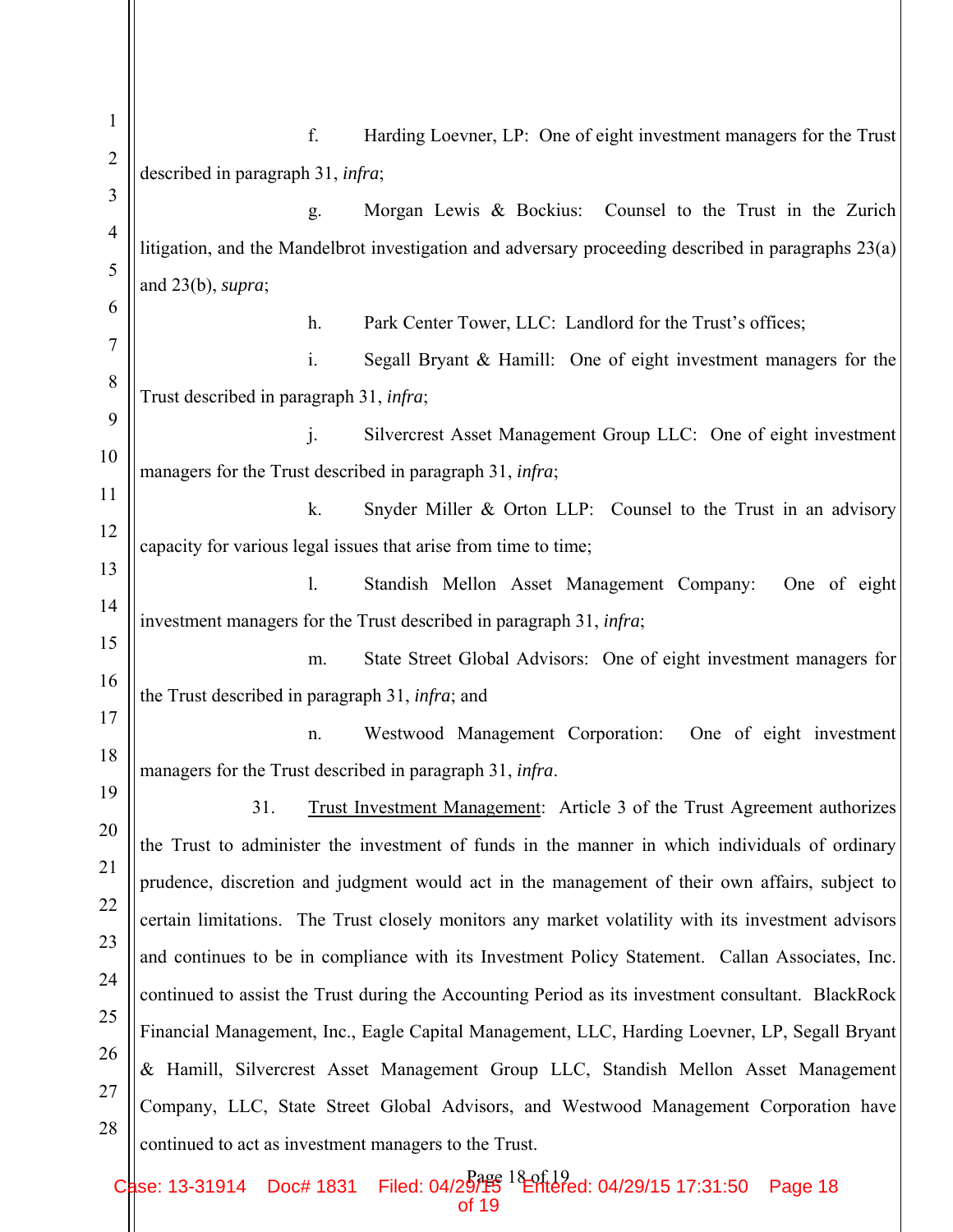Additionally, the Trust's Investment Policy Statement was amended on November 20, 2014 and February 27, 2015, copies of which are included in the Appendix filed herewith.

\*\*\*

The Trustees submit that the Annual Report and attached exhibits demonstrate the Trust acted prudently and expeditiously in executing its legal obligations during the Accounting Period and up to and including the date hereof. The Trust conscientiously worked to execute equitable claims procedures and process Trust Claims with due diligence during the Accounting Period and up to and including the date hereof. Moreover, the Trust worked with its accountants and financial advisors to preserve and grow Trust assets in order to fulfill the purpose of the Trust- paying valid asbestos claims. In so doing, the Trust carefully complied with all Plan documents and the mandates of the San Francisco Bankruptcy Court.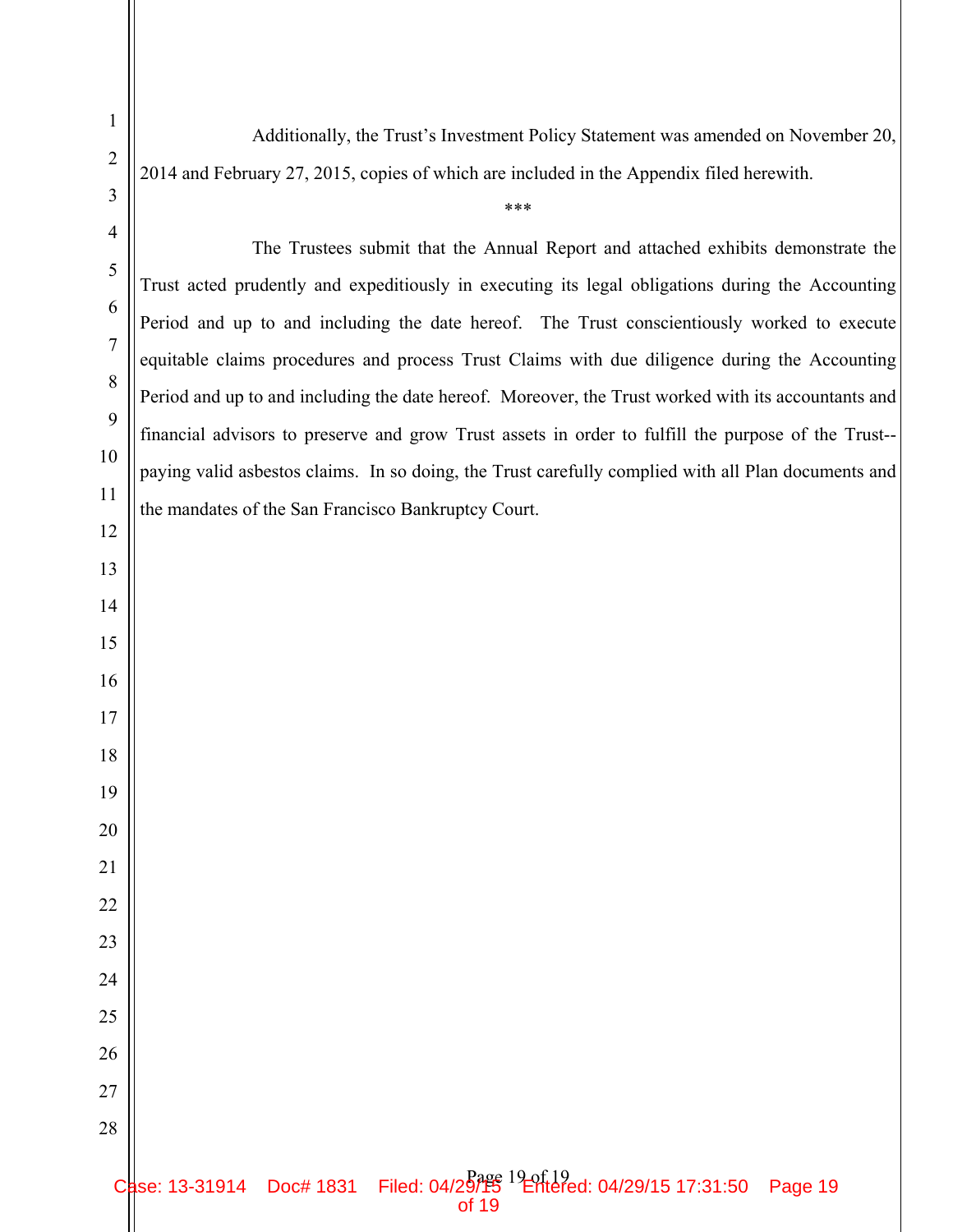# **EXHIBIT A**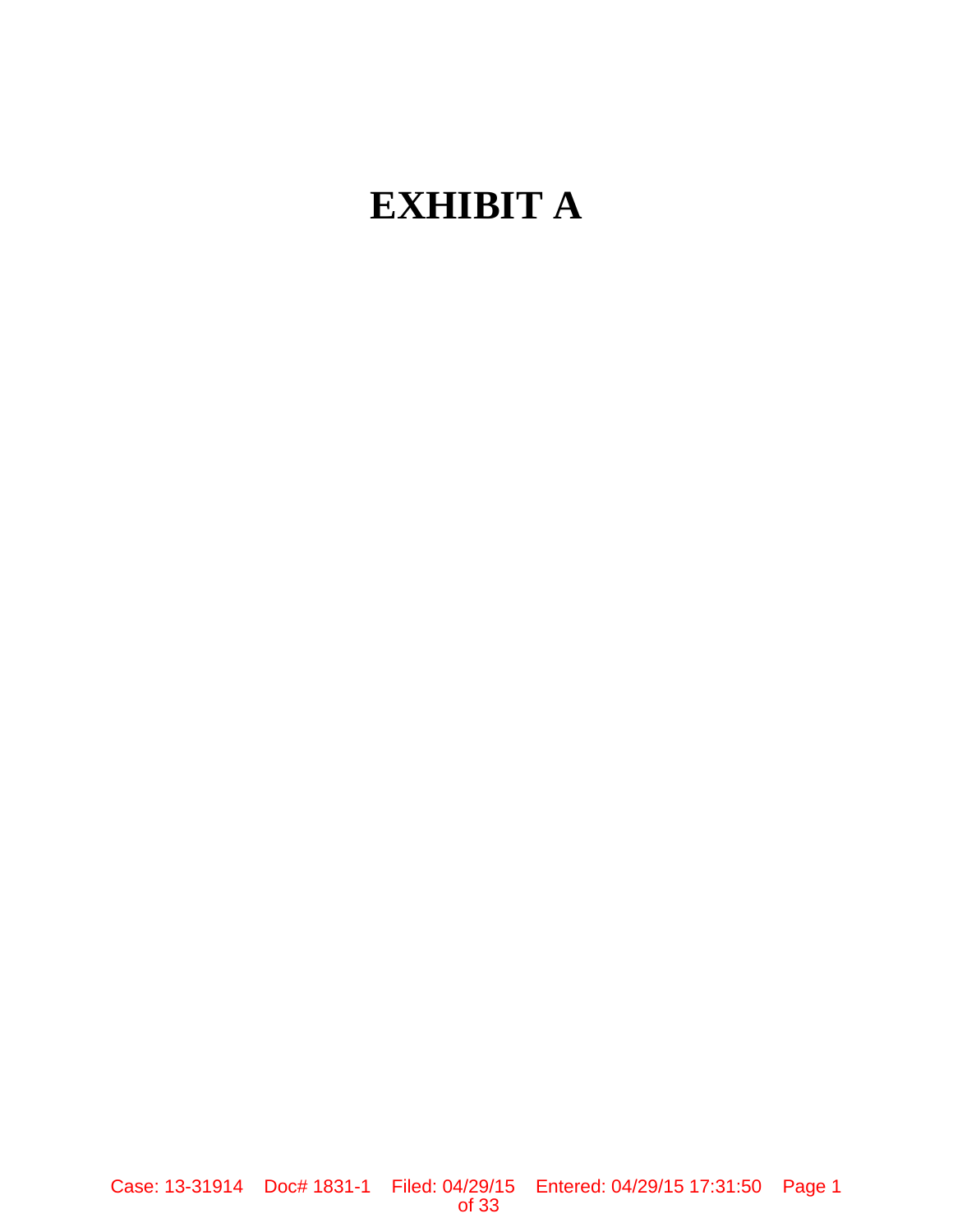

**Grant Thornton**<br>Financial Statements and Report of Independent Certified Public Accountants

**Western Asbestos Settlement Trust**

December 31, 2014 and 2013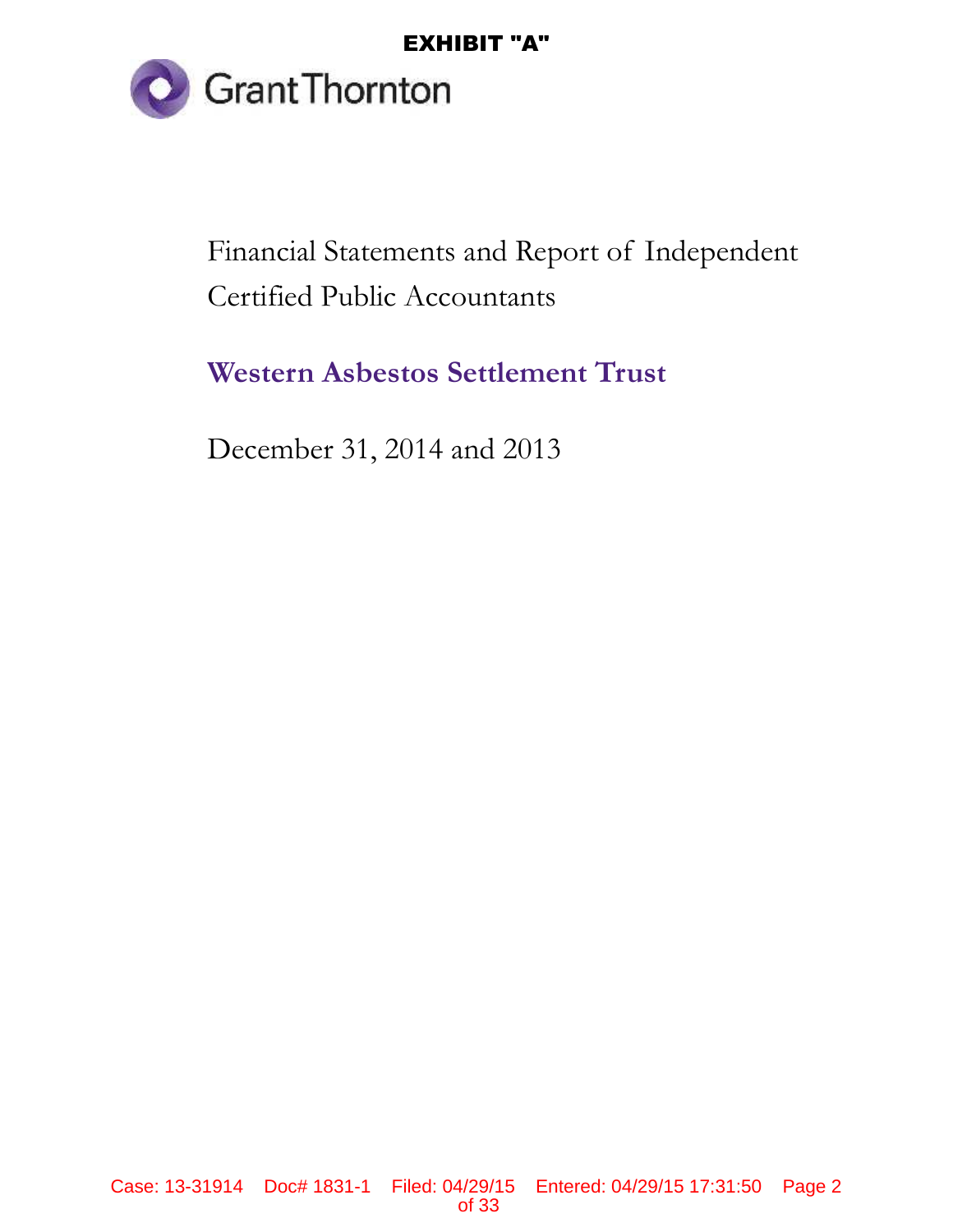# Contents

|                                                    | Page |
|----------------------------------------------------|------|
| Report of Independent Certified Public Accountants | 3    |
| Statements of Net Claimants' Equity                | 5    |
| Statements of Changes in Net Claimants' Equity     | 6    |
| Statements of Cash Flows                           |      |
| Notes to Financial Statements                      | 8    |
| Supplemental Information                           | 19   |
| Schedule of Operating Expenses                     | 20   |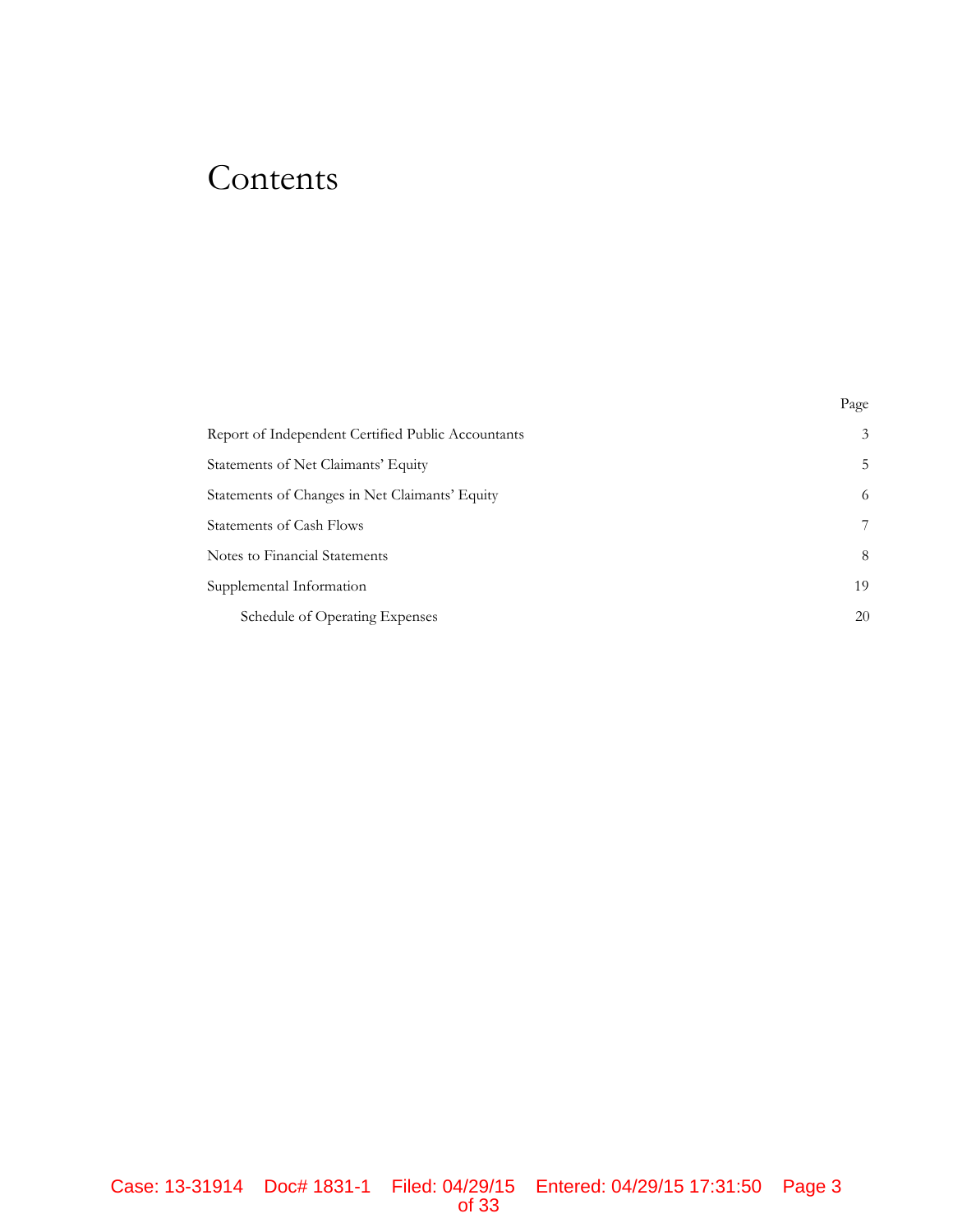

**Grant Thornton LLP** 100 W Liberty Street, Suite 770 Reno, NV 89501-1965 T 775.786.1520 F 775.786.7091<br>www.GrantThornton.com

Report of Independent Certified Public Accountants

Trustees Western Asbestos Settlement Trust

We have audited the accompanying financial statements of Western Asbestos Settlement Trust ("the Trust"), organized in the State of Nevada, which comprise the statements of net claimants' equity as of December 31, 2014 and 2013, and the related statements changes in net claimants' equity and cash flows for the years then ended, and the related notes to the financial statements.

#### Management's responsibility for the financial statements

Management is responsible for the preparation and fair presentation of these financial statements in accordance with the Trust's other basis of accounting; this includes the design, implementation, and maintenance of internal control relevant to the preparation and fair presentation of financial statements that are free from material misstatement, whether due to fraud or error.

#### Auditor's responsibility

Our responsibility is to express an opinion on these financial statements based on our audits. We conducted our audits in accordance with auditing standards generally accepted in the United States of America. Those standards require that we plan and perform the audit to obtain reasonable assurance about whether the financial statements are free from material misstatement.

An audit involves performing procedures to obtain audit evidence about the amounts and disclosures in the financial statements. The procedures selected depend on the auditor's judgment, including the assessment of the risks of material misstatement of the financial statements, whether due to fraud or error. In making those risk assessments, the auditor considers internal control relevant to the Trust's preparation and fair presentation of the financial statements in order to design audit procedures that are appropriate in the circumstances, but not for the purpose of expressing an opinion on the effectiveness of the Trust's internal control. Accordingly, we express no such opinion. An audit also includes evaluating the appropriateness of accounting policies used and the reasonableness of significant accounting estimates made by management, as well as evaluating the overall presentation of the financial statements.

We believe that the audit evidence we have obtained is sufficient and appropriate to provide a basis for our audit opinion.

Case: 1. 3 **Grant Thornton International Ltd** 3 and **Doc** # 1831-1 Filed: 04/29/15 Entered: 04/29/15 17:31:50 Page 4<br>Of 33

of 33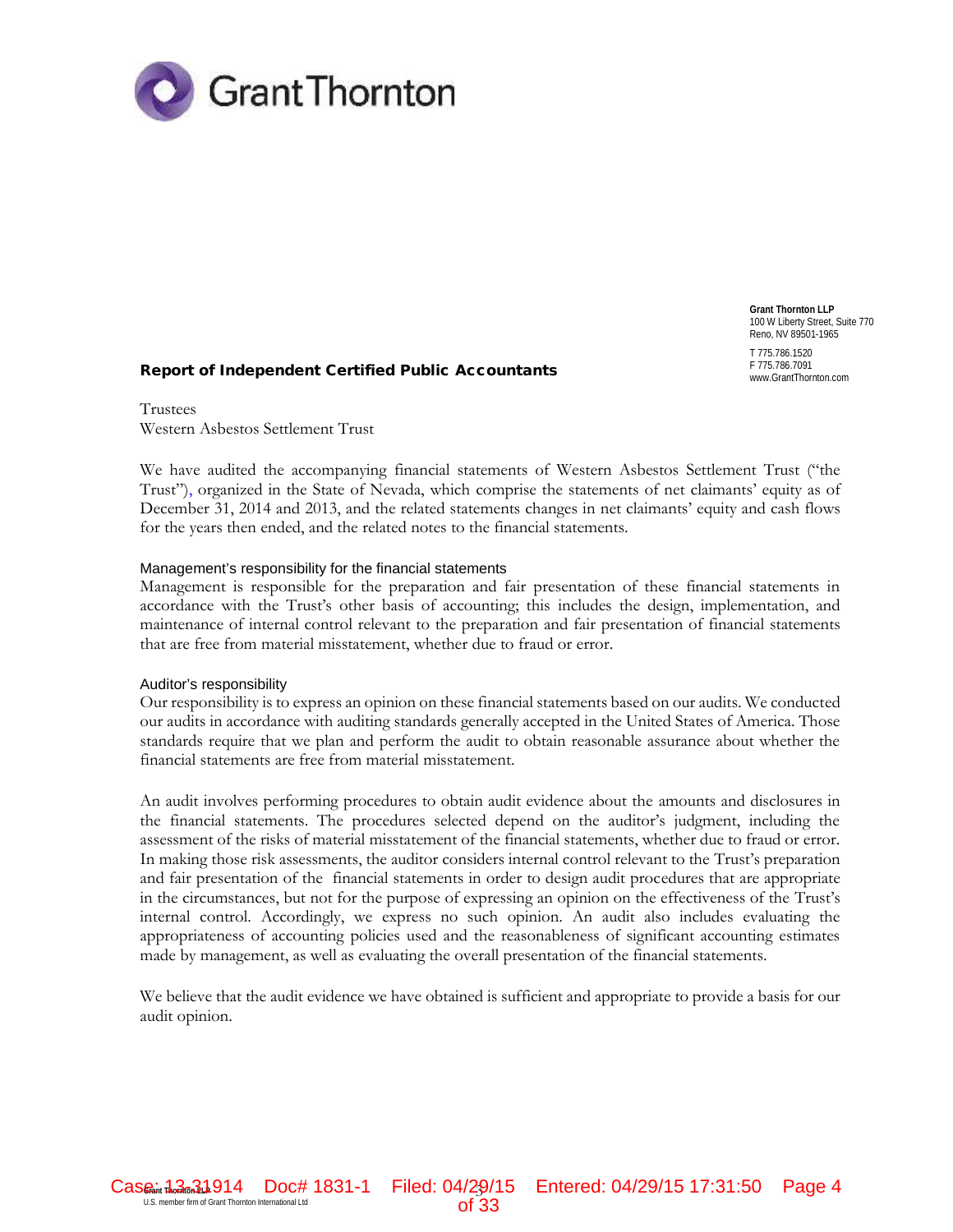

#### **Opinion**

In our opinion, the financial statements referred to above present fairly, in all material respects, the assets and liabilities of Western Asbestos Settlement Trust as of December 31, 2014 and 2013, and the changes in net claimants' equity and cash flows for the years then ended in accordance with the Trust's other basis of accounting.

#### Basis of accounting

We draw attention to Note A.2 of the financial statements, which describes the basis of accounting. The financial statements are prepared on the Trust's other basis of accounting, which is a basis of accounting other than accounting principles generally accepted in the United States of America. Our opinion is not modified with respect to this matter.

#### Supplementary information

Our audit was conducted for the purpose of forming an opinion on the financial statements as a whole. The Schedule of Operating Expense for the years ended December 31, 2014 and 2013 is presented for purposes of additional analysis and is not a required part of the financial statements. Such supplementary information is the responsibility of management and was derived from and relates directly to the underlying accounting and other records used to prepare the financial statements. The information has been subjected to the auditing procedures applied in the audit of the financial statements and certain additional procedures. These additional procedures included comparing and reconciling the information directly to the underlying accounting and other records used to prepare the financial statements or to the financial statements themselves, and other additional procedures in accordance with auditing standards generally accepted in the United States of America. In our opinion, the supplementary information is fairly stated, in all material respects, in relation to the financial statements as a whole.

#### Restriction on use

Our report is intended solely for the information and use of the management of the Trust and Trustees, the beneficiaries of the Trust, the Futures Representative, the Futures Counsel, the members of the Trust Advisory Committee, and the United States Bankruptcy Court for the Northern District of California, Oakland Division and is not intended to be and should not be used by anyone other than these specified parties.

Grant Movementan LLP

Reno, Nevada April 15, 2015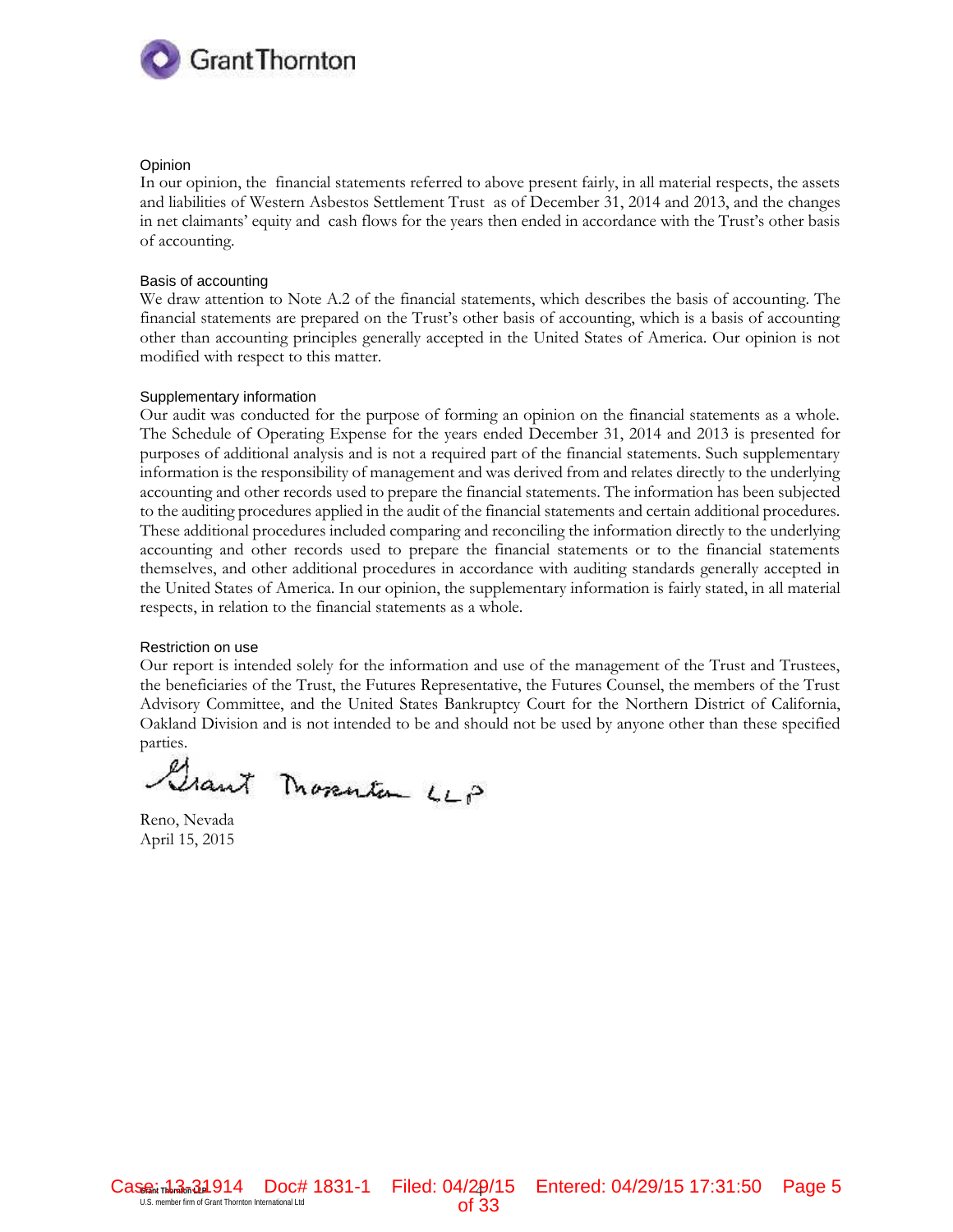## **STATEMENTS OF NET CLAIMANTS' EQUITY**

#### **December 31,**

|                                           | 2014             | 2013             |
|-------------------------------------------|------------------|------------------|
| <b>ASSETS</b>                             |                  |                  |
| Cash, cash equivalents and investments    |                  |                  |
| Available-for-sale                        |                  |                  |
| Restricted                                | \$<br>40,000,000 | \$<br>40,000,000 |
| Unrestricted                              | 607,865,762      | 805,335,908      |
| Total cash, cash equivalents              |                  |                  |
| and investments                           | 647,865,762      | 845, 335, 908    |
| Accrued interest and dividend receivables | 3,798,238        | 5,126,409        |
| Prepaid federal income tax                |                  | 1,064,172        |
| Total assets                              | 651,664,000      | 851,526,489<br>S |
| <b>LIABILITIES</b>                        |                  |                  |
| Accrued expenses                          | \$<br>703,074    | \$<br>1,044,265  |
| Claim processing deposits                 | 246,000          | 335,000          |
| Unpaid claims (Note D)                    |                  |                  |
| Outstanding offers                        | 12,132,537       | 9,005,735        |
| Pre-petition liquidated claims            | 161,137          | 150,809          |
| Income tax payable                        | 515,001          |                  |
| Deferred tax liability                    | 47,580,000       | 58,142,000       |
| Total liabilities                         | 61, 337, 749     | 68,677,809<br>S  |
| NET CLAIMANTS' EQUITY                     | 590,326,251      | 782,848,680      |

The accompanying notes are an integral part of these statements.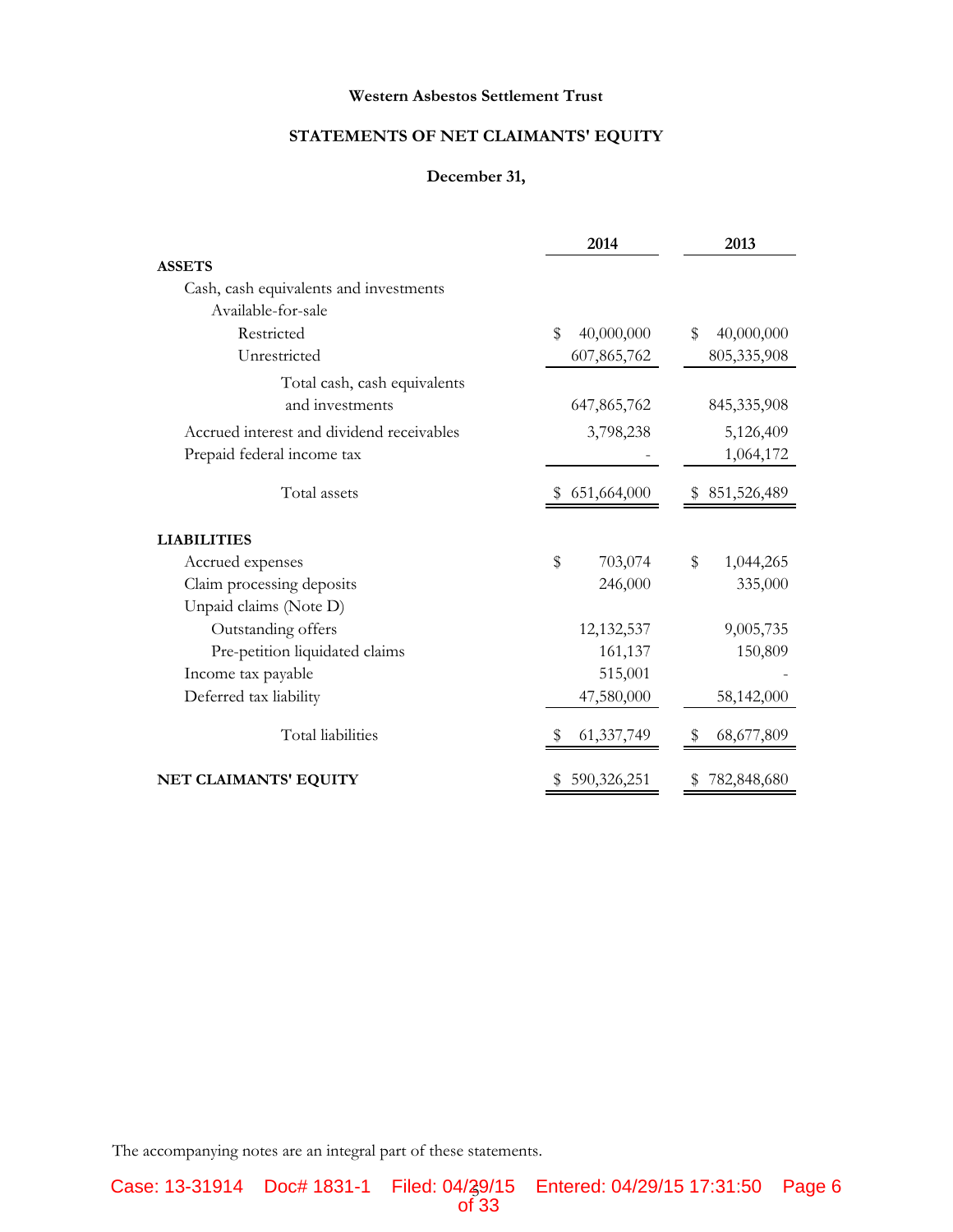### **STATEMENTS OF CHANGES IN NET CLAIMANTS' EQUITY**

#### **For the years ended December 31,**

|                                                  | 2014         | 2013          |
|--------------------------------------------------|--------------|---------------|
| Net claimants' equity, beginning of year         | 782,848,680  | \$783,022,349 |
| Additions to net claimants' equity               |              |               |
| Investment income                                | 19,360,452   | 21,280,208    |
| Net decrease in outstanding claim offers         |              | 6,578,637     |
| Trust facility and staff sharing income received | 1,212,498    | 993,564       |
| Increase in initial funding                      |              | 259,785       |
| Net decrease in deferred rent                    | 91,937       | 111,051       |
| Net realized and unrealized gains on             |              |               |
| available-for-sale securities                    | 30,141,310   | 67,644,822    |
| Benefit for income taxes, deferred               | 10,562,000   |               |
| Federal tax reductions                           | 699,504      |               |
| Total additions                                  | 62,067,701   | 96,868,067    |
| Deductions from net claimants' equity            |              |               |
| Operating expenses                               | 6,600,398    | 7,559,706     |
| Provision for income taxes, current              | 25, 107, 423 | 5,332,608     |
| Provision for income taxes, deferred             |              | 24,211,000    |
| Claims settled                                   | 219,745,179  | 59,938,422    |
| Net increase in outstanding claim offers         | 3,137,130    |               |
| Total deductions                                 | 254,590,130  | 97,041,736    |
| Net claimants' equity, end of year               | 590,326,251  | 782,848,680   |

The accompanying notes are an integral part of these statements.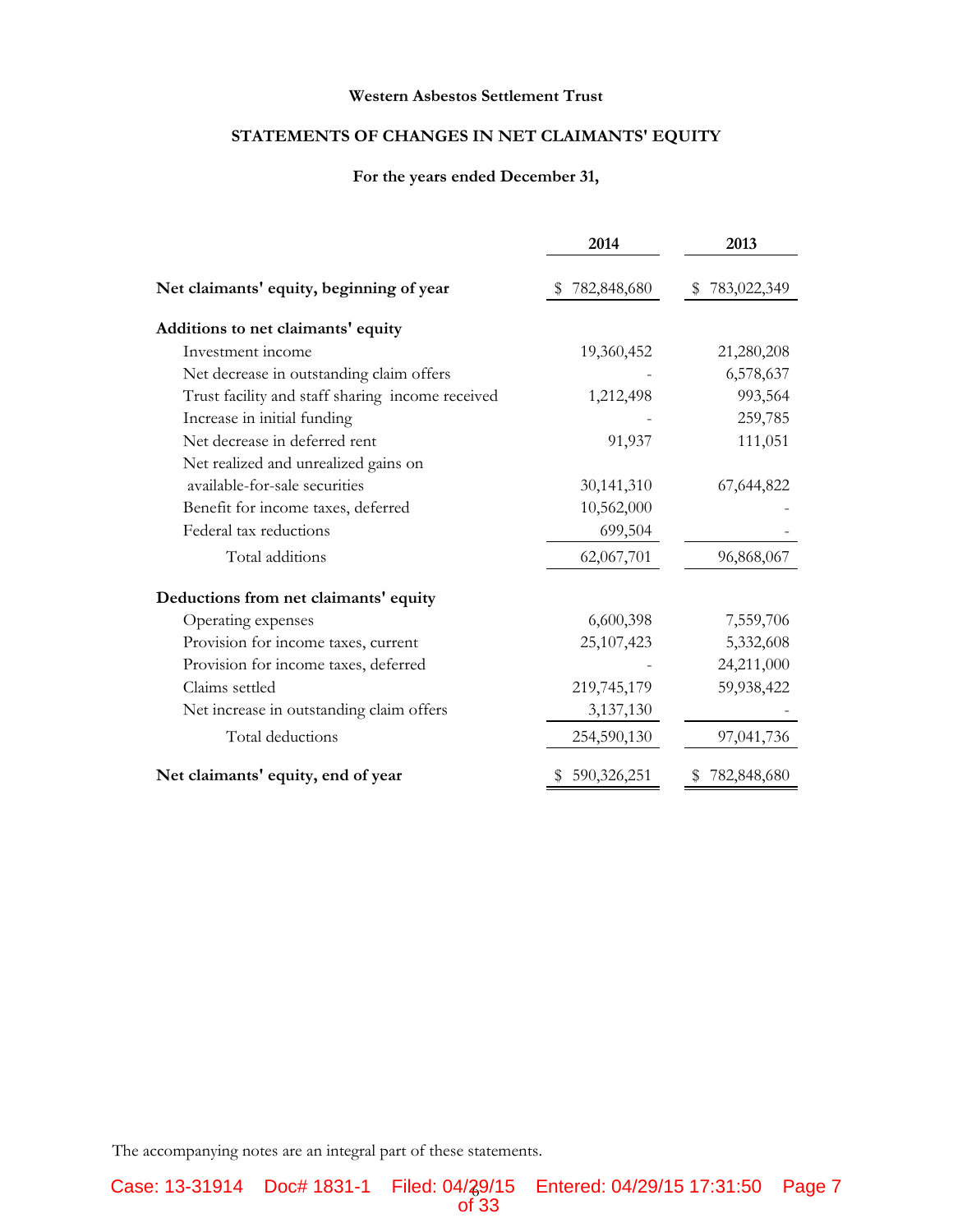#### **STATEMENTS OF CASH FLOWS**

#### **For the years ended December 31,**

|                                                                | 2014             | 2013              |
|----------------------------------------------------------------|------------------|-------------------|
| Cash inflows:                                                  |                  |                   |
| Investment income receipts                                     | 20,688,623<br>\$ | 21,413,398<br>\$  |
| Trust facility and staff sharing income received               | 1,212,498        | 993,564           |
| Initial funding                                                |                  | 259,785           |
| Net realized gains on available-for-sale securities            | 56,761,943       | 6,508,521         |
| Federal tax reductions                                         | 699,504          |                   |
| Total cash inflows                                             | 79,362,568       | 29,175,268        |
| <b>Cash outflows:</b>                                          |                  |                   |
| Claim payments made                                            | 219,745,179      | 59,932,707        |
| Decrease in claim processing deposits                          | 89,000           | 51,250            |
| Disbursements for Trust operating expenses                     | 6,849,652        | 7,725,028         |
| Disbursements for Trust income taxes                           | 23,528,250       | 6,997,125         |
| Total cash outflows                                            | 250,212,081      | 74,706,110        |
| Net cash outflows                                              | (170, 849, 513)  | (45,530,842)      |
| Non-cash changes:                                              |                  |                   |
| Net unrealized (losses) gains on available-for-sale securities | (26,620,633)     | 61,136,301        |
| NET INCREASE (DECREASE) IN CASH                                |                  |                   |
| EQUIVALENTS AND INVESTMENTS                                    |                  |                   |
| <b>AVAILABLE-FOR-SALE</b>                                      | (197, 470, 146)  | 15,605,459        |
| Cash, cash equivalents and investments                         |                  |                   |
| available-for sale, beginning of year                          | 845,335,908      | 829,730,449       |
| Cash, cash equivalents and investments                         |                  |                   |
| available-for-sale, end of year                                | 647,865,762<br>P | 845,335,908<br>\$ |

The accompanying notes are an integral part of these statements.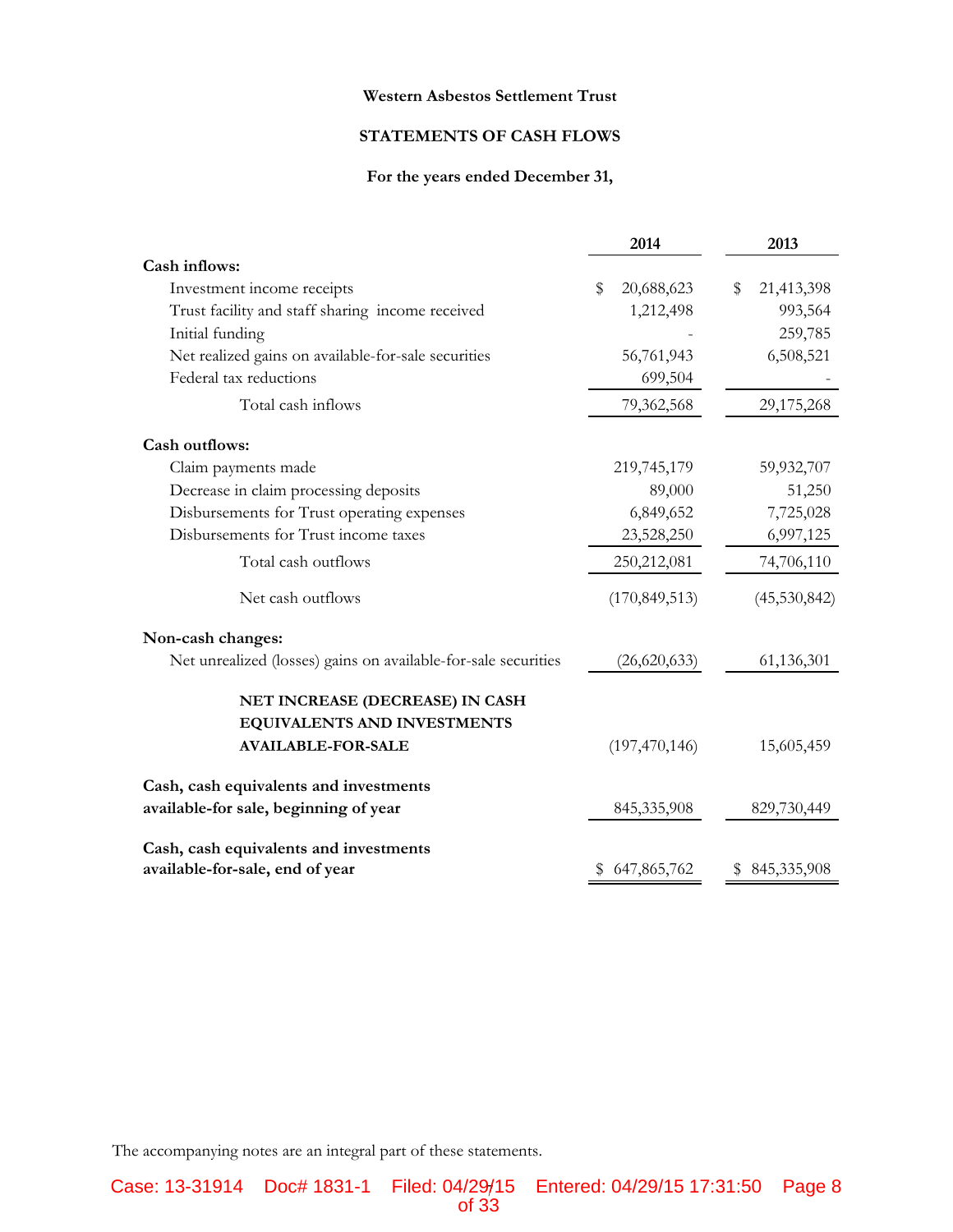#### **NOTES TO FINANCIAL STATEMENTS**

#### **December 31, 2014 and 2013**

#### **NOTE A - SUMMARY OF ACCOUNTING POLICIES**

#### **1. Description of Trust**

The Western Asbestos Settlement Trust (the Trust), organized pursuant to the laws of the state of Nevada with its office in Reno, Nevada, was established pursuant to the Western Asbestos Company (Western Asbestos), Western Mac Arthur Co. (Western Mac Arthur) and Mac Arthur Co. (Mac Arthur), (collectively the Debtors), Second Amended Joint Plan of Reorganization (the Plan), dated November 18, 2003. The Trust was formed to assume the Debtors' liabilities resulting from pending and potential litigation involving individuals exposed to asbestos who have manifested asbestos-related diseases or conditions for which the Debtors' are legally responsible; liquidate, resolve, pay and satisfy all valid asbestos-related claims in accordance with the Plan; preserve, hold, manage and maximize the Trust assets for use in paying and satisfying allowed asbestos-related claims; prosecute, settle and manage the disposition of the asbestos in place insurance coverage; and prosecute, settle and manage asbestos insurance coverage actions. Upon approval of the Plan, the Trust assumed liability for existing and future asbestos health claims against the Debtors. The Trust was created effective April 22, 2004.

The Trust was initially funded with cash, Western Asbestos securities, notes receivable and insurance settlement proceeds. Since its creation, all notes receivable have been collected. The Trust's funding is dedicated solely to the settlement of asbestos health claims and the related costs thereto, as defined in the Plan.

The Trust processes and pays all asbestos-related claims in accordance with the Western Asbestos Settlement Trust Agreement, as amended and restated, the Case Valuation Matrix, as amended and restated, (Matrix) and Trust Distribution Procedures, as amended and restated, (TDP) (collectively, the Trust Documents).

#### **2. Special-Purpose Accounting Methods**

The Trust's financial statements are prepared using special-purpose accounting methods that differ from accounting principles generally accepted in the United States. The special-purpose accounting methods were adopted in order to present the amount of equity available for payment of current and future claims. These special-purpose accounting methods are as follows:

- The financial statements are prepared using the accrual basis of accounting, as modified below.
- The funding received from Western Asbestos, Western Mac Arthur, and Mac Arthur and its liability insurers is recorded directly to net claimants' equity. These funds do not represent income of the Trust. Offers for asbestos health claims are reported as deductions from net claimants' equity and do not represent expenses of the Trust.
- Costs of non-income producing assets, which will be exhausted during the life of the Trust and are not available for satisfying claims, are expensed when incurred. These costs include acquisition costs of computer hardware, software, software development, office furniture, leasehold improvements, and other prepaid expenses such as rent and insurance.

of 33

Filed: 04/29/15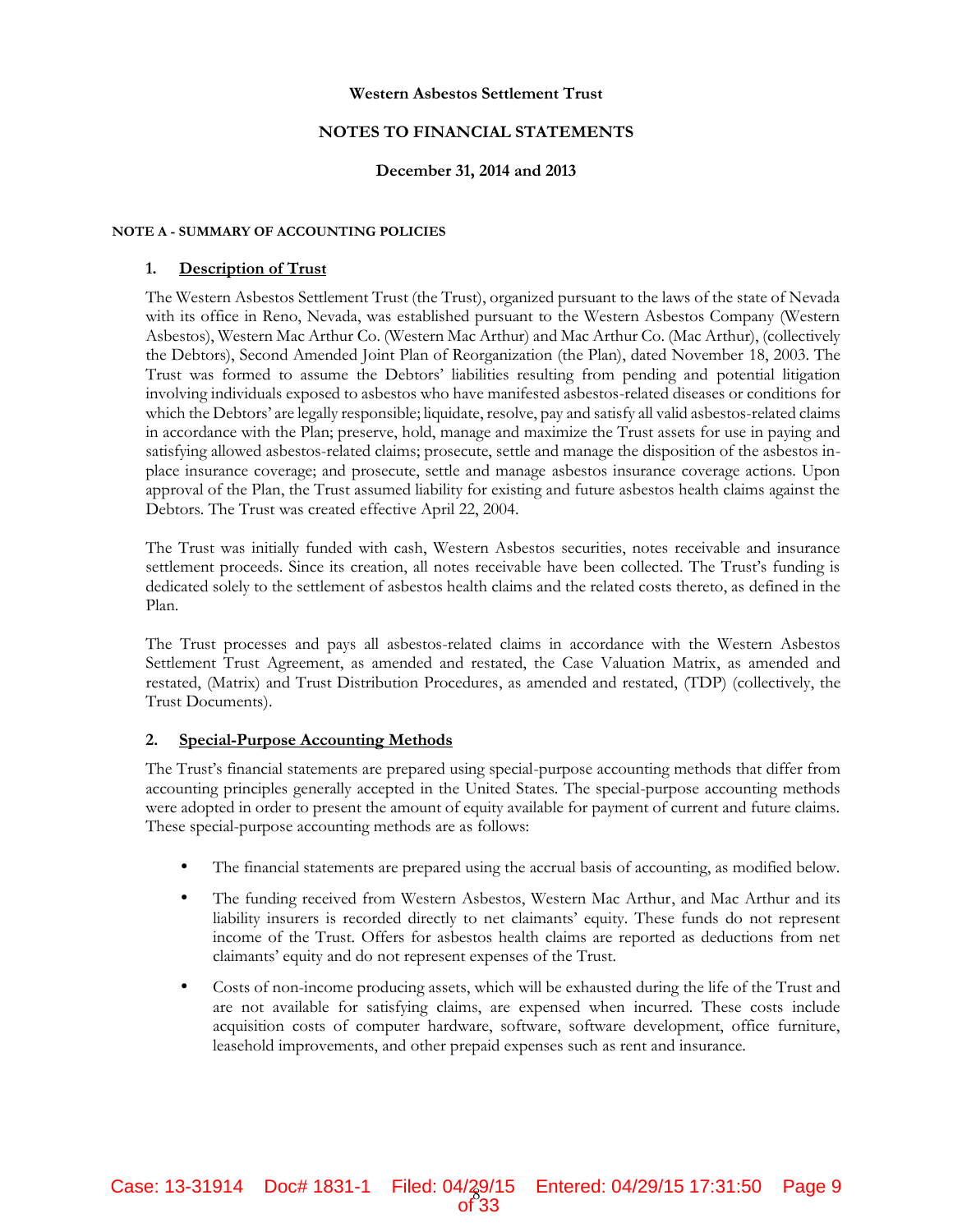#### **NOTES TO FINANCIAL STATEMENTS - CONTINUED**

#### **December 31, 2014 and 2013**

#### **NOTE A - SUMMARY OF ACCOUNTING POLICIES** - Continued

#### **2. Special-Purpose Accounting Methods** - Continued

- Future fixed liabilities and contractual obligations entered into by the Trust are recorded directly against net claimants' equity. Accordingly, the future minimum commitments outstanding at period end for non-cancelable obligations have been recorded as deductions from net claimants' equity.
- The liability for unpaid claims reflected in the statement of net claimants' equity represents settled but unpaid claims and outstanding offers. A claims liability is recorded once an offer is made to the claimant at the amount equal to the expected pro rata payment. No liability is recorded for future claim filings and filed claims on which no offer has been made. Net claimants' equity represents funding available to pay present and future claims on which no fixed liability has been recorded.
- Available-for-sale securities are recorded at fair value. All interest and dividend income on available-for-sale securities is included in investment income on the statement of changes in net claimants' equity. Net realized and unrealized gains and losses on available-for-sale securities are recorded as a separate component on the statement of changes in net claimants' equity.
- Realized gains and losses on available-for-sale securities are recorded based on the security's amortized cost. At the time a security is sold, all previously recorded unrealized gains and losses are reversed and recorded net, as a component of other unrealized gains and losses in the accompanying statement of changes in net claimants' equity.

#### **3. Cash and Cash Equivalents**

Cash and cash equivalents include demand deposit accounts and cash invested in money market funds.

#### **4. Investments**

Fair value measurements are determined through the use of an independent, nationally recognized pricing service. For securities that have quoted prices in active markets, market quotations are provided. For securities that do not trade on a daily basis, the pricing service provides fair value estimates using a variety of inputs including, but not limited to, benchmark yields, reported trades, broker/dealer quotes, issuer spreads, bids, offers, reference data, prepayment spreads and measures of volatility. The Trust reviews on an ongoing basis the reasonableness of the methodologies used by the pricing service, as well as determines the aggregate portfolio price performance and reviews it against applicable indices.

#### **5. Deposits**

Claims processing deposits represent filing fees collected for each unliquidated claim, which fees are refunded by the Trust if the claim is paid.

of 33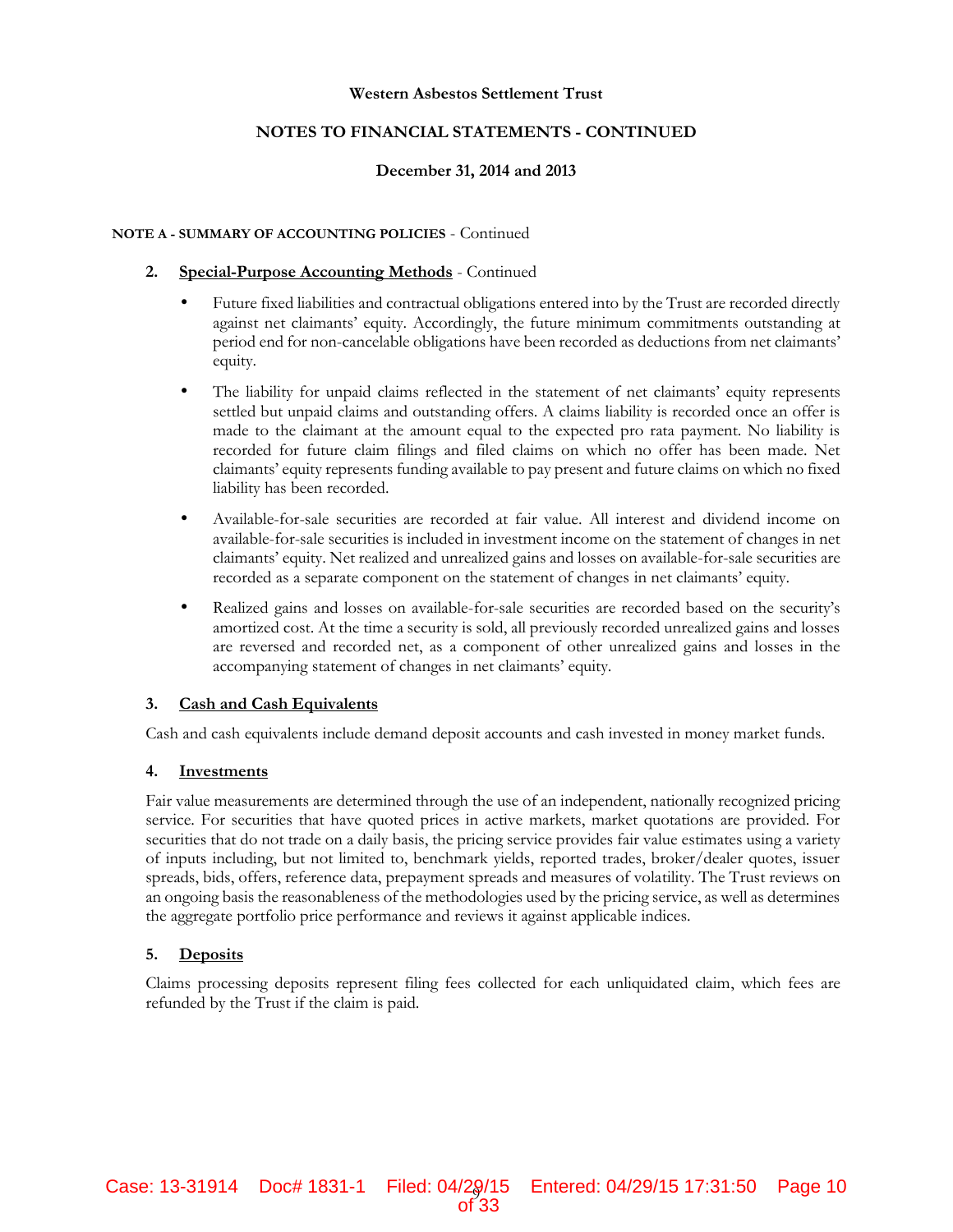#### **NOTES TO FINANCIAL STATEMENTS - CONTINUED**

#### **December 31, 2014 and 2013**

#### **NOTE A - SUMMARY OF ACCOUNTING POLICIES** - Continued

#### **6. Use of Estimates**

The preparation of financial statements in conformity with the special-purpose accounting methods described above requires the Trust to make estimates and assumptions that affect the reported amounts of assets and liabilities at the date of the financial statements and the reported amounts of additions and deductions to net claimants' equity during the reporting period. Actual results could differ from those estimates.

#### **7. Concentration of Risk**

Financial instruments that potentially subject the Trust to concentrations of risk consist of cash, cash equivalents and investments. Cash equivalents consist of money market accounts. Cash equivalents and demand deposits are in excess of Federal Deposit Insurance Corporation limits.

The Trust utilizes risk controls to meet investment objectives authorized by its Trustees. Such risk controls include the use of outside investment advisors meeting predetermined criteria, and third-party quantitative and qualitative risk measurement evaluation tools. The Trust believes its risk control practices are appropriate to meet investment objectives.

Investment securities, in general, are exposed to various risks, such as interest rates, credit, and overall market volatility. Due to the level of risk associated with certain investment securities, it is reasonably possible that changes in the values of investment securities will occur in the near term and that such change could materially affect the amounts reported in the financial statements.

#### **8. Income Taxes**

The Trust's policy is to recognize interest and penalties accrued on any unrecognized tax benefits as a component of income tax expense. As of December 31, 2014, the Trust did not have any accrued interest or penalties associated with any unrecognized tax benefits, nor did it incur any interest and penalties expense with any unrecognized tax benefits for the year then ended. The Trust is unaware of information concerning any tax positions for which a material change in the unrecognized tax benefit or liability is reasonably possible within the next twelve months. The Trust files income tax returns in the United States. Although the Trust owes no tax to the State of California, it files an annual tax return in California reporting no taxable income or tax owed. The Trust is no longer subject to United States federal tax examinations for years before 2011 and state examinations for years before 2010.

#### **9. Reclassifications**

Certain prior year amounts have been reclassified to conform to the current year presentation. These reclassifications had no effect on net claimants' equity.

Filed: 04/29/15

of 33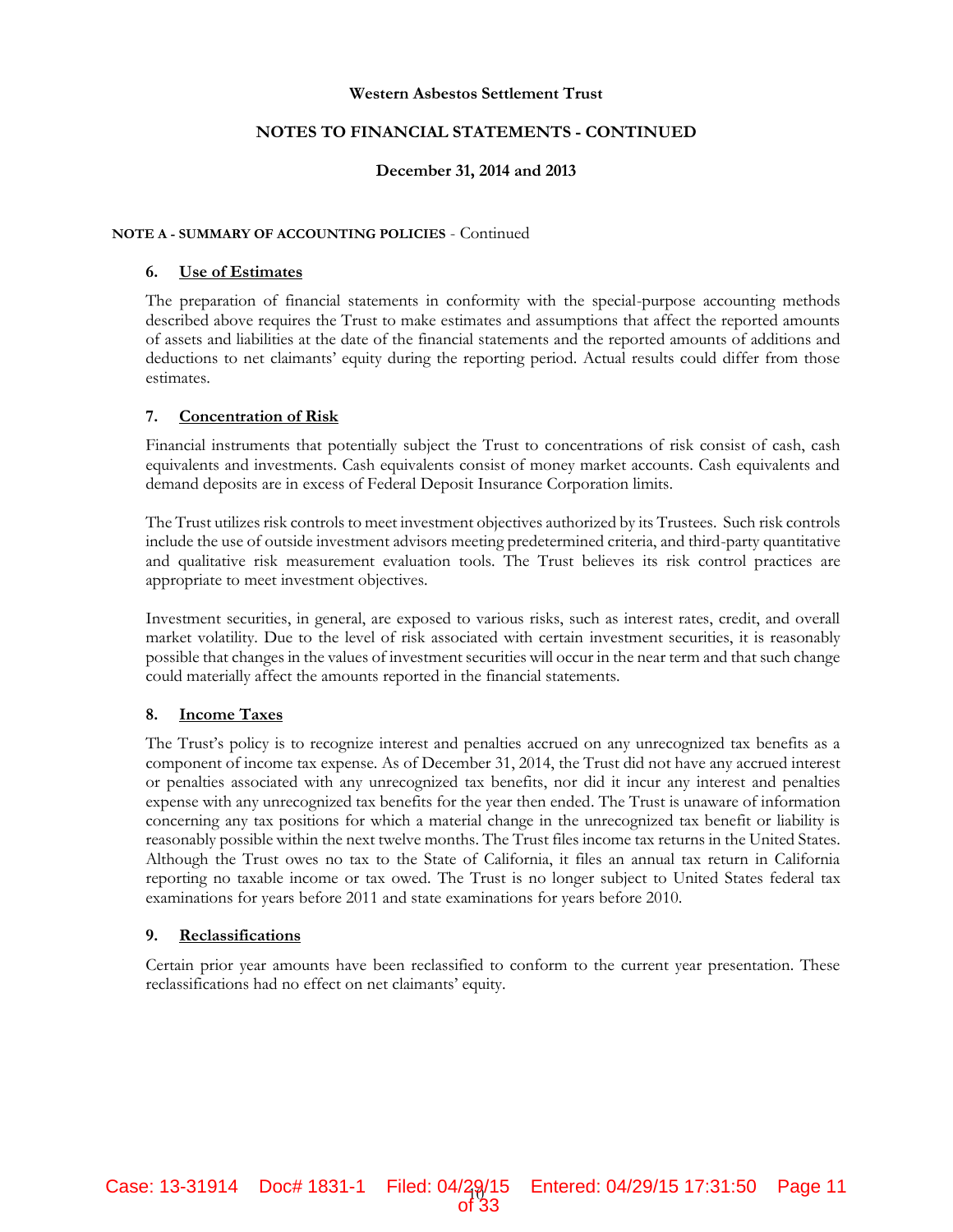#### **NOTES TO FINANCIAL STATEMENTS - CONTINUED**

#### **December 31, 2014 and 2013**

#### **NOTE B - CASH, CASH EQUIVALENTS AND INVESTMENTS**

The Trust has classified its investments as available-for-sale, and recorded the securities at estimated fair value, as follows:

|                             | December 31, 2014         |                  |  |
|-----------------------------|---------------------------|------------------|--|
|                             | Cost                      | Fair Value       |  |
| Restricted                  |                           |                  |  |
| U.S. Government obligations | \$<br>19,922,592          | 20,086,049<br>S  |  |
| Municipal bonds             | 1,438,313                 | 1,399,846        |  |
| Asset-backed debt           | 2,798,088                 | 2,775,719        |  |
| Corporate debt              | 15,937,801                | 15,738,386       |  |
|                             | \$<br>40,096,794          | \$<br>40,000,000 |  |
| Unrestricted                |                           |                  |  |
| Cash demand deposits        | \$<br>594,667             | \$<br>594,667    |  |
| Cash equivalents            | 30,016,017                | 31,016,016       |  |
| Equity securities           | 175,434,869               | 284, 251, 373    |  |
| U.S. Government obligations | 21,947,573                | 22,162,712       |  |
| Municipal bonds             | 236,230,007               | 247,662,439      |  |
| Asset-backed debt           | 3,364,477                 | 3,342,224        |  |
| Corporate debt              | 18,971,736                | 18,836,331       |  |
|                             | \$<br>486,559,346         | \$607,865,762    |  |
|                             |                           |                  |  |
|                             | December 31, 2013<br>Cost | Fair Value       |  |
|                             |                           |                  |  |
| Restricted                  |                           |                  |  |
| Cash equivalents            | \$<br>433,582             | \$<br>433,582    |  |
| U.S. Government obligations | 17,032,460                | 16,583,770       |  |
| Municipal bonds             | 1,440,903                 | 1,376,862        |  |
| Asset-backed debt           | 2,645,780                 | 2,628,127        |  |
| Corporate debt              | 19,519,905                | 18,977,659       |  |
|                             | \$<br>41,072,630          | \$<br>40,000,000 |  |
| Unrestricted                |                           |                  |  |
| Cash demand deposits        | \$<br>480,583             | \$<br>480,861    |  |
| Cash equivalents            | 41,726,363                | 41,903,371       |  |
| Equity securities           | 239,413,973               | 378,574,336      |  |
| U.S. Government obligations | 23,026,773                | 22,426,637       |  |
| Municipal bonds             | 323,189,481               | 333,226,344      |  |
| Asset-backed debt           | 3,544,513                 | 3,516,183        |  |
| Corporate debt              | 25,981,626                | 25,208,176       |  |
|                             | 657, 363, 312<br>\$       | \$805,335,908    |  |

of 33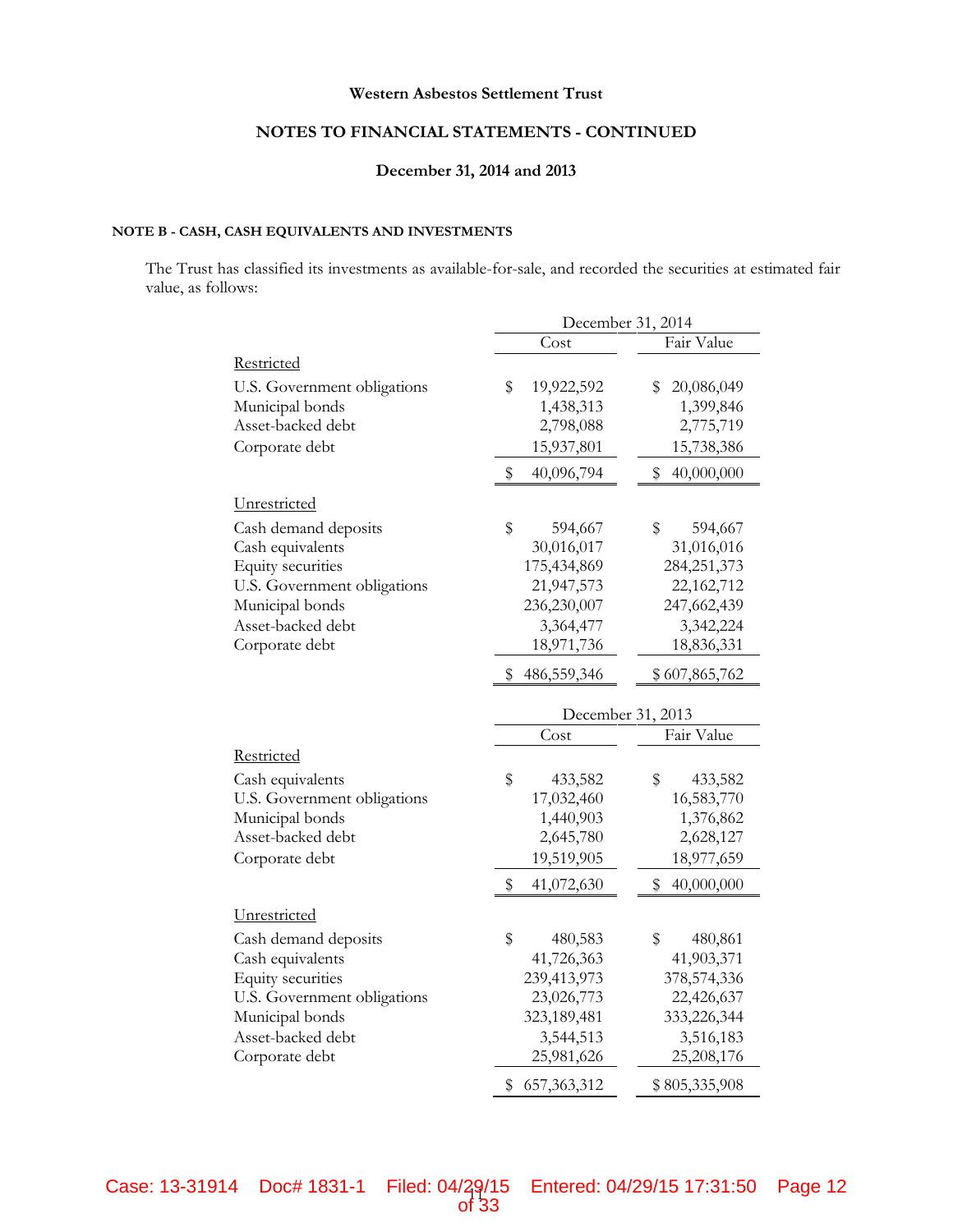#### **NOTES TO FINANCIAL STATEMENTS - CONTINUED**

#### **December 31, 2014 and 2013**

#### **NOTE B - CASH, CASH EQUIVALENTS AND INVESTMENTS** - Continued

The Trust accounts for investments according to a fair value hierarchy that distinguishes between assumptions based on market data (observable inputs) and the Trust's assumptions (unobservable inputs). The hierarchy consists of three broad levels as follows:

Level 1 - Quoted market prices in active markets for identical assets or liabilities.

Level 2 - Quoted prices for similar assets or liabilities in active markets; quoted prices for identical or similar assets or liabilities in inactive markets; or valuations based on models where significant inputs are observable or can be corroborated by observable market data.

Level 3 - Valuations based on models where significant inputs are not observable, and for which the determination of fair value requires significant management judgment or estimation.

Assets and liabilities measured at fair value on a recurring basis, including financial instruments for which the Trust accounts, were as follows at:

|                                       |         |               |         | December 31, 2014 |         |         |  |  |
|---------------------------------------|---------|---------------|---------|-------------------|---------|---------|--|--|
|                                       | Level 1 |               | Level 2 |                   | Level 3 |         |  |  |
| <b>Assets</b>                         |         |               |         |                   |         |         |  |  |
| Cash demand deposits                  | \$      | 594,667       | \$      |                   | \$      |         |  |  |
| Cash equivalents                      |         | 31,016,016    |         |                   |         |         |  |  |
| Equity securities                     |         | 284, 251, 373 |         |                   |         |         |  |  |
| U.S. Government obligations           |         | 7,528,633     |         | 34,720,128        |         |         |  |  |
| Municipal bonds                       |         |               |         | 249,062,285       |         |         |  |  |
| Asset-backed debt                     |         |               |         | 5,966,929         |         | 151,014 |  |  |
| Corporate debt                        |         |               |         | 34,574,717        |         |         |  |  |
|                                       |         | 323,390,689   |         | \$324,324,059     | \$      | 151,014 |  |  |
|                                       |         |               |         | December 31, 2013 |         |         |  |  |
|                                       |         | Level 1       |         | Level 2           |         | Level 3 |  |  |
| <b>Assets</b>                         |         |               |         |                   |         |         |  |  |
|                                       |         |               |         |                   |         |         |  |  |
|                                       | \$      | 480,861       | \$      |                   |         |         |  |  |
| Cash demand deposits                  |         | 42,336,953    |         |                   | \$      |         |  |  |
| Cash equivalents<br>Equity securities |         | 378, 574, 336 |         |                   |         |         |  |  |
| U.S. Government obligations           |         | 12,619,353    |         | 26,391,054        |         |         |  |  |
|                                       |         |               |         | 334,603,206       |         |         |  |  |
| Municipal bonds<br>Asset-backed debt  |         |               |         | 5,717,646         |         |         |  |  |
| Corporate debt                        |         | 44,185,835    |         |                   |         | 426,664 |  |  |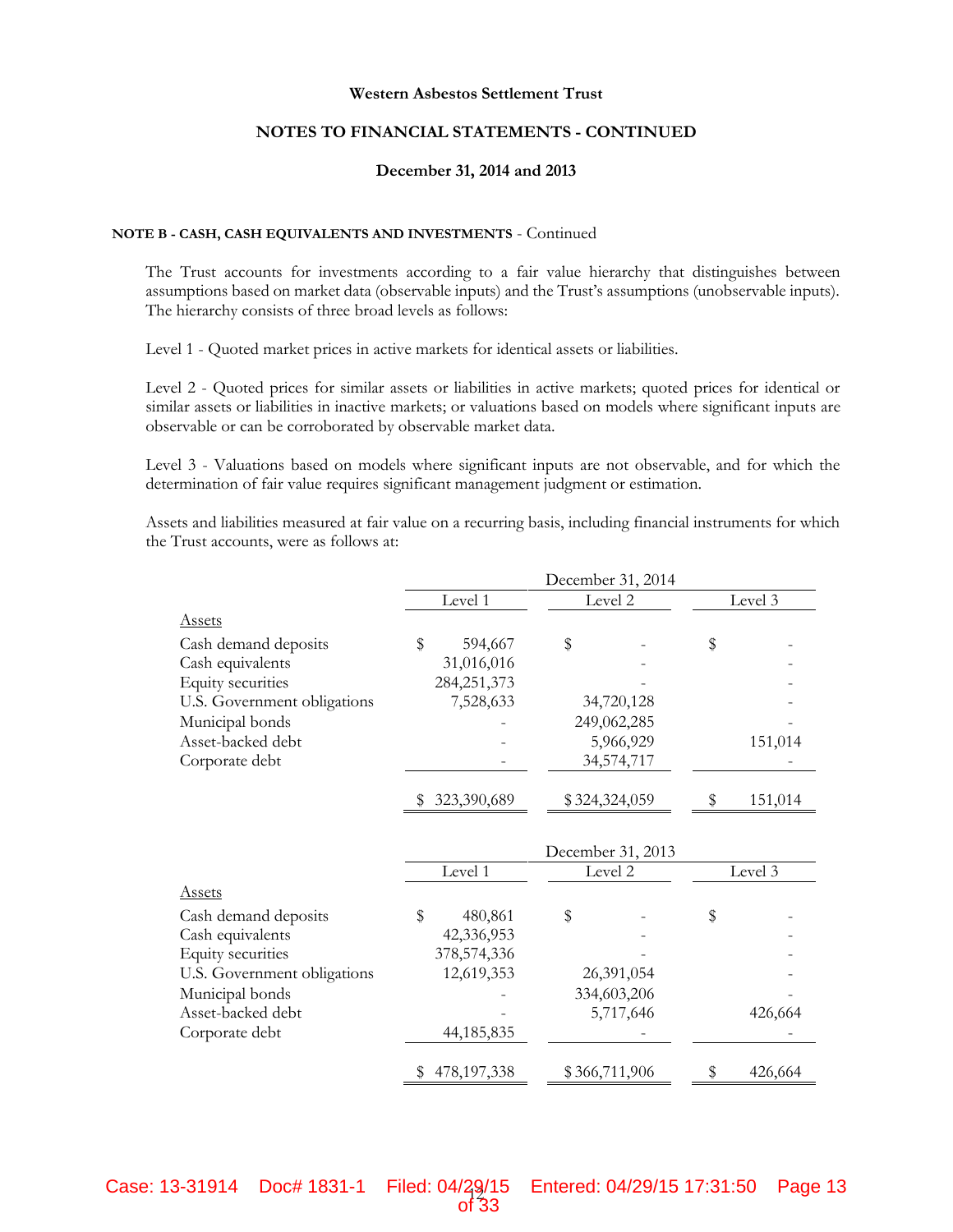#### **NOTES TO FINANCIAL STATEMENTS - CONTINUED**

#### **December 31, 2014 and 2013**

#### **NOTE B - CASH, CASH EQUIVALENTS AND INVESTMENTS** - Continued

The Trust experiences transfers in and out of levels within the fair value hierarchy primarily due to the market activity of the underlying security. The Trust's policy is to recognize transfers in and out at the actual date the event or change in circumstance caused the transfer. No securities were transferred between Level 1 to Level 2.

Activity in Level 3 investments for the years ended December 31, 2014 and 2013 was:

|                        |            | Mortgage Backed Securities |
|------------------------|------------|----------------------------|
|                        | 2014       | 2013                       |
| Balance at January 1   | 426,664    | 489,075                    |
| <b>Sales</b>           | (273, 371) |                            |
| Unrealized gain (loss) | (2,279)    | (62, 411)                  |
| Balance at December 31 | 151,014    | 426,664                    |

The maturities of the Trust's available-for-sale securities at market value (excluding cash equivalents) are as follows as of December 31, 2014:

|                             |           | After         | After         |                  |
|-----------------------------|-----------|---------------|---------------|------------------|
|                             |           | 1 Year        | 5 Years       |                  |
|                             | Less than | Through       | Through       | After            |
|                             | 1 Year    | 5 Years       | 10 Years      | 10 Years         |
| U.S. Government obligations | \$        | 7,203,317     | 6,315,900     | 28,729,544<br>S. |
| Municipal bonds             | 3,170,086 | 117,941,349   | 100,268,007   | 27,682,843       |
| Asset-backed debt           |           | 3,458,404     | 779,329       | 1,880,210        |
| Corporate debt              | 2,247,895 | 14,771,788    | 15,858,340    | 1,696,694        |
|                             | 5,417,981 | \$143,374,858 | \$123,221,576 | 59,989,291       |

of 33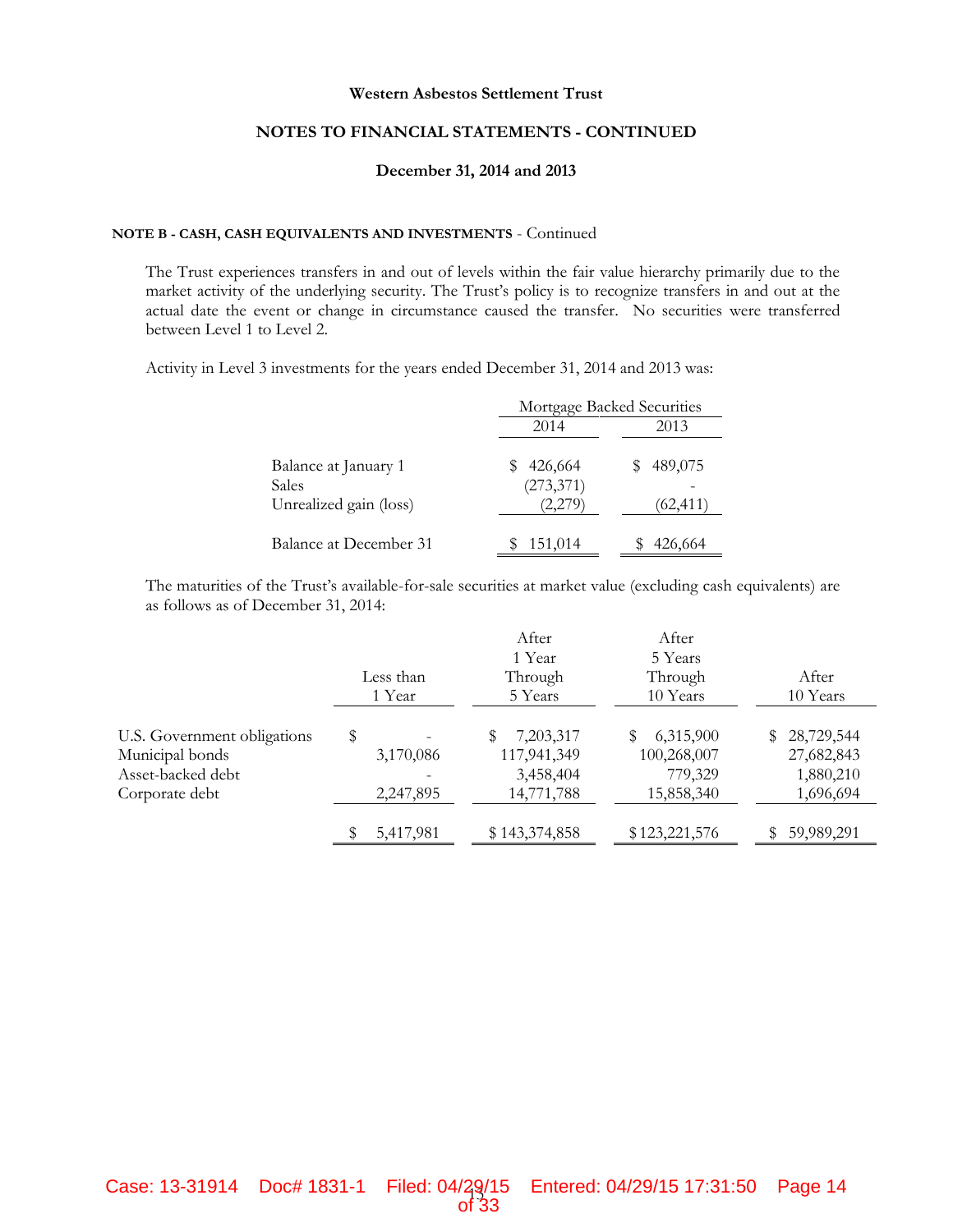#### **NOTES TO FINANCIAL STATEMENTS - CONTINUED**

#### **December 31, 2014 and 2013**

#### **NOTE C - FIXED ASSETS**

The cost of non-income producing assets that will be exhausted during the life of the Trust and are not available for satisfying claims are expensed as incurred. Since inception, the cost of fixed assets expensed, net of disposals, includes:

| Acquisition of furniture and equipment<br>Acquisition of computer hardware and software |      | 90,367<br>489,516 |  |
|-----------------------------------------------------------------------------------------|------|-------------------|--|
|                                                                                         | - SS | 579,883           |  |

These items have not been recorded as assets, but rather as operating expenses and direct deductions from net claimants' equity in the accompanying financial statements. The cost of fixed assets that were expensed during the years ended December 31, 2014 and 2013 were \$69,493 and \$55,208, respectively.

Total depreciation expense related to asset acquisition using accounting principles generally accepted in the United States would have been approximately \$28,704 and \$29,163 for the years ended December 31, 2014 and 2013, respectively.

#### **NOTE D - CLAIM LIABILITIES**

The Trust distinguishes between claims that were resolved prior to the establishment of the Trust and claims received and processed using the Trust Documents after the creation of the Trust (Trust Claims). The claims filed prior to the creation of the Trust were grouped into three categories: default, matrix and settlement claims (Pre-petition Liquidated Claims).

The cases underlying the Pre-petition Liquidated Claims were stayed by the court until the Plan was confirmed. The Trust approved and immediately made offers to pay, subject to receiving a claimant release, the approved Payment Percentage of the liquidated value of each Pre-Petition Liquidated Claim. Certain Pre-petition Liquidated Claims were further reduced by payments made by the Debtors' insurers prior to the formation of the Trust.

For all claims, a liability for unpaid claims is recorded at the time the offer is extended and the release authorization is mailed. Funds are mailed after the approved release is signed, received, and approved by the Trust. Unpaid claims liabilities remain on the Trust's books until the offer is accepted, rejected, withdrawn or expires after six months. Offers may be extended an additional six months upon written request and good cause. As of the years ended December 31, 2014 and 2013, there were no expired offers.

All claimants are entitled to the full liquidated value of their claim. Under the TDP, claimants receive an initial pro rata payment equal to the approved Payment Percentage of the claim's liquidated value. The remaining obligation for the unpaid portion of the liquidated amount is not recorded and is not a liability of the Trust, unless the Payment Percentage is increased. In that instance, the Trust would be obligated to retroactively pay the increased percentage to all previously paid claimants (see Note G).

of 33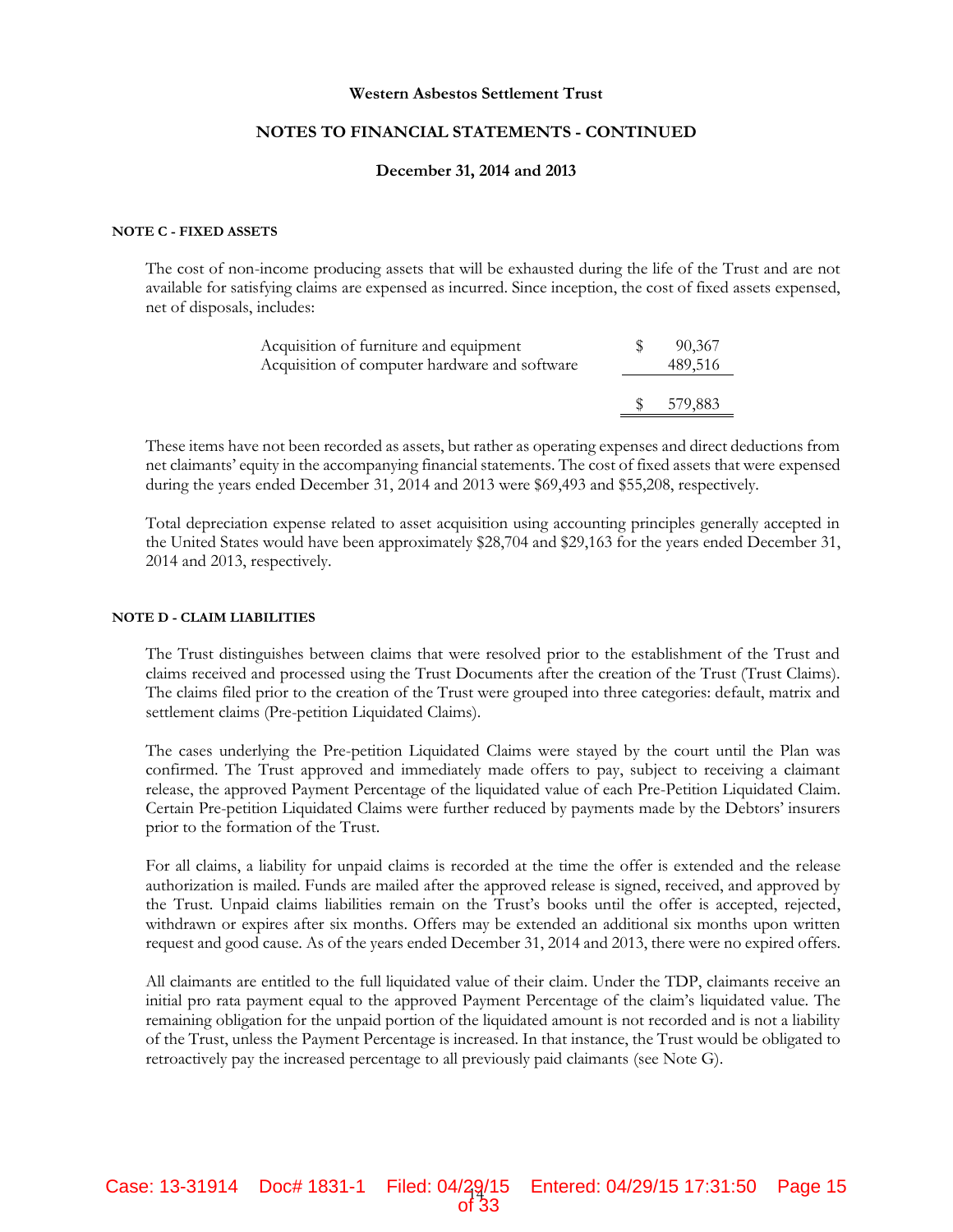#### **NOTES TO FINANCIAL STATEMENTS - CONTINUED**

#### **December 31, 2014 and 2013**

#### **NOTE D - CLAIM LIABILITIES** - Continued

In the interest of treating all claimants equitably in accordance with the Plan, the Trustees have recommended that all payments made during each calendar year ended December 31, 2006 through December 31, 2014 include a Cost of Living Adjustment for inflation based upon the Federal Bureau of Labor Statistics' *Consumer Price Index for Urban Wage Earners and Clerical Workers* (CPI-W). Claims liabilities at year end are adjusted for any approved Inflation Adjustments. Inflation Adjustments are cumulative. Cumulative Inflation Adjustments of 23.70% and 23.33% are included in outstanding claims liabilities as of December 31, 2014 and 2013, respectively.

The Trust processed and approved approximately \$43,730,889 and \$53,608,129 of Trust Claims during the years ended December 31, 2014 and 2013, respectively.

#### **NOTE E - COMMITMENTS AND CONTINGENCIES**

The Trust leases its offices in Reno, Nevada, under a non-cancelable operating lease. The lease contains escalation provisions, options to extend and expires August 31, 2016.

The Trust paid \$101,876 and \$104,284 in rental expense during the years ended December 31, 2014 and 2013, respectively. Future minimum rental commitments, excluding parking and utility expenses, under this operating lease are:

| Years ending December 31, |   |         |  |
|---------------------------|---|---------|--|
| 2015                      | S | 94,887  |  |
| 2016                      |   | 64,569  |  |
|                           | S | 159,456 |  |

of 33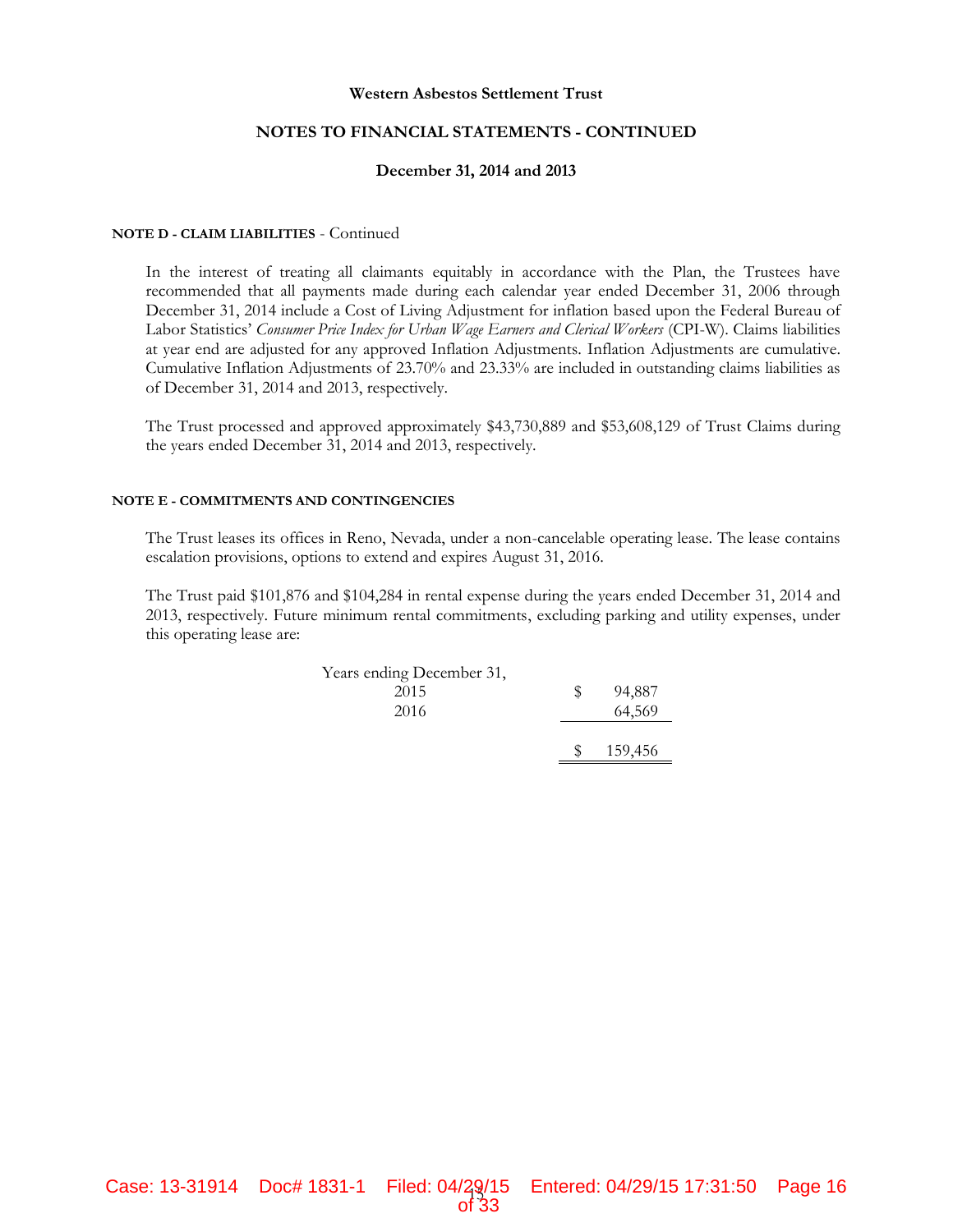#### **NOTES TO FINANCIAL STATEMENTS - CONTINUED**

#### **December 31, 2014 and 2013**

#### **NOTE F - FACILITY AND STAFF SHARING AGREEMENT**

The Trust has entered into facilities and staff sharing agreements with the J. T. Thorpe Settlement Trust, (J. T. Thorpe Trust), the Thorpe Insulation Settlement Trust (Thorpe Insulation Trust) and Plant Asbestos Settlement Trust (Plant Asbestos Trust). The four trusts are related through common Trustees. Under the agreements, and in exchange for advance monthly payments, the Trust provides use of its facilities and services relating to administration and claims processing. For the agreement with J.T Thorpe Trust, the agreement automatically renews for additional one-year periods unless either party provides six months written notice. For the agreements with Thorpe Insulation Trust and Plant Asbestos Trust, the agreements automatically renew for additional one-year periods unless either party provides written notice. The amounts of advanced monthly payments are agreed upon between the trusts from time to time. As of December 31, 2014, the equitable amount agreed upon is based on the required written calendar year reconciliation of annual services that is performed by the Trust.

The reconciliation is performed and recorded in the period subsequent to the reconciliation period. For the agreement with J. T. Thorpe Trust, the reconciliation performed for the year ended December 31, 2014 resulted in an additional payment to the Trust of approximately \$45,000. The reconciliation performed for the year ended December 31, 2013 resulted in an additional payment to the Trust of approximately \$56,000. For the agreement with Thorpe Insulation Trust, the reconciliation performed for the year ended December 31, 2014 resulted in an additional payment to the Trust of approximately \$65,000. The reconciliation performed for the year ended December 31, 2013 resulted in an additional payment to the Trust of approximately \$69,000. For the agreement with Plant Asbestos Trust, the reconciliation performed for the year ended December 31, 2014 resulted in an additional payment to the Trust of approximately \$112,000. The reconciliation performed for the period of November 16, 2012 through December 31, 2013 resulted in an additional payment to the Trust of approximately \$4,000. Any excess of cost over payments or payments over cost is required to be repaid by the benefited party with interest.

#### **NOTE G - NET CLAIMANTS' EQUITY**

The Trust was created pursuant to the Plan approved by the United States Bankruptcy Court for the Northern District of California, Oakland Division. The TDP was adopted pursuant to the Plan and concurrently with the Trust Agreement. It is designed to provide fair and equitable treatment for all Trust claims that may presently exist or may arise in the future. The TDP prescribes certain procedures for distributing the Trust's limited assets, including pro rata payments and initial determination of claim value based on scheduled diseases values, jurisdictions, and individual factual information concerning each claimant as set forth in the Trust Documents.

Under the TDP, the Trust forecasts its anticipated annual sources and uses of cash until the last projected future claim has been paid. A pro rata Payment Percentage is calculated such that the Trust will have no remaining assets or liabilities after the last future claimant receives his/her pro rata share.

Filed: 04/29/15

of 33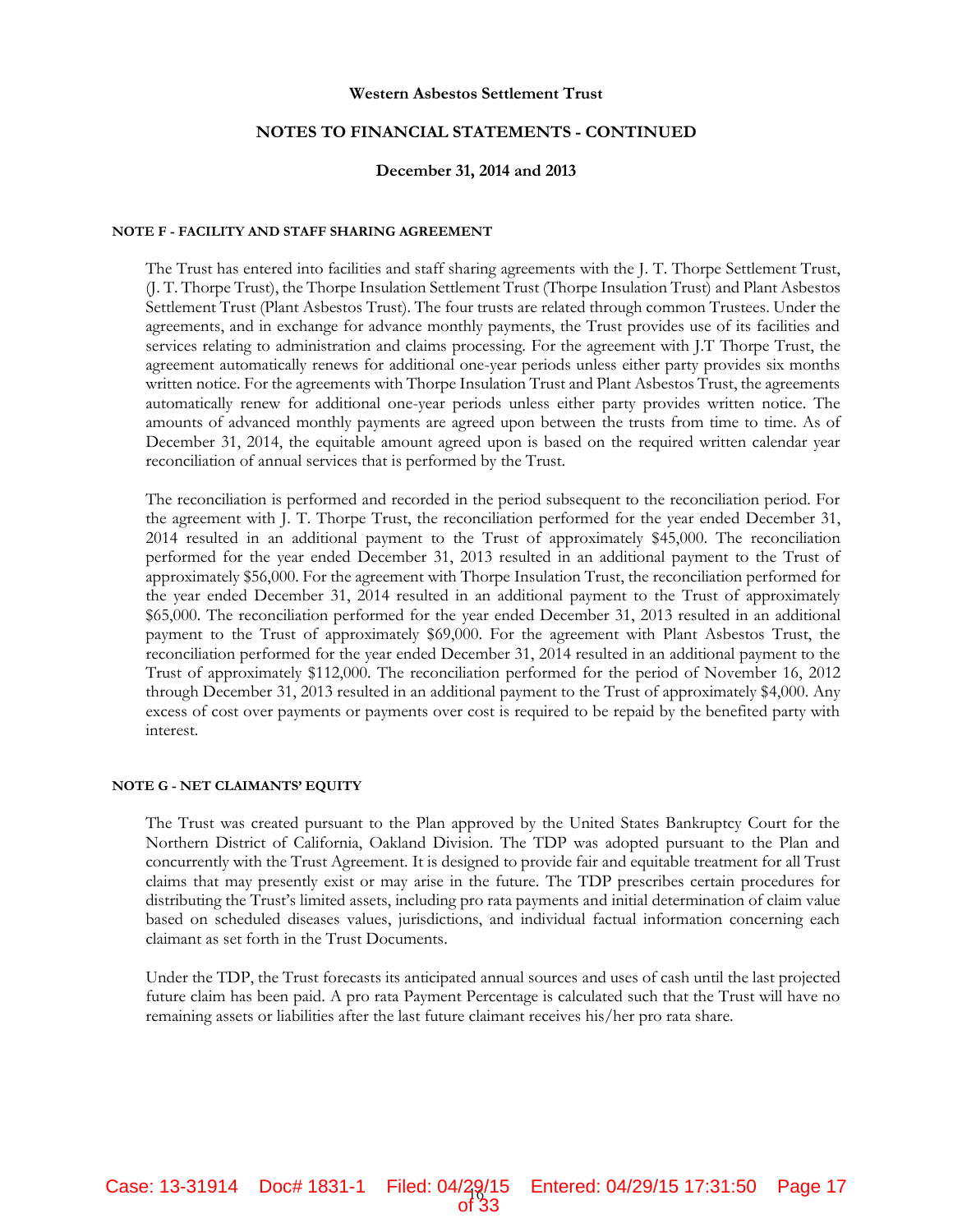#### **NOTES TO FINANCIAL STATEMENTS - CONTINUED**

#### **December 31, 2014 and 2013**

#### **NOTE G - NET CLAIMANTS' EQUITY** - Continued

Based on research and testimony presented during the bankruptcy, the court approved an initial payment to claimants of 31.5% of the liquidated value of then current and estimated future claims (Payment Percentage). The TDP gives the Trustees, with the consent of the Trust Advisory Committee ("TAC") and the Futures Representative, the power to periodically update its estimate of the Payment Percentage based on updated assumptions regarding its future assets and liabilities and, if appropriate, propose additional changes in the Payment Percentage. The Payment Percentage was increased by the Trustees to 34.2% in February 2006, 40.0% in July 2007, 44% in February 2010, and 48% in September 2014. These changes were made with the consent of the TAC and Futures Representative. The increases were retroactive for claims approved since inception.

#### **NOTE H - EMPLOYEE BENEFIT PLANS**

The Trust has established a defined contribution retirement savings plan under Section 401(k) of the Internal Revenue Code for all eligible employees after completion of certain age and service requirements. Employees may voluntarily elect to defer their compensation or fund a Roth IRA and invest in various options for their retirement. The plan allows employees to defer a percentage of their salaries within limits set by the Internal Revenue Code, with the Trust matching contributions by employees of up to 4% of their salaries. The Trust may also make discretionary contributions to employee accounts. The total Trust contribution and expenses under the plan were approximately \$64,097 and \$56,416 for the years ended December 31, 2014 and 2013, respectively.

#### **NOTE I - RESTRICTED CASH, CASH EQUIVALENTS AND INVESTMENTS**

To avoid the high costs of director and officer liability insurance, and pursuant to the Trust Agreement, the Trust has elected to be self-insured and has established a segregated security fund of \$40 million. These funds are devoted exclusively to securing the obligations of the Trust to indemnify the former and current Trustees and officers, employees, agents and representatives of the Trust. The funds are held in a separate Trust bank account, and the investment earnings on these funds accrue to the benefit of the Trust.

As of December 31, 2014 and 2013, cash, cash equivalents and investments of \$40,000,000 were restricted for this purpose.

Filed: 04/29/15 Case: 13-31914 Doc# 1831-1 Filed: 04/29/15 Entered: 04/29/15 17:31:50 Page 18 of 33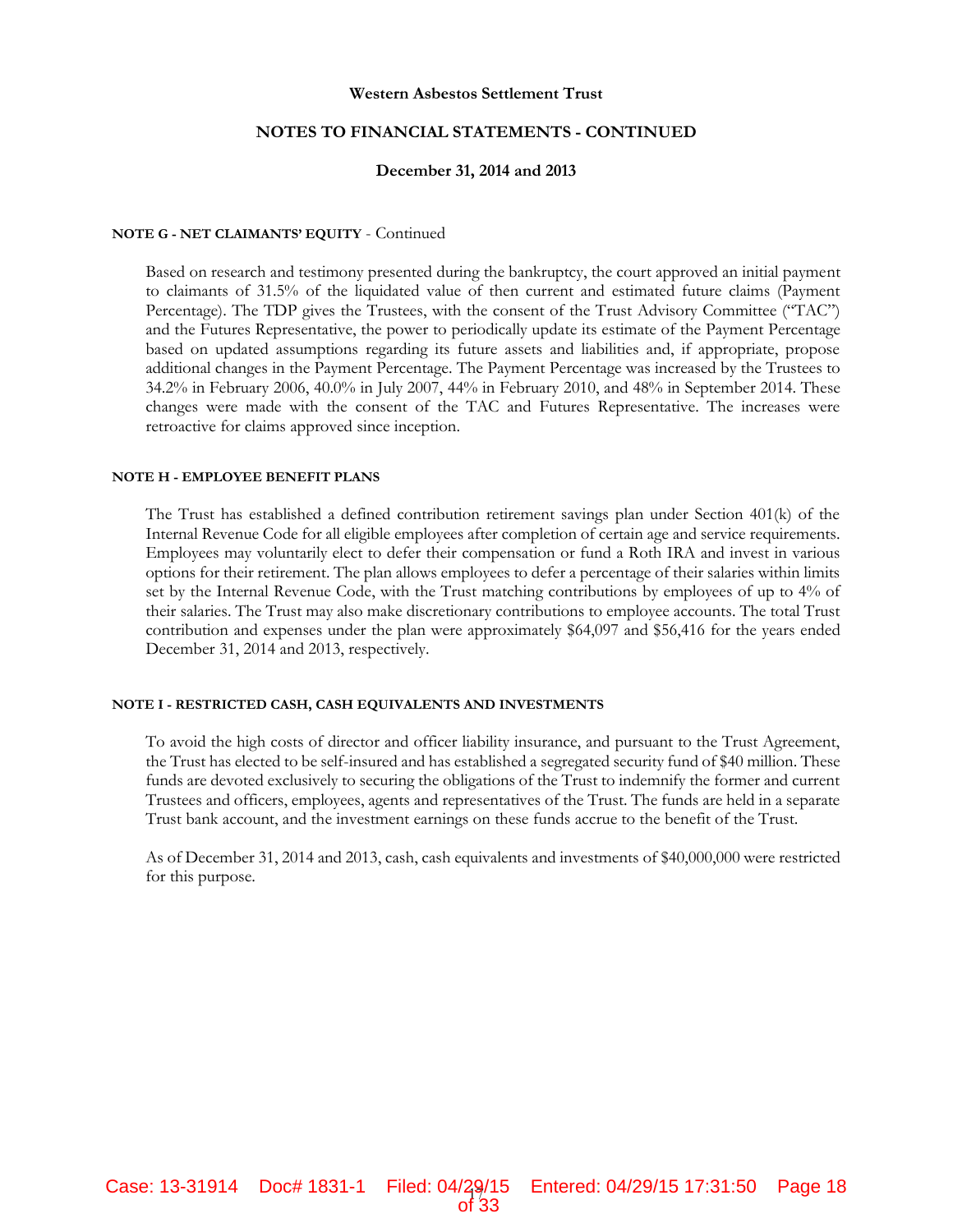#### **NOTES TO FINANCIAL STATEMENTS - CONTINUED**

#### **December 31, 2014 and 2013**

#### **NOTE J - INCOME TAXES**

For federal income tax purposes, the Trust is taxed as a Qualified Settlement Fund (QSF). Income and expenses associated with the Trust are taxed in accordance with Section 468B of the Internal Revenue Code. The statutory income tax rate for the Trust is 39.6% for the years ended December 31, 2014 and 2013.

The Trust records deferred tax assets and liabilities for the expected future tax consequences of temporary differences between the book and tax basis of assets and liabilities.

The provision (benefit) for income taxes consists of the following for the years ended December 31:

|                                                               | 2014                           | 2013                    |
|---------------------------------------------------------------|--------------------------------|-------------------------|
| Income tax – current<br>Deferred income tax expense (benefit) | \$25,107,423<br>(10, 562, 000) | 5,332,608<br>24,211,000 |
|                                                               | 14,545,423                     | 29,543,608              |

The components of the deferred income tax asset (liability), as presented in the statements of net claimants' equity consisted of the following at December 31:

|                                       | 2014                   | 2013                       |
|---------------------------------------|------------------------|----------------------------|
| Deferred tax asset (liability)        |                        |                            |
| Unrealized appreciation<br>Other, net | (47,602,000)<br>22,000 | \$ (58, 144, 000)<br>2,000 |
|                                       | (47,580,000)           | (58, 142, 000)             |

#### **NOTE K - SUBSEQUENT EVENTS**

The Trust evaluated subsequent events through April 15, 2015, the date the financial statements were available to be issued. There were no material subsequent events that required recognition or disclosure.

of 33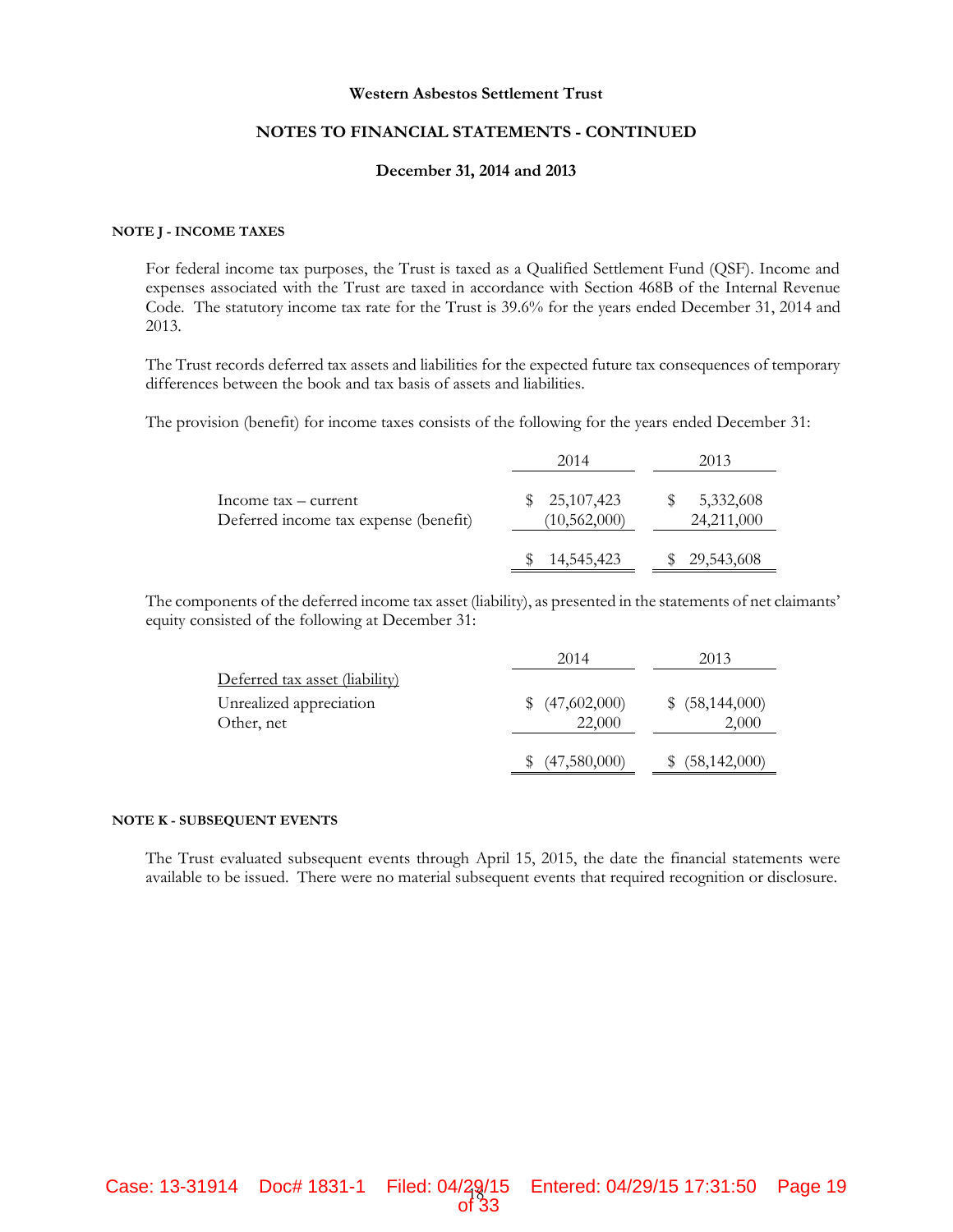## **SUPPLEMENTAL INFORMATION**

of 33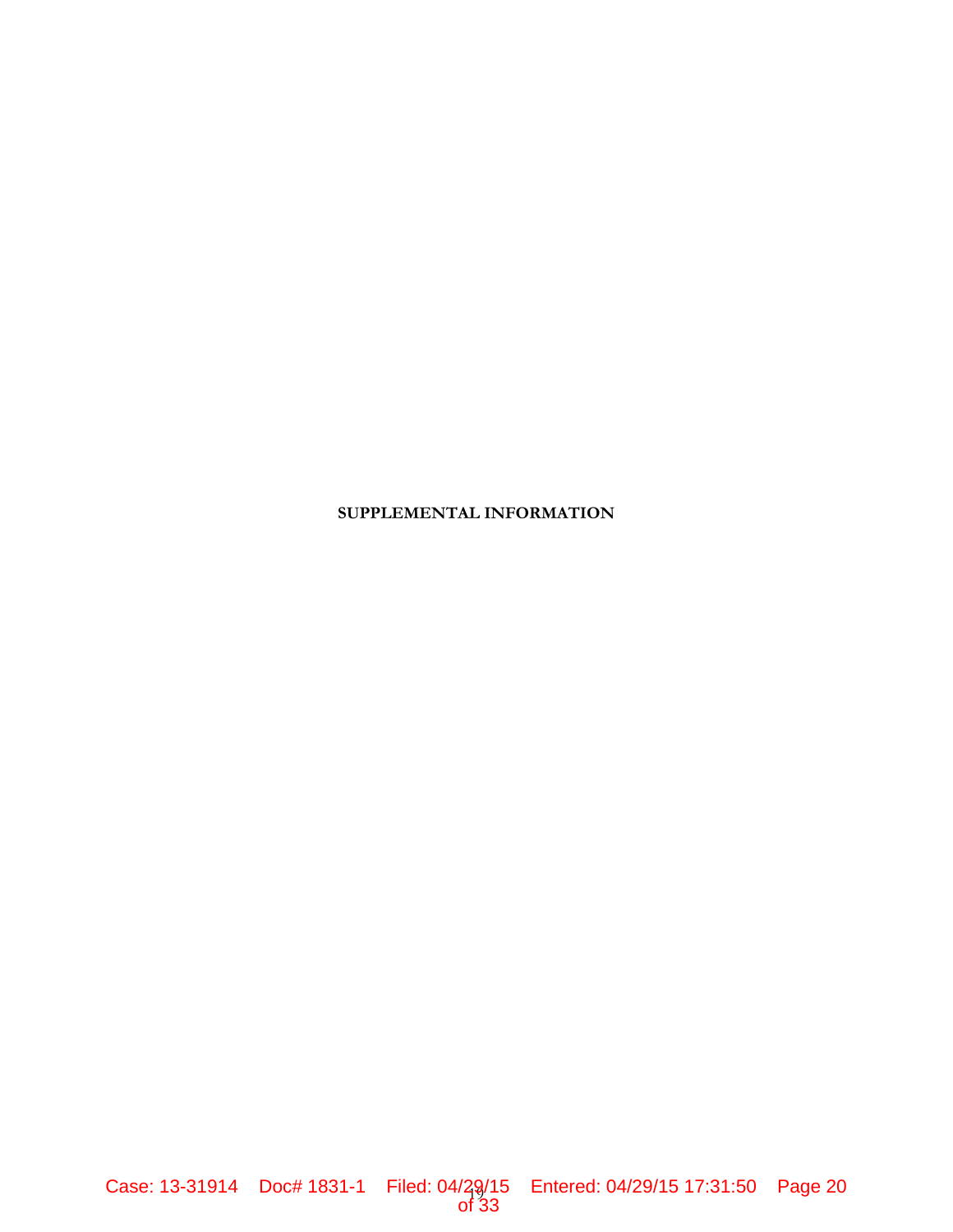#### **SCHEDULE OF OPERATING EXPENSES**

#### **For the years ended December 31,**

|                                            | 2014         | 2013         |
|--------------------------------------------|--------------|--------------|
| Accounting                                 | \$<br>55,730 | \$<br>56,686 |
| Claims processing/claims system            |              |              |
| development                                | 653,373      | 581,775      |
| Computer equipment                         | 2,728        | 24,846       |
| Futures representative                     | 213,973      | 437,371      |
| Information technology support             | 24,044       | 56,549       |
| Insurance                                  | 7,651        | 13,506       |
| Investment expense                         | 2,882,457    | 2,731,514    |
| Legal fees                                 | 867,584      | 1,946,488    |
| Office expense                             | 39,756       | 50,480       |
| Office furniture and equipment             | 10,307       | 30,362       |
| Payroll and related taxes                  | 1,067,795    | 1,021,305    |
| Pension plan contribution and fees         | 64,097       | 56,416       |
| Rent and utilities                         | 131,923      | 122,240      |
| System security                            | 76,078       |              |
| Travel and meals                           | 22,894       | 13,620       |
| Trust advisory committee                   | 30,270       | 2,594        |
| Trustee fees                               | 379,174      | 413,838      |
| Trustees professional                      | 70,564       | 116          |
|                                            | 6,600,398    | 7,559,706    |
| Less: Reimbursement pursuant to the shared |              |              |
| services agreements to process and         |              |              |
| pay claims and provide operational         |              |              |
| and administrative support                 | (1,212,498)  | (993, 564)   |
|                                            | \$5,387,900  | \$6,566,142  |

of 33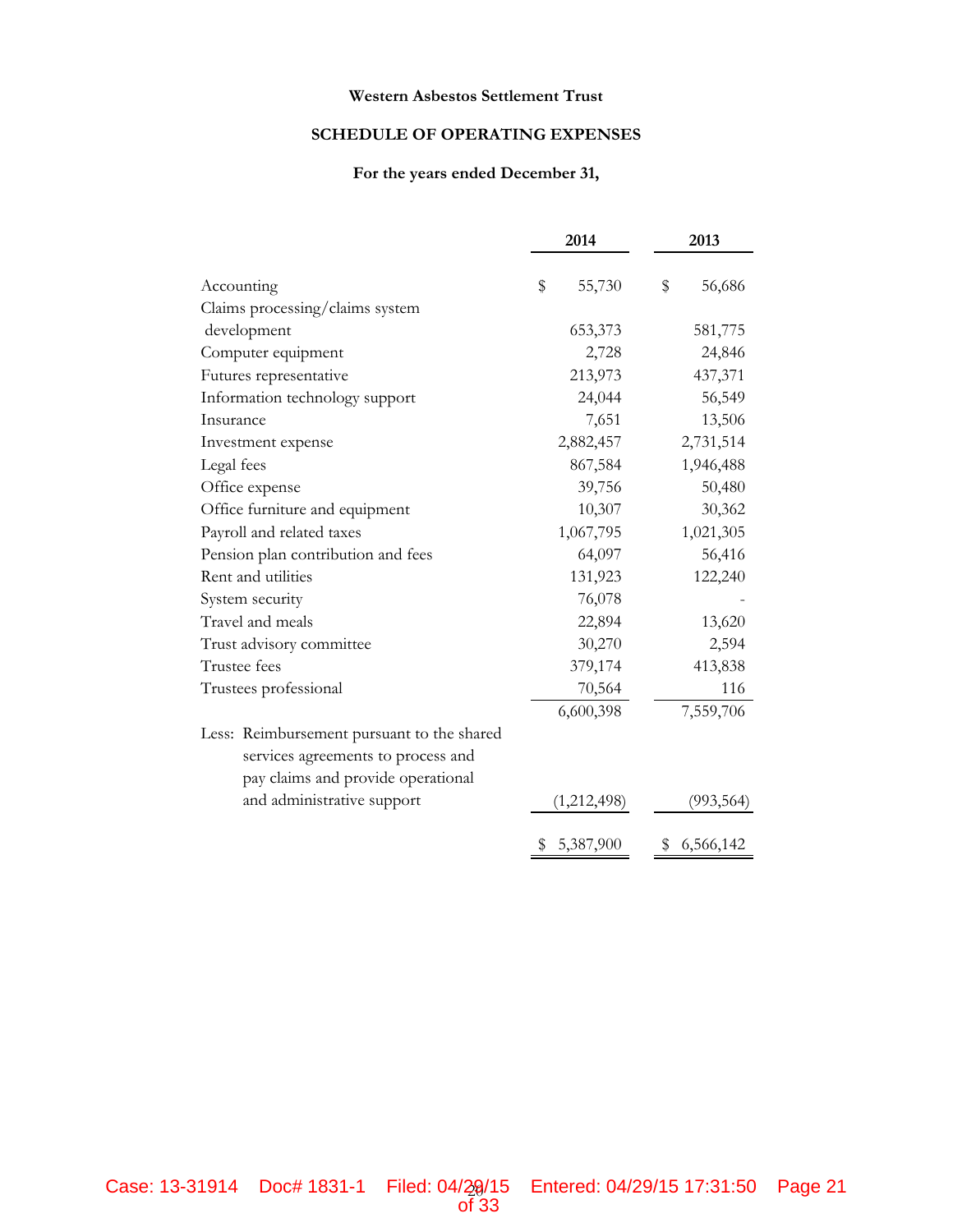# EXHIBIT "B"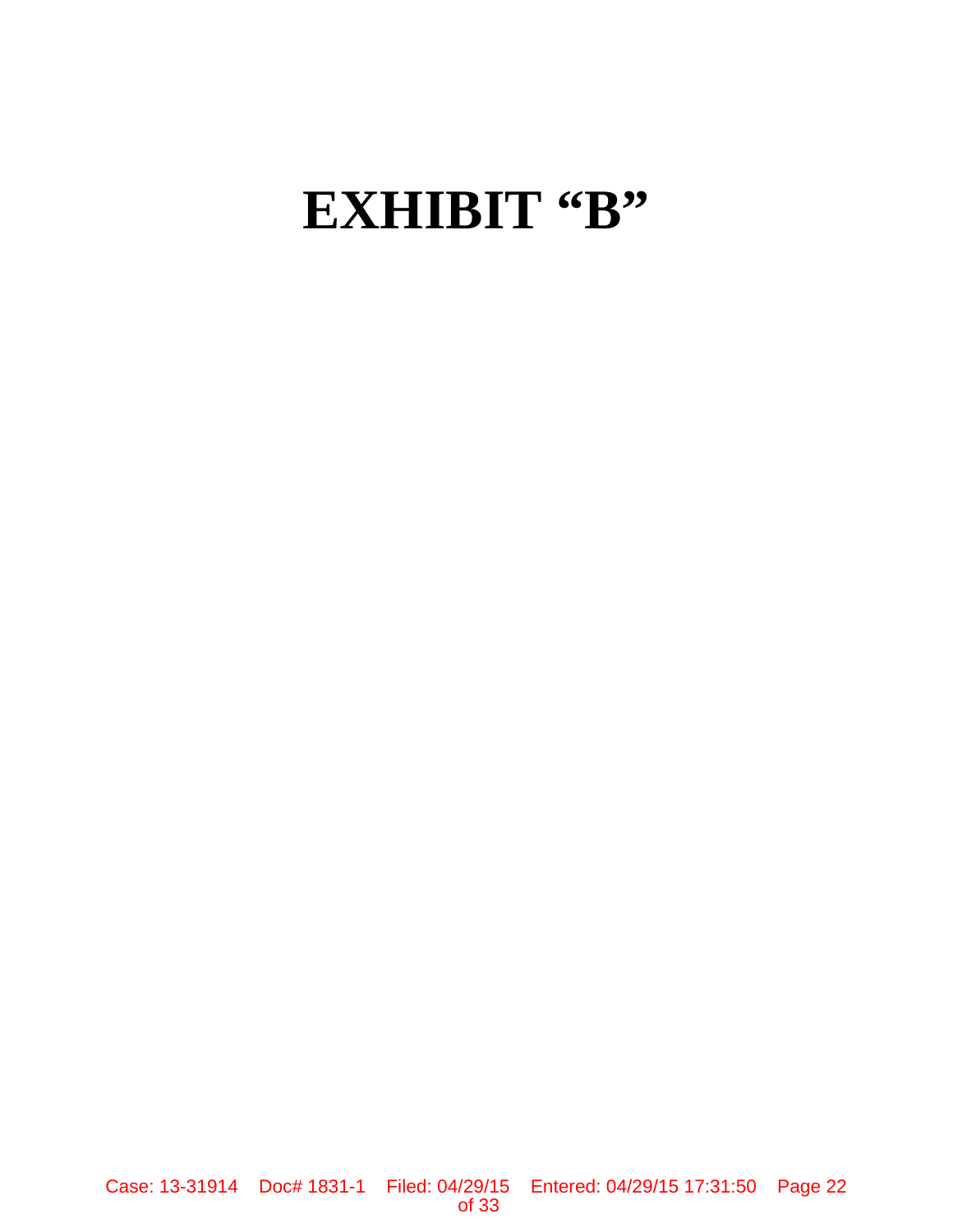# EXHIBIT "B"

# **Western Asbestos Settlement Trust Claim Report As of December 31, 2014**

This report is submitted pursuant to Section 2.2 (c)(ii) of the Twelfth Amendment to and Complete Restatement of Western Asbestos Settlement Trust Agreement, which requires the Trust to file with the Bankruptcy Court a summary of the number and type of claims disposed of during the time period covered by the financial statements ("Accounting Period"). This report summarizes the Trust's processing of the claims liquidated by default, settlement agreement, or the settlement matrix prior to April 22, 2004, the Effective Date of the Trust ("Pre-Petition Liquidated Claims") and the claims received since the Effective Date of the Trust ("Trust Claims").

#### **Pre-Petition Liquidated Claims**

In 2004, the Trust implemented a procedure to pay the Pre-Petition Liquidated Claims in accordance with the Plan, the Trust Distribution Procedures and the Confirmation Order. The Confirmation Order, as amended on April 14, 2004, provided that the initial payment to Pre-Petition Liquidated claimants was to be 31.5% of the total liquidated value of each claim. The total liquidated value of California default claims includes statutory interest. As the Payment Percentage has been raised, the Pre-Petition Liquidated Claims that were paid earlier have received the additional amounts.

During the Accounting Period, no Pre-Petition Liquidated Claims were paid; however, one (1) Pre-Petition Liquidated Claim was paid in January of 2015 in the amount of \$6,191, at the approved Payment Percentage of 48%, which also included an additional 23.7% to account for inflation based upon the Federal Bureau of Labor Statistics' Consumer Price Index for Urban Wage Earners and Clerical Workers ("CPI-W"). The Trust has not yet received proper releases for fourteen (14) Pre-Petition Liquidated Claims in the total amount of \$154,946. That amount is based upon the current Payment Percentage of 48% of the total liquidated value, and includes the inflation adjustment of 23.7% utilized for claims payments made in 2015.

### **Trust Claims**

Claims received and disposed of from January 1, 2014, through December 31, 2014, in accordance with the Second Amendment to and Complete Restatement of Western Asbestos Settlement Trust Case Valuation Matrix ("Matrix") and the Second Amendment to and Complete Restatement of the Western Asbestos Company/Western Mac Arthur Co. /Mac Arthur Co. Asbestos Personal Injury Settlement Trust Distribution Procedures ("TDP") are as set forth below.

The value of each compensable disease is determined by the Matrix and TDP. Claim compensation is adjusted for individual claimants based upon jurisdiction and tort related individual characteristics including, but not limited to: age, marital status, dependents, medical specials, economic loss, and whether living at the time of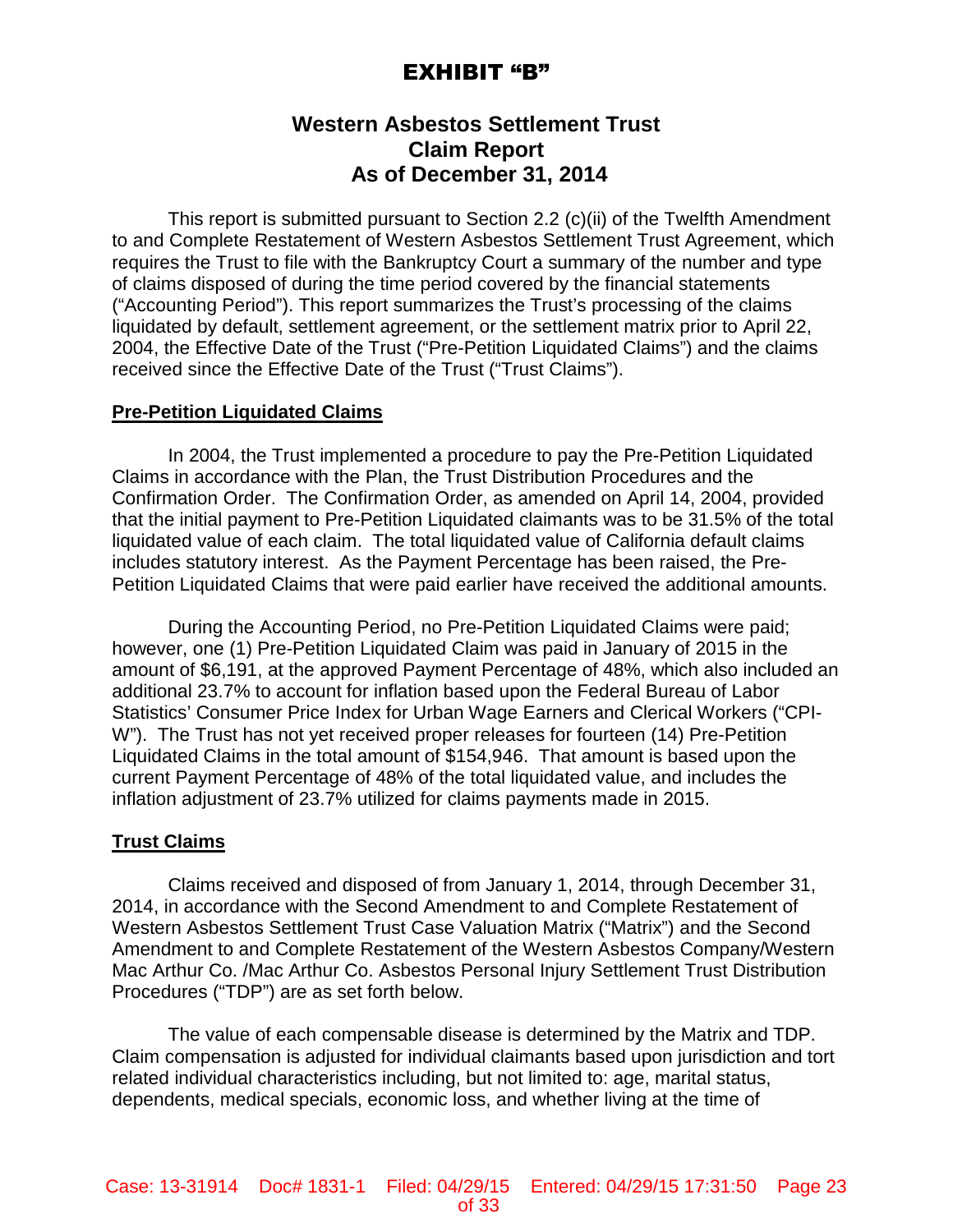commencement of litigation or filing the claim with the Trust. Each valid claim is awarded a total liquidated value. The Payment Percentage was increased from 44% to 48% on September 23, 2014. All previously paid Trust Claims eligible for the increased amount have received this additional compensation. As of December 31, 2014, Trust Claims were paid at the approved Payment Percentage of 48%. Payments made on Trust Claims in 2014 included an additional 23.33% to account for inflation based upon the CPI-W.

During the Accounting Period, 611 claims were received. In addition, offers were issued to 649 claimants. Further, 539 claims were paid.

| <b>Compensable Disease</b>                          | Number of<br>California<br>Claims | Number of<br>Minnesota<br>Claims | Number of<br><b>North</b><br>Dakota<br>Claims | <b>Totals</b>  |
|-----------------------------------------------------|-----------------------------------|----------------------------------|-----------------------------------------------|----------------|
| Grade II Non-Malignant                              | 100                               | 13                               | 0                                             | 113            |
| <b>Grade I Non-Malignant</b>                        | 64                                | 3                                | 0                                             | 67             |
| <b>Grade I Non-Malignant Enhanced</b><br>Asbestosis | 45                                | 5                                | 0                                             | 50             |
| <b>Grade I Non-Malignant Serious</b><br>Asbestosis  | 31                                | 3                                | 0                                             | 34             |
| Colo-Rectal                                         | 13                                | 5                                | 0                                             | 18             |
| Esophageal                                          | 4                                 |                                  | 0                                             | 5              |
| Non-Hodgkin's Lymphoma                              | $\overline{2}$                    | 4                                | 0                                             | 3              |
| Chronic Lymphocytic Leukemia                        | 0                                 | 4                                | 0                                             |                |
| <b>Other Organ Cancer</b>                           | $\overline{2}$                    | $\overline{0}$                   | 0                                             | $\overline{2}$ |
| Lung Cancer                                         | 86                                | 17                               | 0                                             | 103            |
| Mesothelioma                                        | 117                               | 26                               | 0                                             | 143            |
| Totals                                              | 464                               | 75                               | 0                                             | 539            |

Below is a summary of the number and type of claims disposed of (paid) in 2014.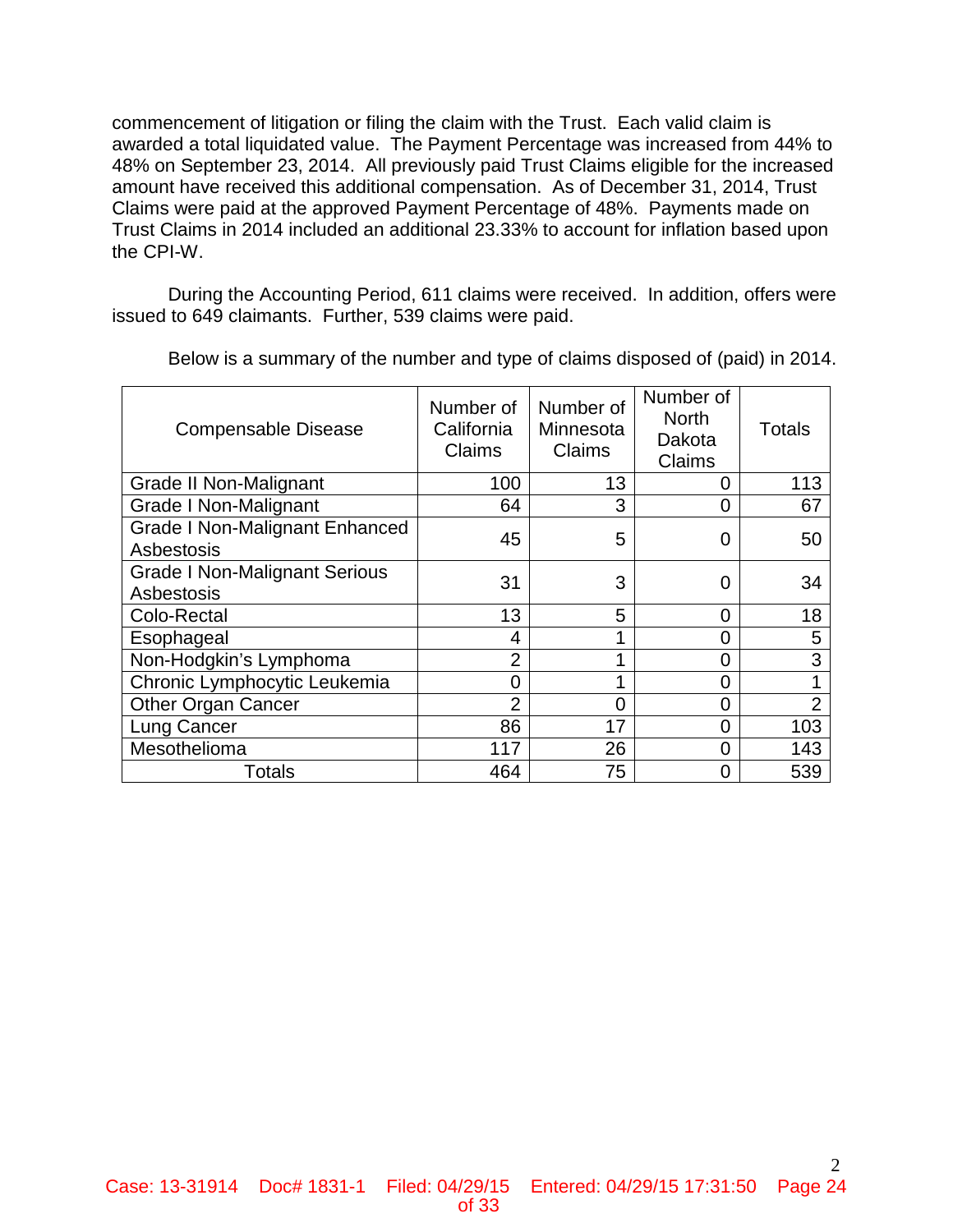# EXHIBIT "C"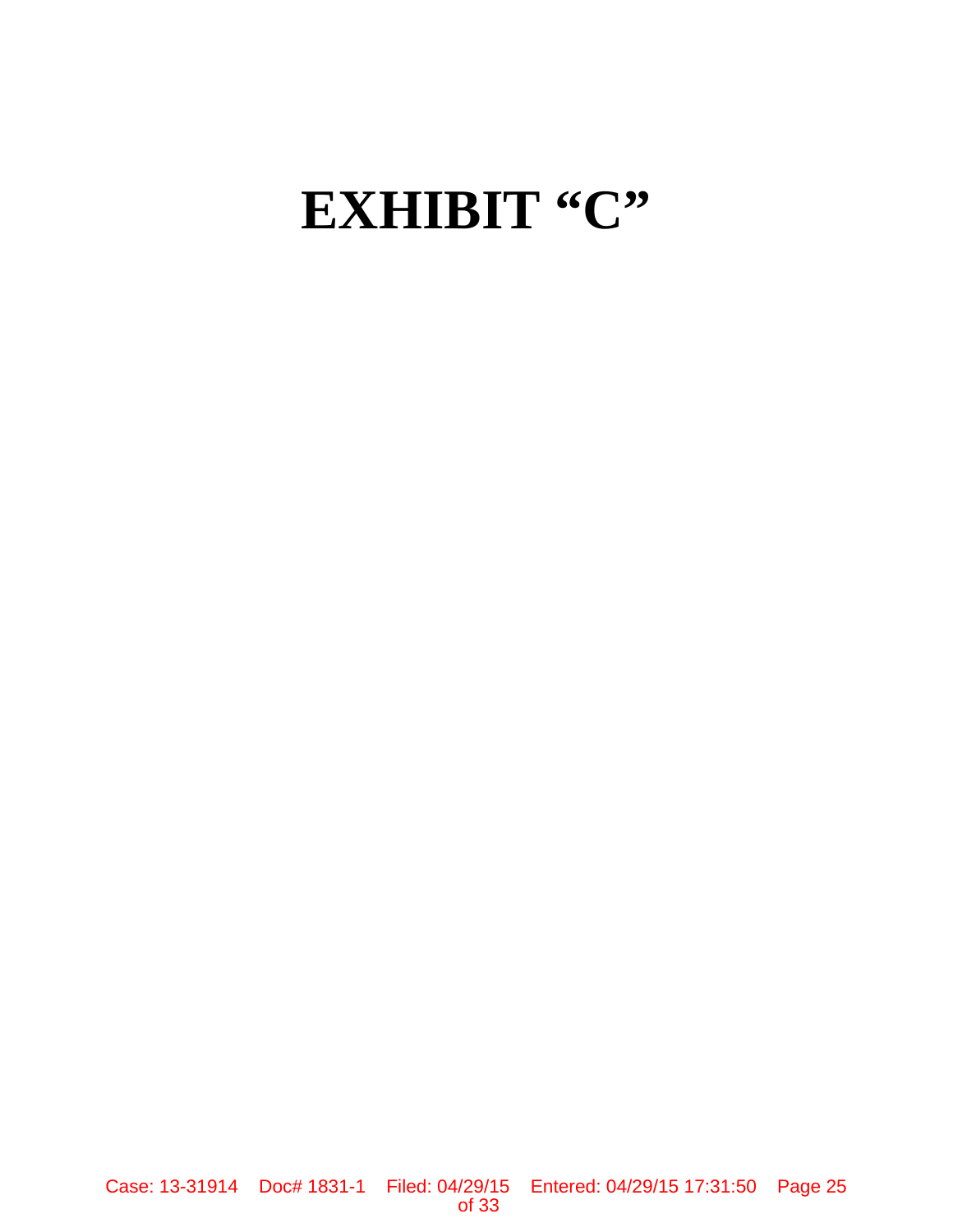EXHIBIT "C"

Case 2:14-cv-03883-VAP Document 26 Filed 07/03/14 Page 1 of 8 Page ID #:3417

# **PRIORITY SEND**

**JS-6**

# UNITED STATES DISTRICT COURT CENTRAL DISTRICT OF CALIFORNIA

# CIVIL MINUTES -- GENERAL

Case No. CV 14-03883-VAP USBC Case No. 2:02-BK-14216-BB ADVERSARY Case No. 2:12-AP-02182-BB Date: July 3, 2014

Title: IN RE: J.T. THORPE, INC. & THORPE INSULATION COMPANY, **DEBTORS** 

===============================================================

PRESENT: HONORABLE VIRGINIA A. PHILLIPS, U.S. DISTRICT JUDGE

Marva Dillard **None Present** Courtroom Deputy **Court Reporter** 

ATTORNEYS PRESENT FOR PLAINTIFFS:

ATTORNEYS PRESENT FOR DEFENDANTS:

None None

PROCEEDINGS: MINUTE ORDER (1) DENYING MOTION TO STAY ENFORCEMENT OF JUDGMENT AND ORDER FOLLOWING TRIAL (DOC. NO. 10); AND (2) VACATING JULY 7, 2014 HEARING(IN CHAMBERS)

Before the Court is a Motion to Stay Enforcement of (1) Judgment in Adversary Proceeding, and (2) Order Following Trial on Adversary Complaints and Motion for Instructions (Doc. No. 10) ("Motion"), filed by Appellants Michael J. Mandelbrot ("Mandelbrot") and the Mandelbrot Law Firm (collectively, "Appellants") on June 4, 2014. Appellees J.T. Thorpe Settlement Trust and Thorpe Insulation Company Asbestos Settlement Trust (collectively, "Appellees") filed an Opposition to the Motion (Doc. No. 13) ("Opposition"), and a Request for Judicial Notice (Doc. No. 14)

CIVIL -- GEN Page 1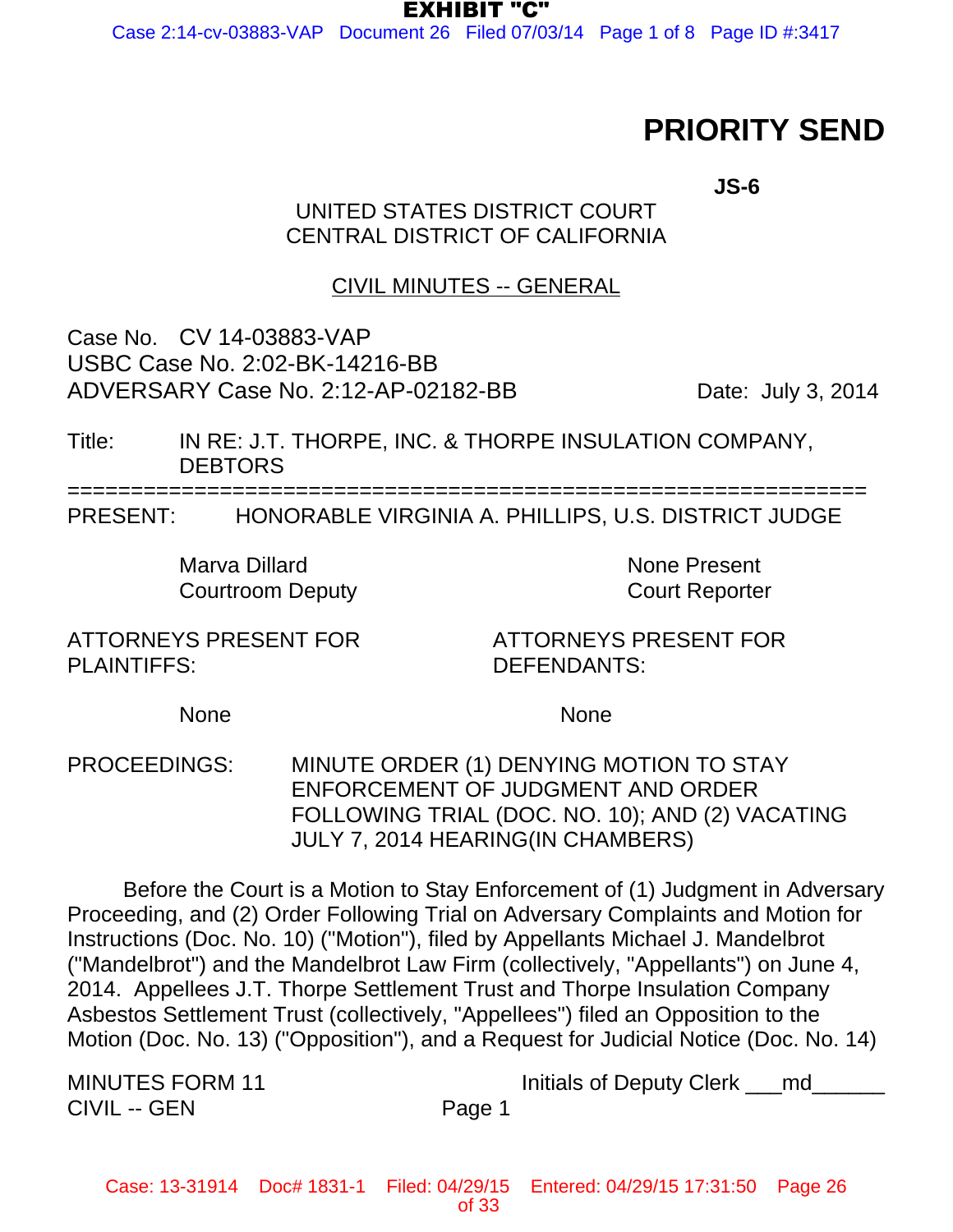("Appellees' RJN") on June 16, 2014. The Futures Representative, Charles B. Renfrew, filed a Joinder in the Opposition (Doc. No. 15), also on June 16, 2014. Appellants filed their Request for Judicial Notice (Doc. No. 19) ("Appellants' RJN") as well as their Objection to Appellees' RJN (Doc. No. 18) on June 19, 2014. The Motion is appropriate for resolution without a hearing, and accordingly, the Court VACATES the July 14, 2014 hearing on this Motion. See Fed. R. Civ. P. 78; Local R. 7-15. After considering the papers filed in support of, and in opposition to, the Motion, the Court DENIES the Motion as set forth below.

## **I. BACKGROUND**

This is an appeal of the United States Bankruptcy Court's May 28, 2014 denial of Appellants' Motion to Stay Enforcement of (1) Judgment in Adversary Proceedings, and (2) Order Following Trial on Adversary Complaints and Motion for Instructions ("Bankruptcy Court Motion"). Mandelbrot is a California attorney who has filed numerous claims for compensation for asbestos-related injuries against Appellees on behalf of individual clients. The parties commenced an adversary proceeding in the Bankruptcy Court after a dispute arose over audits of claims filed by Mandelbrot, and Appellees alleged Mandelbrot had exhibited a pattern of filing unreliable evidence in support of the claims. (See Appellees' RJN Ex. 4 at 6-7; Opp'n at 5-6.)

In January 2014, the Bankruptcy Court held a trial, beginning with the Appellees' case-in-chief. (See Appellees' RJN Ex. 4 at 8-9.) On January 23, 2014, while the trial was pending, the parties entered into a stipulated settlement agreement ("Agreement"), which was recited into the record. (Id. at 13.) Mandelbrot stipulated that he would file no new claims against Appellees, the Western Asbestos Settlement Trust, and the Plant Insulation Settlement Trust. He also stipulated that he would transfer his current clients to new counsel. (Id. at 13-15.) On January 31, 2014, however, Mandelbrot sought to withdraw from the Agreement (id. at 12-13), leading Appellees to file a Motion to Enforce January 23, 2014 Stipulated Agreement, which the Bankruptcy Court granted on April 7, 2014 (see Appellees' RJN Ex. 1). Also on April 7, 2014, the Bankruptcy Court issued an Order Following Trial on Adversary Complaints and Motion for Instructions, and a Judgment in Adversary Proceedings, in favor of Appellees. (Id. Exs. 2, 3.)

CIVIL -- GEN Page 2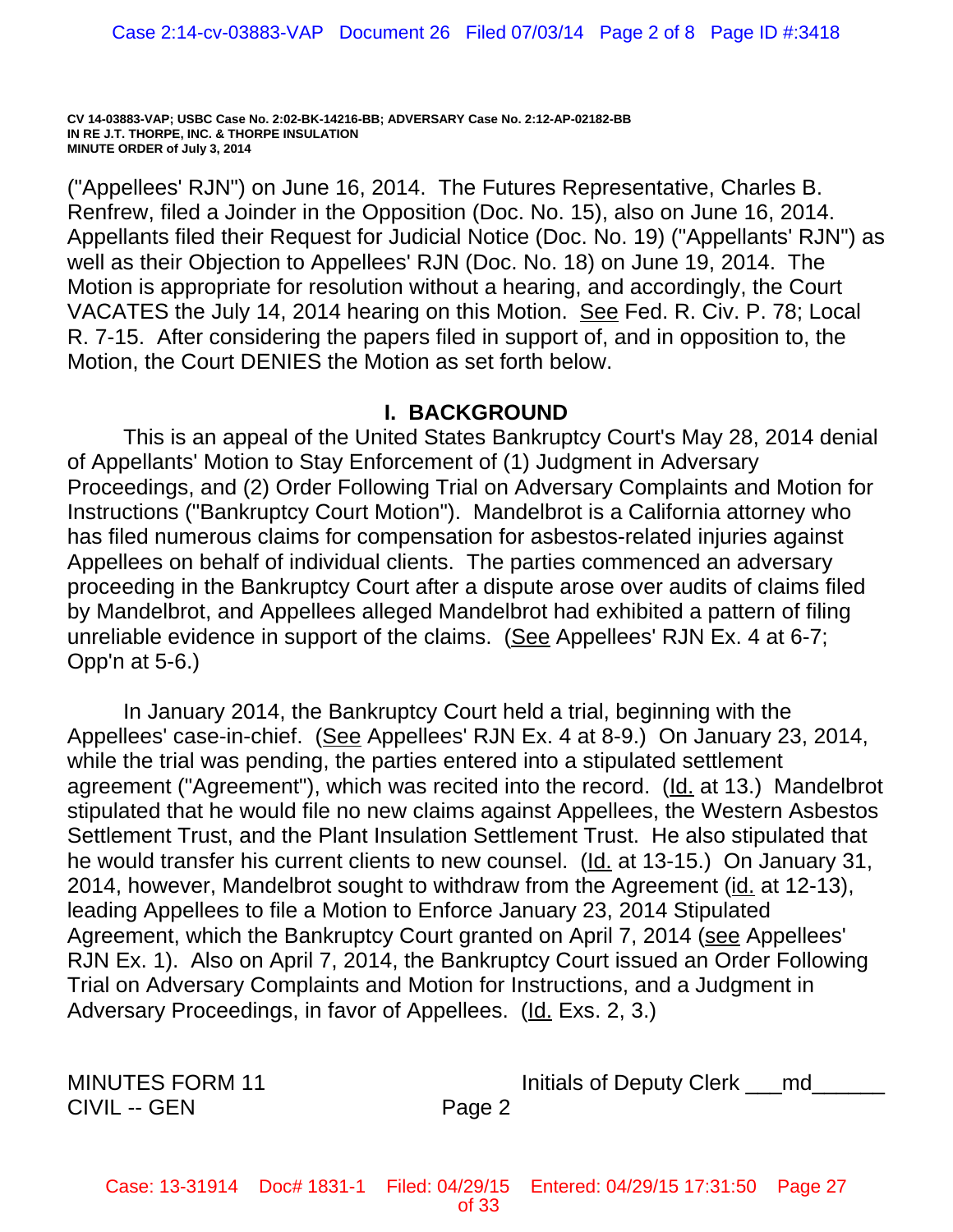On April 21, 2014, Appellants filed the Bankruptcy Court Motion, seeking a stay of judgment pending appeal. The Bankrupty Court held a hearing on this motion on May 27, 2014, and issued an Order denying the motion on June 4, 2014. (Id. Ex. 8.) That court found that Appellants do not have a reasonable likelihood of success on the merits of their appeal, and that the public interest demanded that the motion be denied. (Id. at 2.)

On May 20, 2014, Appellants filed a Notice of Appeal of the Bankruptcy Court's Order in this Court. (Doc. No. 1.) On June 4, 2014, Appellants filed the Motion. On June 16, 2014, Appellees filed the Opposition and their RJN. On June 19, 2014, Appellants filed their RJN and Objection to Appellees' RJN.

# **II. REQUESTS FOR JUDICIAL NOTICE**

In their RJN, Appellees request that the Court take judicial notice of the following nine documents from the record of this case before the Bankruptcy Court, Case No. 2:12-AP-02182-BB:

- (1) Order Granting Motion to Enforce January 23, 2014 Stipulated Agreement, Docket No. 232 (Appellees' RJN Ex. 1);
- (2) Order Following Trial on Adversary Complaints and Motion for Instructions, Docket No. 233 (id. Ex. 2);
- (3) Judgment in Adversary Proceedings, Docket No. 234 (id. Ex. 3);
- (4) Findings of Fact and Conclusions of Law, Docket No. 235 (id. Ex. 4);
- (5) May 24, 2013 Letter from Stephen M. Snyder, Managing Trustee, to Michael J. Mandelbrot, Esq. and the Mandelbrot Law Firm, Trial Exhibit 227<sup>1</sup> (<u>id.</u> Ex. 5);
- (6) Trusts' Notice of Completion of Providing Notice to Beneficiaries and Potential Beneficiaries as Specified in April 7, 2014 Court Order, Docket No. 256 (id. Ex. 6);
- (7) Transcript of Proceedings of Hearing Re Motion to Stay Enforcement of Judgment in Adversary Proceeding and Order Following Trial on Adversary Complaints and Motion for Instructions, Docket No. 281 (id.

CIVIL -- GEN Page 3

In its Findings of Fact and Conclusions of Law, the Bankruptcy Court ordered that this letter be "a part of the public record."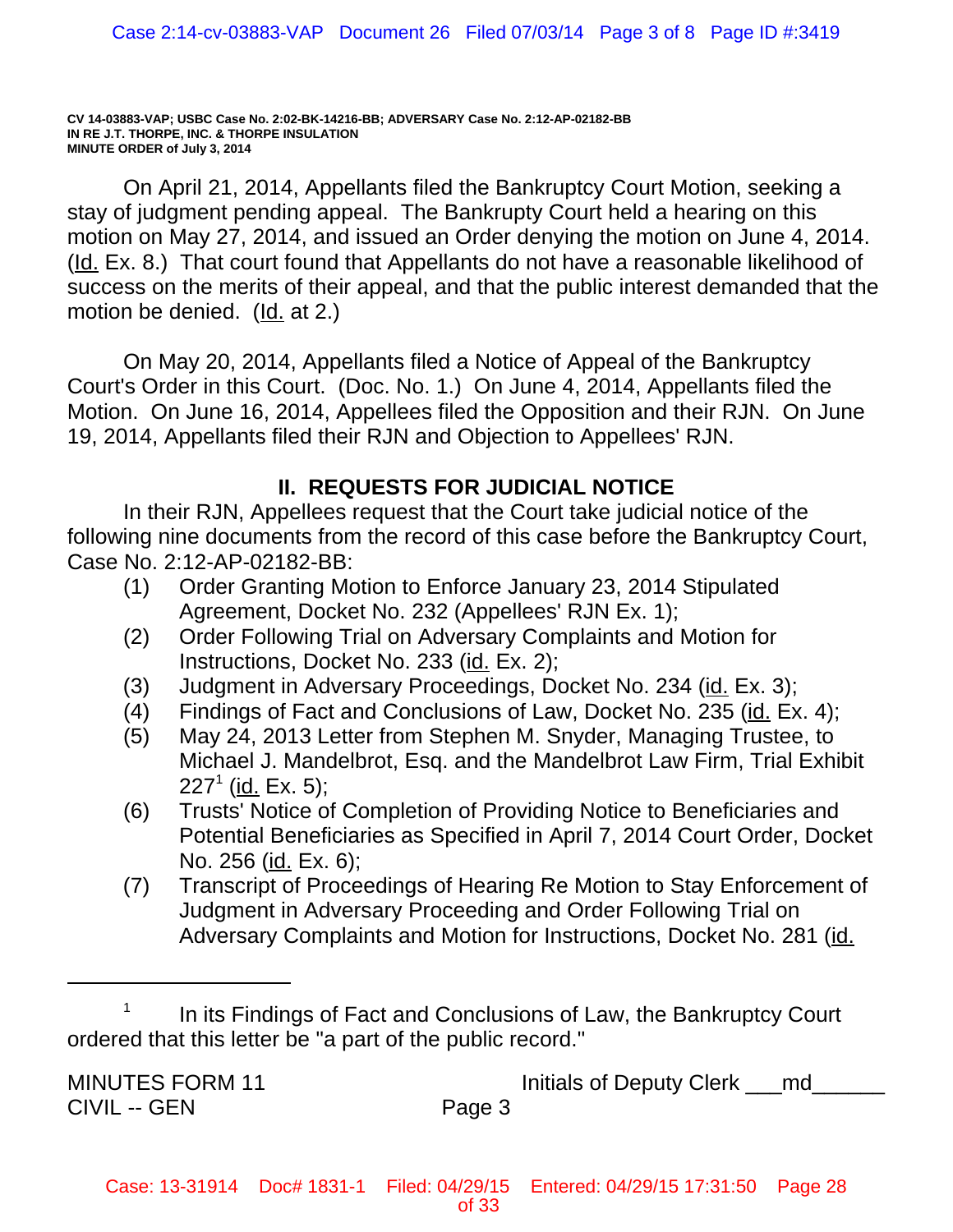$Ex. 7$ :

- (8) Order Denying Mandelbrot Amended Motion to Stay Enforcement of Judgment in Adversary Proceeding and Order Following Trial on Adversary Complaints and Motion for Instructions, Docket No. 283 (id. Ex. 8); and
- (9) Trust Distribution Procedures for the J.T. Thorpe Settlement Trust, Exhibit A to Declaration of Sara Beth Brown in Support of "Notice of Motion and Motion for Approval of Continued Claim Payment by the J.T. Thorpe Settlement Trust in Accordance With Additional Evaluation Criteria," Docket No. 11 (id. Ex. 9).

In the Objection to Appellees' RJN, Appellants ask the Court to deny judicial notice of Appellees' Exhibits 5, 6, 7, and 8, asserting that these documents are "unreliable, contain perjury or perjured testimony, and were prepared by those with interests adverse to the Trusts who should be removed." (Objection to Appellees' RJN at 2.)

In their RJN, Appellants ask the Court to take judicial notice of the following:

- (1) Mandelbrot Opposition to Enforcement of Settlement Agreement, and Declaration of Michael J. Mandelbrot in Support of Opposition of Motion to Enforce Settlement Agreement, filed in Bankruptcy Court Case No. 2:12-AP-02182, Docket No. 216 (Appellants' RJN Ex. A); and
- (2) Objection to Western Asbestos Tenth Annual Report and Accounting, in Bankruptcy Court Case No. 13-31914, Docket No. 1814 (id. Ex. B-P).

A court may take judicial notice of court filings and other matters of public record. See Reyn's Pasta Bella, LLC v. Visa USA, Inc., 442 F.3d 741, 746 n.6 (9th Cir. 2006) (citing Burbank-Glendale-Pasadena Airport Auth. v. City of Burbank, 136 F.3d 1360, 1364 (9th Cir. 1998)). Both Appellants and Appellees have provided reference and case numbers for these documents showing that they were in fact court documents and matters of public record. See Grant v. Aurora Loan Servs., Inc., 736 F. Supp. 2d 1257, 1264 (C.D. Cal. 2010) (citing cases); Velazquez v. GMAC Mortg. Corp., 605 F. Supp. 2d 1049, 1057-58 (C.D. Cal. 2008). Despite Appellants' objection to Appellees' RJN Exhibits 5-8, the Court finds no good cause to deny judicial notice of these documents, as they too are court documents and

CIVIL -- GEN Page 4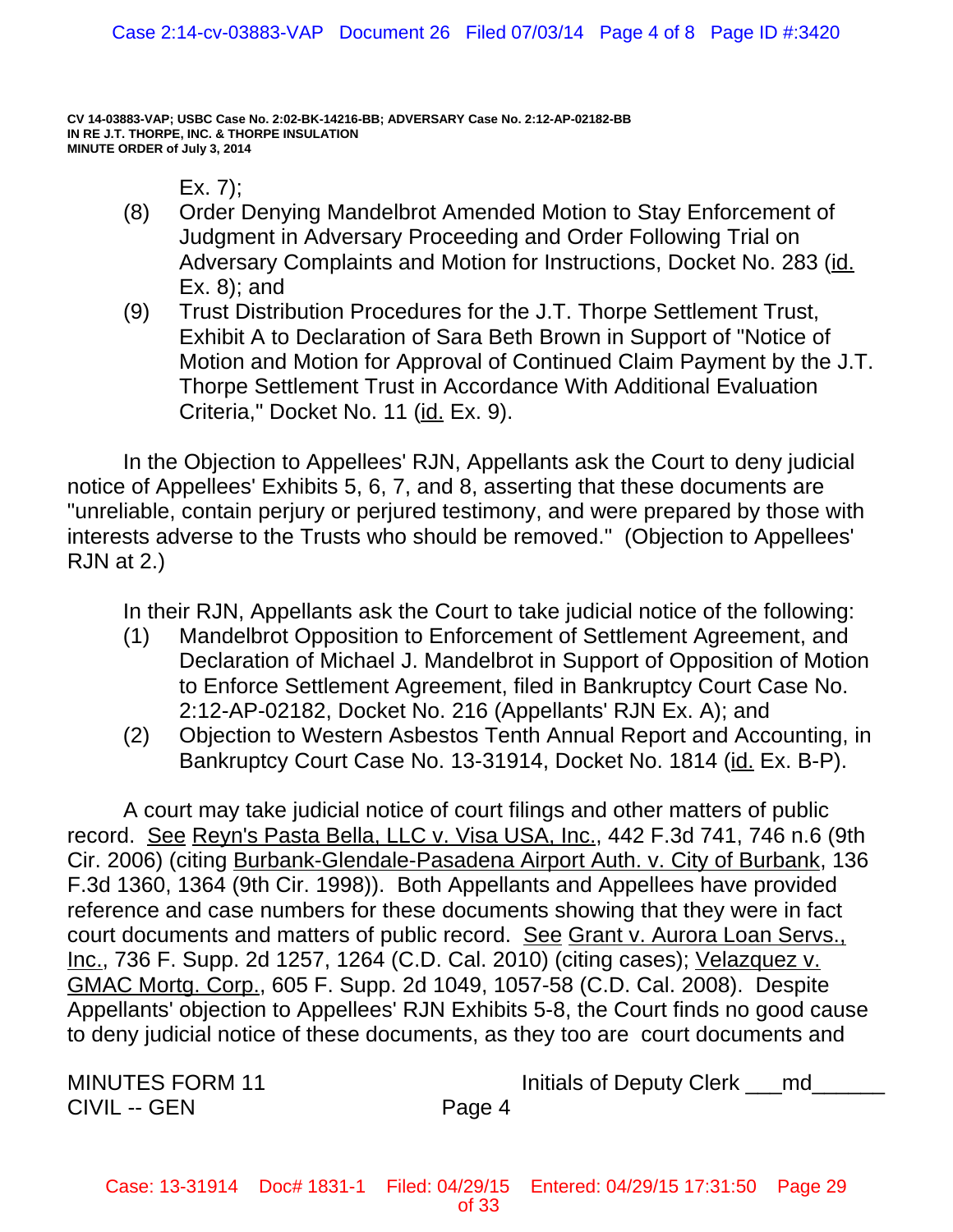matters of public record. The Court's judicial notice of the existence of certain records, however, does not denote notice of the truth, reliability, or admissibility of the contents of the documents. See Erie R.R. v. Tompkins, 304 U.S. 64, 78 (1938); Wyatt v. Terhune, 315 F.3d 1108, 1114 (9th Cir. 2003).

The Court thus GRANTS judicial notice of all the documents requested in Appellees' RJN and Appellants' RJN.

# **III. JURISDICTION AND STANDARD OF REVIEW**

28 U.S.C. § 158(a) confers jurisdiction on federal district court to entertain an appeal from a bankruptcy court; it provides in pertinent part: "The district courts of the United States shall have jurisdiction to hear appeals . . . from final judgments, orders, and decrees."

Federal Rule of Bankruptcy Procedure 8005 provides that a bankruptcy court may stay a case pending the outcome of an appeal or make other appropriate orders to protect the interests of the parties involved. Fed. R. Bankr. P. 8005. A party seeking a stay must generally file the motion with the bankruptcy court first before seeking relief from a district court. Id.

A stay is not a matter of right – "even if irreparable injury might otherwise result." Nken v. Holder, 556 U.S. 418, 433 (2009). Rather, a stay is an exercise of judicial discretion. Id. A movant must generally satisfy four elements: "(1) appellant is likely to succeed on the merits of the appeal; (2) appellant will suffer irreparable injury; (3) no substantial harm will come to appellee; and (4) the stay will do no harm to the public interest." In re Irwin, 338 B.R. 839, 843 (E.D. Cal. 2006) (internal quotation marks omitted). The first two factors are the most important. Nken, 556 U.S. at 434.

After a bankruptcy court denies a motion to stay, the district court may only review the denial for abuse of discretion. In re Irwin, 338 B.R. at 847; Universal Life Church v. United States, 191 B.R. 433, 444 (E.D. Cal. 1995) ("When a bankruptcy court has ruled on the issue of a stay of its order pending appeal, the district court, sitting as an appellate court, reviews that decision for abuse of discretion."). Thus, Appellants' request that the Court conduct a de novo review the Bankruptcy Court's

CIVIL -- GEN Page 5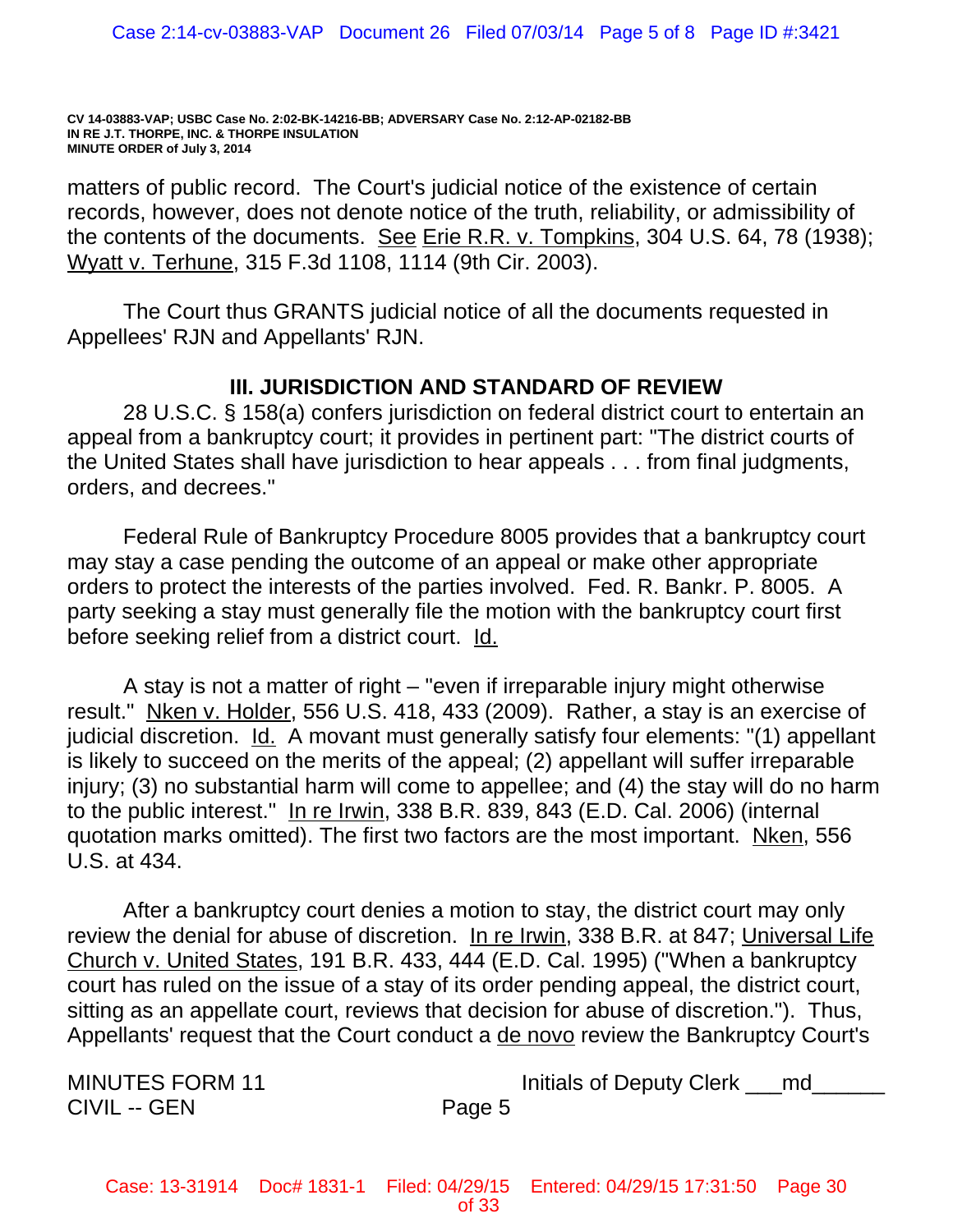denial of the motion to stay is unavailing. "Abuse of discretion" is the proper standard for the Court's review of the Motion.

# **IV. DISCUSSION**

Appellants fail to establish that the Bankruptcy Court abused its discretion in denying their Bankruptcy Court Motion. The Motion never addresses how the Bankruptcy Court abused its discretion, and merely requests a de novo review of the Bankruptcy Court Motion by pointing the Court to the April 21, 2014 filing of the Bankruptcy Court Motion – without even attaching a copy of the motion but only reproducing a portion of the Bankruptcy Court's docket in the body of the Motion. (See Mot. at 2.) As Appellants fail to address the central question before this Court – the issue of the Bankruptcy Court's abuse of discretion – they fail to meet their burden as the moving party. Even if Appellants had argued that the Bankruptcy Court abused its discretion, the Court, as discussed below, finds Appellants cannot demonstrate that the Bankruptcy Court abused its discretion in denying a stay request. (See Appellees' RJN Ex. 8 at 2.)

In the Bankruptcy Court Motion, Appellants asserted that the Agreement violates California's public policy as expressed in California Business & Professions Code Section 16600 and California Rule of Professional Conduct 1-500. (Bankr. Ct. Mot. at 5-9; see also Opp'n at 13-19.) According to Appellants, the Agreement, which prevents Mandelbrot from filing new claims to Appellees and two other trusts, violates Section 16600's prohibition of contracts that restrain parties from engaging in a lawful profession, and Rule 1-500's disallowance of settlement agreements that restrict the right to practice law. (See Bankr. Ct. Mot. at 5-7.) On May 27, 2014, at the hearing on the Bankruptcy Court Motion, the Bankruptcy Court indicated to the parties that the motion in consideration essentially was seeking to relitigate the case, and that the court stood by the Findings of Fact and Conclusions of Law ("Findings") (in which the court found to the Agreement be valid, binding, and enforceable), as the Findings not only were based on the parties' knowing and voluntary entry into the Agreement itself, but also were consistent with the evidence the court had heard during the trial. (Appellees' RJN Ex. 7 at 3-4; id. Ex. 4 at 11-13.) On June 4, 2014, the Bankruptcy Court formalized its conclusion in an Order denying the Bankruptcy Court Motion, holding that Appellants failed to show that they have a reasonable likelihood of success on the merits of their appeal, or that the public interest

CIVIL -- GEN Page 6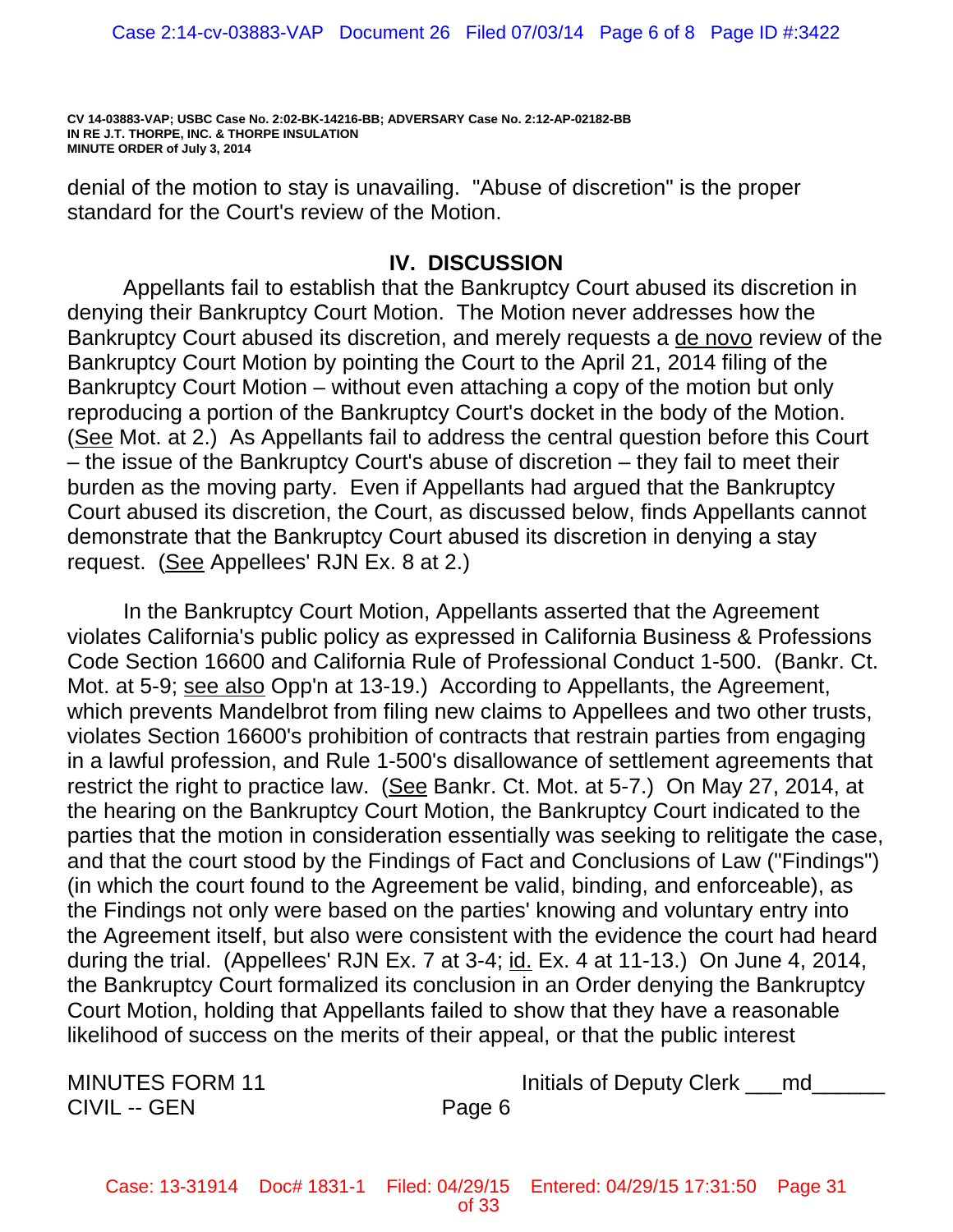demands a stay. (See id. Ex. 8 at 2.) Therefore, even if the remaining standards necessary to obtain a stay had been satisfied  $-$  *i.e.*, whether Appellants will suffer irreparable injury, and whether no substantial harm will come to Appellees, the court found the Bankruptcy Court Motion should be denied. (Id.)

The record shows that the Bankruptcy Court considered the evidence and the issue of the enforceability of the Agreement, found Appellants' arguments to be unpersuasive, concluded that the Agreement was valid and enforceable, and denied the Bankruptcy Court Motion. (See Appellees' RJN Exs. 4, 7, 8; see also Appellants' RJN Ex. A.) This decision can hardly be said to be an "'arbitrary, fanciful or unreasonable'" judicial action, which no reasonable [person] would adopt. See In re Irwin, 338 B.R. at 844 (quoting In re Blackwell, 162 B.R. 117, 119 (E.D. Pa. 1993) (defining "abuse of discretion")). "If reasonable [persons] could differ as to the propriety of the action taken by the trial court, then it cannot be said that the trial court abused its discretion." Id. In consideration of the highly deferential standard of review, the Court cannot conclude that the Bankruptcy Court abused its discretion.

Moreover, even if the Court were to engage in a de novo consideration of Appellants' stay request, the Court would agree with Appellees that: (1) permitting Appellants with an established record of filing unreliable evidence in support of their clients' claims would undermine the public interest of ensuring the integrity of the claims process and a proper administration of mass-asbestos trusts created under bankruptcy court authority (see Opp'n at 11-13); (2) Appellants are unlikely to prevail on their argument that the Agreement violates Section 16600 and Rule 1-500, as the two provisions are inapplicable to the instant dispute arising out of Appellants' own misconduct (id. at 13-18); (3) Appellants, in the Bankruptcy Court Motion, fail to show any irreparable injury they will suffer absent a stay (id. at 19-20; see also Bankr. Ct. Mot. at 9-10); and (4) Appellees and their beneficiaries, including individual claimants, will receive substantial injury, if a stay is issued, as the stay likely will lead to delays and conflicting instructions (Opp'n at 20-21). Thus, the Court also agrees with the Bankruptcy Court on the merits of the Bankruptcy Court Motion.

# **V. CONCLUSION**

For the foregoing reasons, the Court DENIES Appellants' Motion to Stay

CIVIL -- GEN Page 7